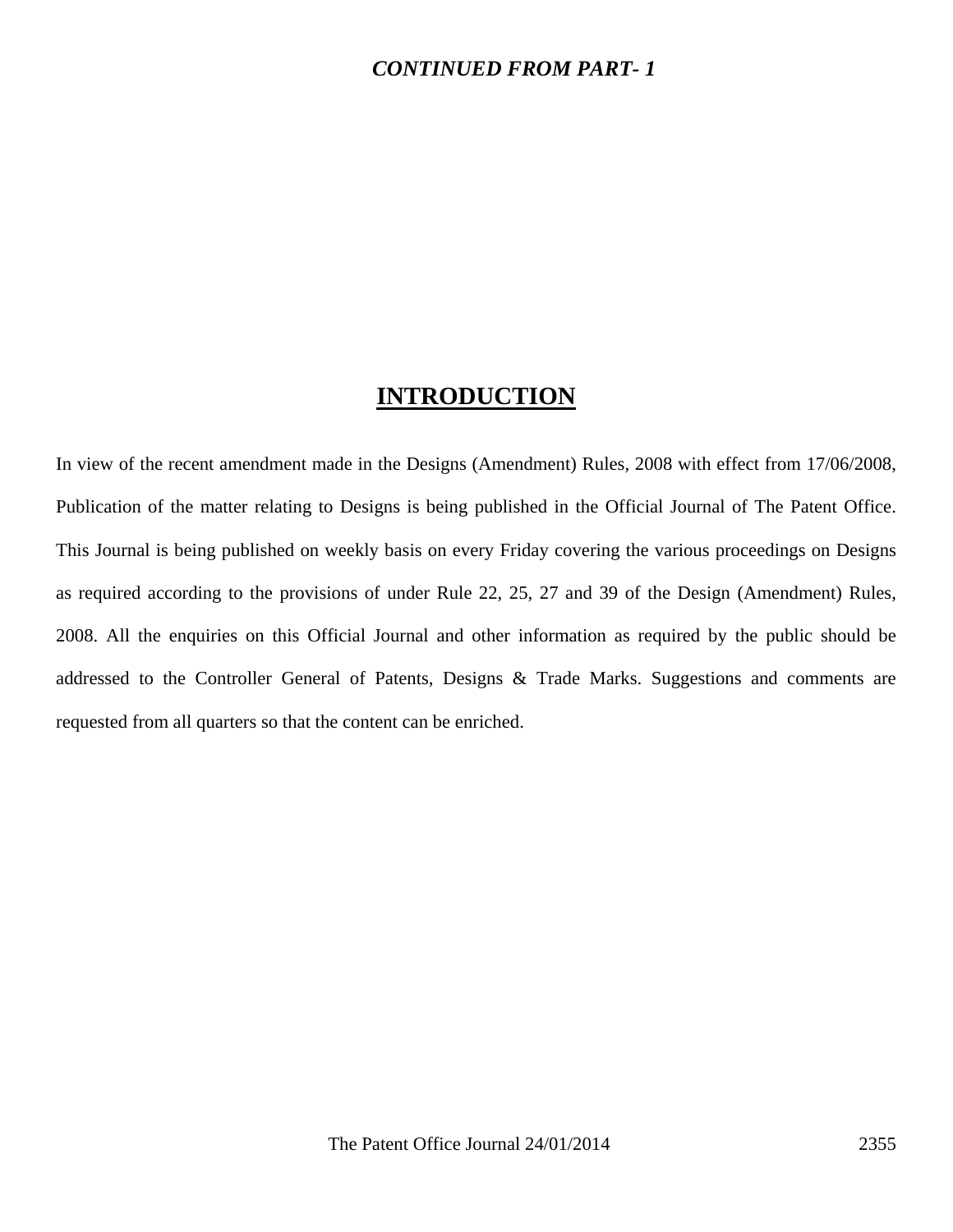# **COPYRIGHT PUBLICATION**

| <b>SL NO</b> | <b>CASE NUMBERS</b> | <b>RENEWED ON</b> |
|--------------|---------------------|-------------------|
| 1.           | 244858              | 06.01.2014        |
| 2.           | 245124              | 10.01.2014        |
| 3.           | 245125              | 10.01.2014        |
| 4.           | 245281              | 06.01.2014        |
| 5.           | 245282              | 06.01.2014        |
| 6.           | 246770              | 09.01.2014        |
| 7.           | 246771              | 09.01.2014        |
| 8.           | 247497              | 09.01.2014        |
| 9.           | 247498              | 09.01.2014        |
| 10.          | 248152              | 09.01.2014        |
| 11.          | 248153              | 09.01.2014        |
| 12.          | 248154              | 06.01.2014        |
| 13.          | 248054              | 10.01.2014        |
| 14.          | 248055              | 10.01.2014        |
| 15.          | 248056              | 10.01.2014        |
| 16.          | 248057              | 10.01.2014        |
| 17.          | 248058              | 10.01.2014        |
| 18.          | 249629              | 09.01.2014        |
| 19.          | 249632              | 09.01.2014        |
| 20.          | 249797              | 06.01.2014        |
| 21.          | 194826              | 17.01.2014        |
| 22.          | 194827              | 17.01.2014        |
| 23.          | 194828              | 17.01.2014        |
| 24.          | 194829              | 17.01.2014        |
| 25.          | 194830              | 17.01.2014        |
| 26.          | 250208              | 09.01.2014        |
| 27.          | 185722              | 17.01.2014        |
| 28.          | 251682              | 10.01.2014        |
| 29.          | 251681              | 10.01.2014        |
| 30.          | 251680              | 10.01.2014        |
| 31.          | 251470              | 09.01.2014        |
| 32.          | 251392              | 09.01.2014        |
| 33.          | 251473              | 09.01.2014        |
| 34.          | 251393              | 09.01.2014        |
| 35.          | 251493              | 09.01.2014        |
| 36.          | 251183              | 07.01.2014        |
| 37.          | 250211              | 09.01.2014        |
| 38.          | 185716              | 17.01.2014        |
| 39.          | 185717              | 17.01.2014        |
| 40.          | 185718              | 17.01.2014        |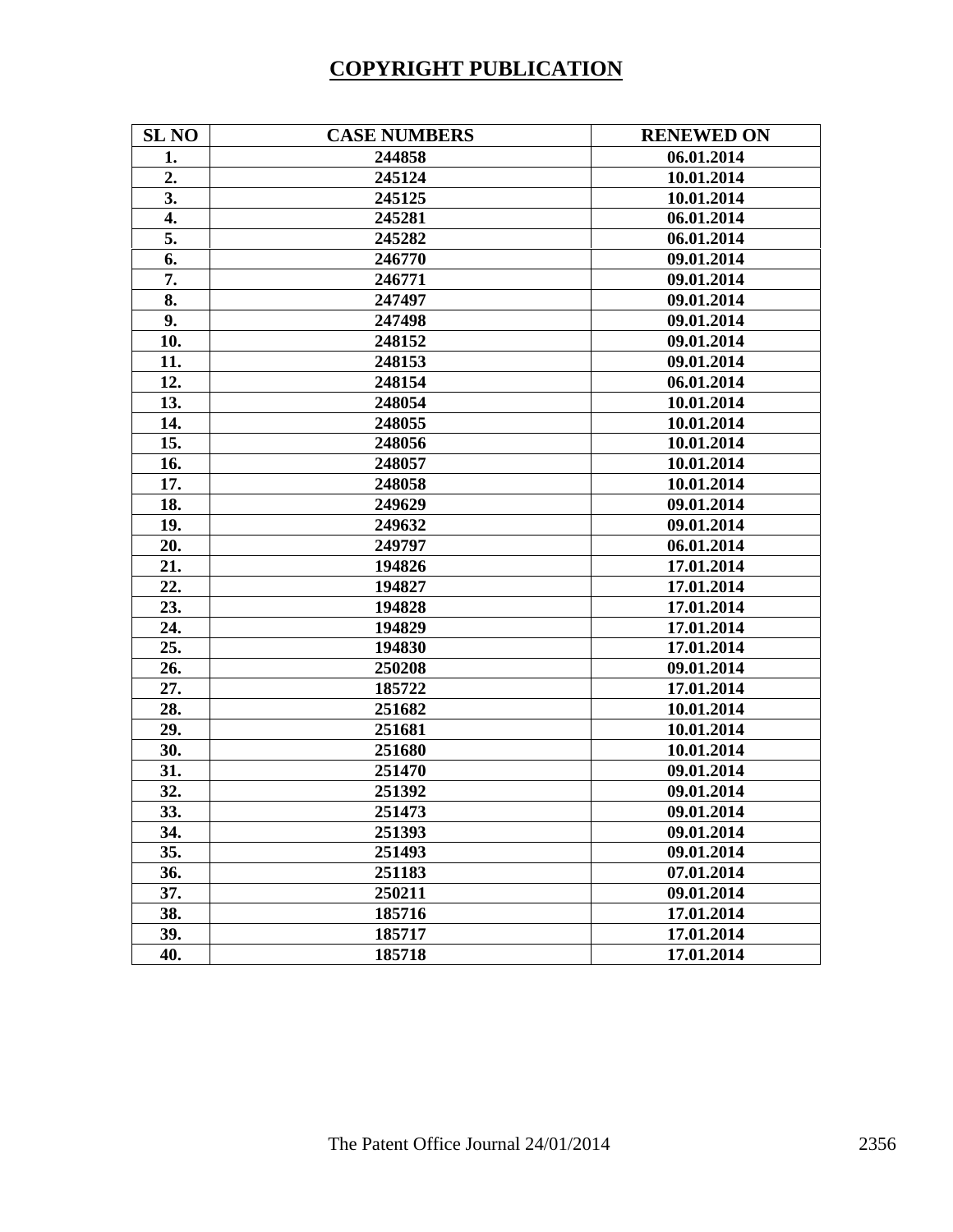## **THE DESIGNS ACT 2000 SECTION 30 DESIGN ASSIGNMENT**

**The Design stands in the name of FLEXI BATH APS registered under the Designs Act, 2000 has been assigned in the Register of Designs in the name as follows:-** 

| Design No. | Class     | <b>Name</b>                                             |
|------------|-----------|---------------------------------------------------------|
| 219891     | $23 - 02$ | STOKKE AS OF PARKGATA 6, 6003<br><b>ALESUND, NORWAY</b> |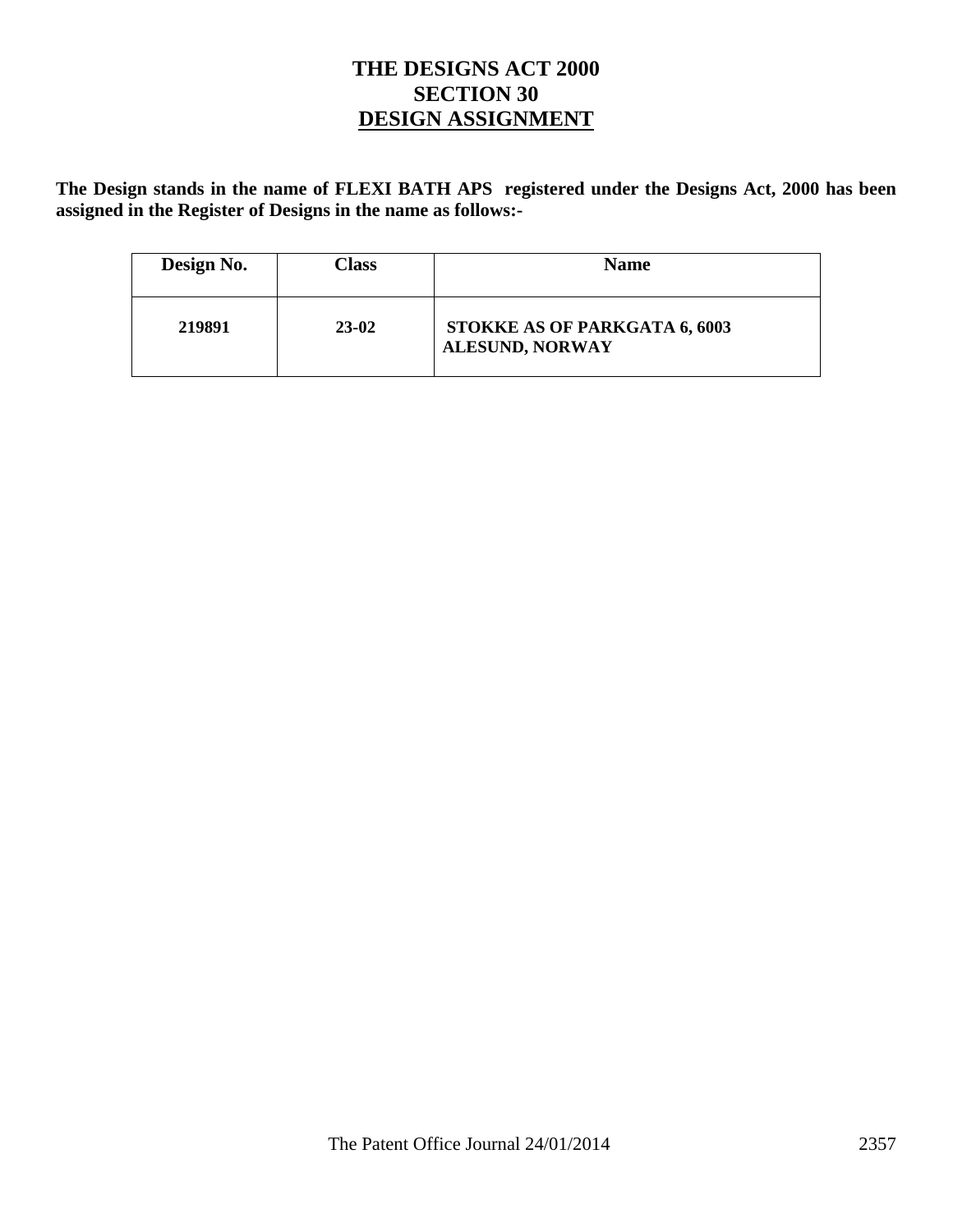#### **REGISTRATION OF DESIGNS**

**The following designs have been registered. They are now open for public inspection. In the following each entry the Date of Registration is shown. The Priority Number, Priority Date and Priority Country are also shown**

| <b>DESIGN NUMBER</b>                                                                                                                                           | 241880               |                |  |
|----------------------------------------------------------------------------------------------------------------------------------------------------------------|----------------------|----------------|--|
| <b>CLASS</b>                                                                                                                                                   | 15-09                |                |  |
| 1) SARTORIUS LAB INSTRUMENTS GMBH & CO. KG. OF<br>WEENDER LANDSTRASSE 94-108, 37075 GOETTINGEN,<br>GERMANY, GERMAN COMPANY                                     |                      |                |  |
| <b>DATE OF REGISTRATION</b>                                                                                                                                    | 27/12/2011           |                |  |
| <b>TITLE</b>                                                                                                                                                   | <b>TUBING WELDER</b> |                |  |
| <b>PRIORITY</b>                                                                                                                                                |                      |                |  |
| PRIORITY NUMBER                                                                                                                                                | <b>DATE</b>          | <b>COUNTRY</b> |  |
| RCD 001903048                                                                                                                                                  | 10/08/2011           | <b>OHIM</b>    |  |
|                                                                                                                                                                |                      |                |  |
| <b>DESIGN NUMBER</b>                                                                                                                                           | 250483               |                |  |
| <b>CLASS</b>                                                                                                                                                   | 14-99                |                |  |
| 1) NILESH RAHATE, AN INDIAN NATIONAL RESIDING AT<br><b>CUBE DESIGN,</b><br>204, RIGHT CHOICE HOUSE, NEAR MRF SHOWROOM, MARUNJI<br>RAOD, HINJEWADI, PUNE-411057 |                      |                |  |
| <b>DATE OF REGISTRATION</b>                                                                                                                                    | 26/12/2012           |                |  |
| <b>TITLE</b>                                                                                                                                                   | <b>LAPTOP STAND</b>  |                |  |
| <b>PRIORITY NA</b>                                                                                                                                             |                      |                |  |
| <b>DESIGN NUMBER</b>                                                                                                                                           | 253259               |                |  |
| <b>CLASS</b>                                                                                                                                                   | 09-03                |                |  |
| 1) MAHESH PARSANA, INDIAN NATIONAL,<br>OF 402 SUKEN APARTMENT, LIMBUDIWADI MAIN ROAD,<br>RAJKOT 360005, GUJARAT, INDIA                                         |                      |                |  |
| <b>DATE OF REGISTRATION</b>                                                                                                                                    | 19/04/2013           |                |  |
| <b>TITLE</b>                                                                                                                                                   | MEDICINE DISPENSER   |                |  |
| <b>PRIORITY NA</b>                                                                                                                                             |                      |                |  |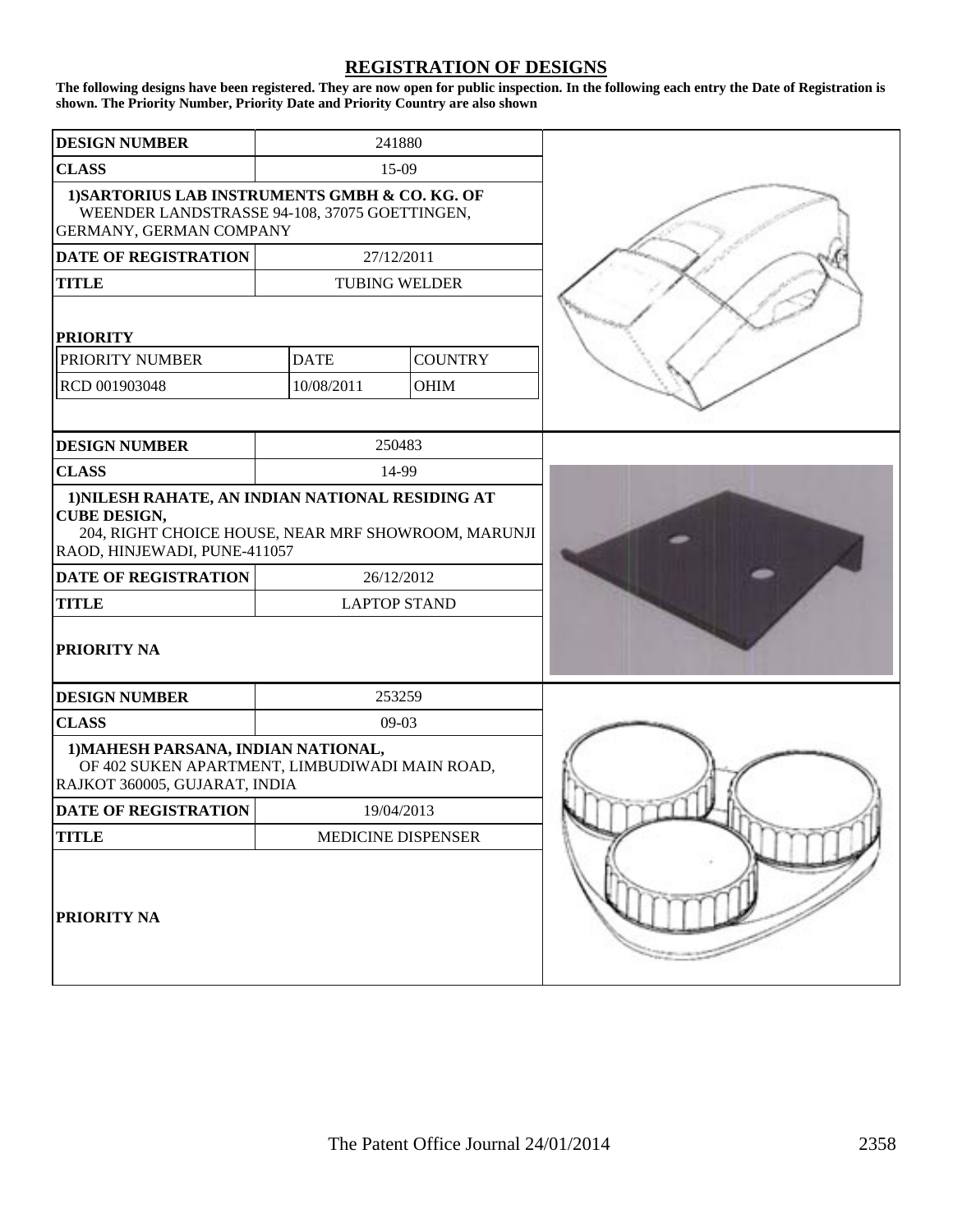| <b>DESIGN NUMBER</b>                                                                                                                                                                                      |                      | 254692          |                                                                             |  |
|-----------------------------------------------------------------------------------------------------------------------------------------------------------------------------------------------------------|----------------------|-----------------|-----------------------------------------------------------------------------|--|
| <b>CLASS</b>                                                                                                                                                                                              |                      | $21 - 01$       |                                                                             |  |
| 1) PLAYTONE PRODUCTS, F-4, GALI NO. 33,<br>MAHENDRA PARK, DELHI-110033, INDIA.<br>(AN INDIAN PROPRIETORSHIP FIRM WHOSE<br>PROPRIETOR IS :- MANJEET LAL SEHGAL. AN<br>INDIAN NATIONAL OF THE ABOVE ADDRESS |                      |                 |                                                                             |  |
| <b>DATE OF</b><br><b>REGISTRATION</b>                                                                                                                                                                     |                      | 24/06/2013      |                                                                             |  |
| <b>TITLE</b>                                                                                                                                                                                              |                      | <b>TOY DRUM</b> |                                                                             |  |
| PRIORITY NA                                                                                                                                                                                               |                      |                 |                                                                             |  |
| <b>DESIGN</b><br><b>NUMBER</b>                                                                                                                                                                            | 254736               |                 |                                                                             |  |
| <b>CLASS</b>                                                                                                                                                                                              | 03-01                |                 |                                                                             |  |
| <b>COMPANY INCORPORATED IN INDIA</b><br>HAVING ITS PRINCIPAL PLACE OF BUSINESS<br>AT<br>A-41, SECTOR-80, PHASE-II, NOIDA-201305,<br>U.P. INDIA<br><b>DATE OF</b>                                          |                      |                 |                                                                             |  |
| <b>REGISTRATION</b>                                                                                                                                                                                       | 25/06/2013           |                 |                                                                             |  |
| <b>TITLE</b><br>PRIORITY NA                                                                                                                                                                               | <b>BOX FOR CARDS</b> |                 |                                                                             |  |
| <b>DESIGN NUMBER</b>                                                                                                                                                                                      |                      |                 | 254752                                                                      |  |
| <b>CLASS</b>                                                                                                                                                                                              |                      |                 | 07-06                                                                       |  |
| <b>INDIA HAVING ITS PRINCIPAL PLACE OF BUSINESS AT</b><br>A-41, SECTOR-80, PHASE-II, NOIDA-201305, U.P. INDIA<br><b>DATE OF REGISTRATION</b>                                                              |                      |                 | 1) MA DESIGN INDIA PRIVATE LIMITED, A COMPANY INCORPORATED IN<br>25/06/2013 |  |
| <b>TITLE</b>                                                                                                                                                                                              |                      |                 | <b>CAKE SERVER</b>                                                          |  |
| PRIORITY NA                                                                                                                                                                                               |                      |                 |                                                                             |  |

ı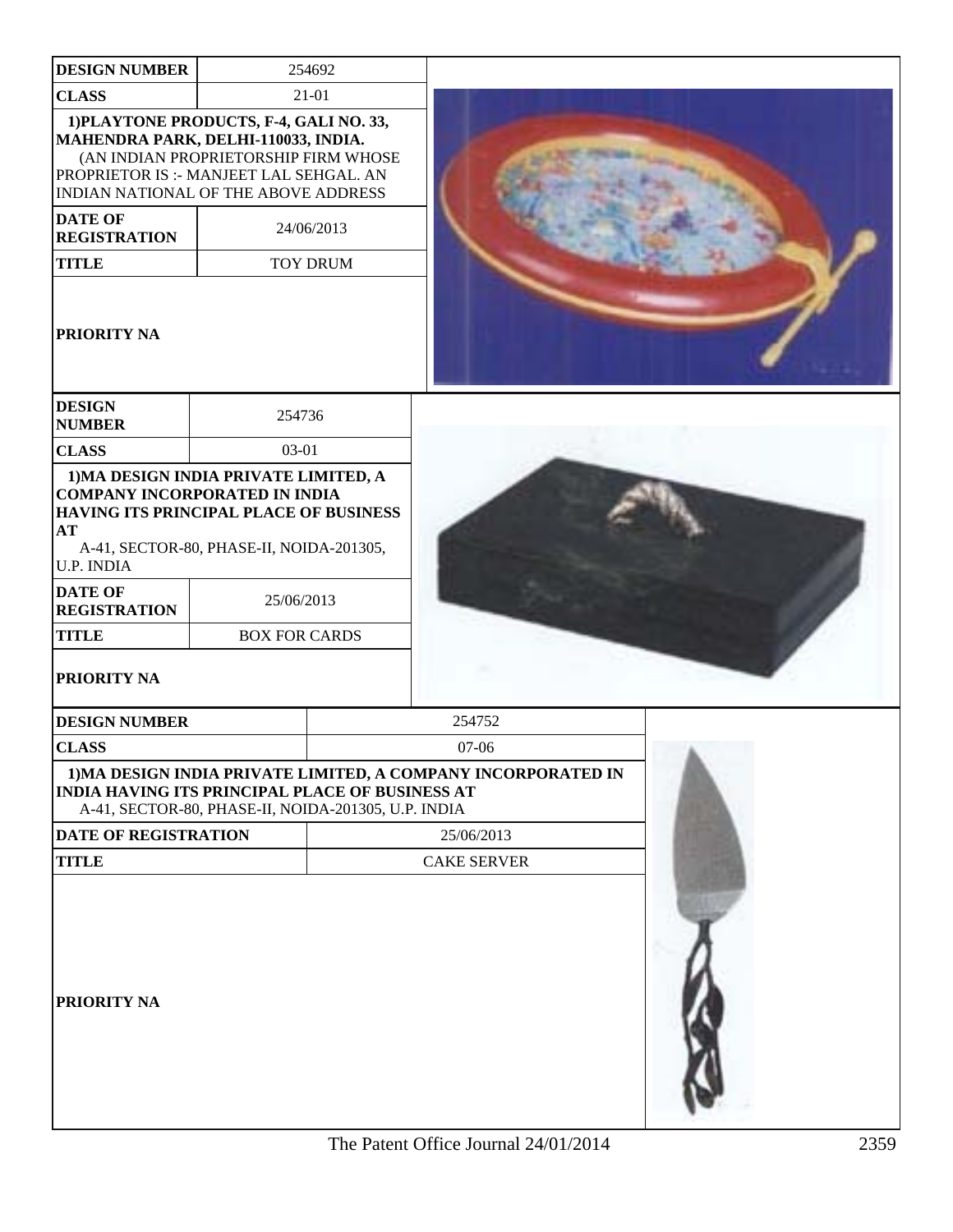|                                                                                                                                                                                                                                                                                                             |             | 253486                     |  |
|-------------------------------------------------------------------------------------------------------------------------------------------------------------------------------------------------------------------------------------------------------------------------------------------------------------|-------------|----------------------------|--|
| <b>DESIGN NUMBER</b>                                                                                                                                                                                                                                                                                        |             |                            |  |
| <b>CLASS</b><br>1) KONINKLIJKE PHILIPS ELECTRONICS N.V., A COMPANY ORGANIZED<br>AND EXISTING UNDER THE LAWS OF THE KINGDOM OF THE<br>NETHERLANDS, RESIDING AT<br>EINDHOVEN, WHOSE POST-OFFICE ADDRESS IS HIGH TECH CAMPUS 5, 5656                                                                           |             | 28-03                      |  |
| AE EINDHOVEN, THE NETHERLANDS.                                                                                                                                                                                                                                                                              |             |                            |  |
| DATE OF REGISTRATION                                                                                                                                                                                                                                                                                        |             | 29/04/2013                 |  |
| <b>TITLE</b><br><b>PRIORITY</b>                                                                                                                                                                                                                                                                             |             | TWO HEAD DRY SHAVER        |  |
| PRIORITY NUMBER                                                                                                                                                                                                                                                                                             | <b>DATE</b> | <b>COUNTRY</b>             |  |
| 002126706-0001                                                                                                                                                                                                                                                                                              | 29/10/2012  | <b>OHIM</b>                |  |
|                                                                                                                                                                                                                                                                                                             |             |                            |  |
| <b>DESIGN NUMBER</b>                                                                                                                                                                                                                                                                                        |             | 255337                     |  |
| <b>CLASS</b>                                                                                                                                                                                                                                                                                                |             | 23-01                      |  |
| THE PARTNERSHIP ACT, 1932 BETWEEN 1) MR. KAUSHIK HAKMICHAND<br>DOSHI AND 2) MRS. URMILA KAUSHIK DOSHI WHOSE OFFICE IS AT,<br>217, BHOLA BHAGWAN INDUSTRIAL ESTATE, I.B. PATEL ROAD, GOREGAON<br>(E), MUMBAI-400063, MAHARASHTRA, INDIA<br><b>DATE OF REGISTRATION</b><br><b>TITLE</b><br><b>PRIORITY NA</b> |             | 18/07/2013<br>PIPE FITTING |  |
| <b>DESIGN NUMBER</b>                                                                                                                                                                                                                                                                                        |             | 246606                     |  |
| <b>CLASS</b>                                                                                                                                                                                                                                                                                                |             | 13-03                      |  |
| 1) EMERSON CLIMATE TECHNOLOGIES, INC., A COMPANY EXISTING<br>UNDER THE LAWS OF UNITED STATES OF AMERICA,<br>AT 1675 W. CAMPBELL ROAD, SIDNEY, OHIO 45365, UNITED STATES OF<br><b>AMERICA</b>                                                                                                                |             |                            |  |
| <b>DATE OF REGISTRATION</b>                                                                                                                                                                                                                                                                                 |             | 19/07/2012                 |  |
| <b>TITLE</b>                                                                                                                                                                                                                                                                                                |             | <b>CONTACTOR HOUSING</b>   |  |
| <b>PRIORITY</b>                                                                                                                                                                                                                                                                                             |             |                            |  |
| PRIORITY NUMBER                                                                                                                                                                                                                                                                                             | <b>DATE</b> | <b>COUNTRY</b>             |  |
| 29/411,541                                                                                                                                                                                                                                                                                                  | 23/01/2012  | U.S.A.                     |  |
|                                                                                                                                                                                                                                                                                                             |             |                            |  |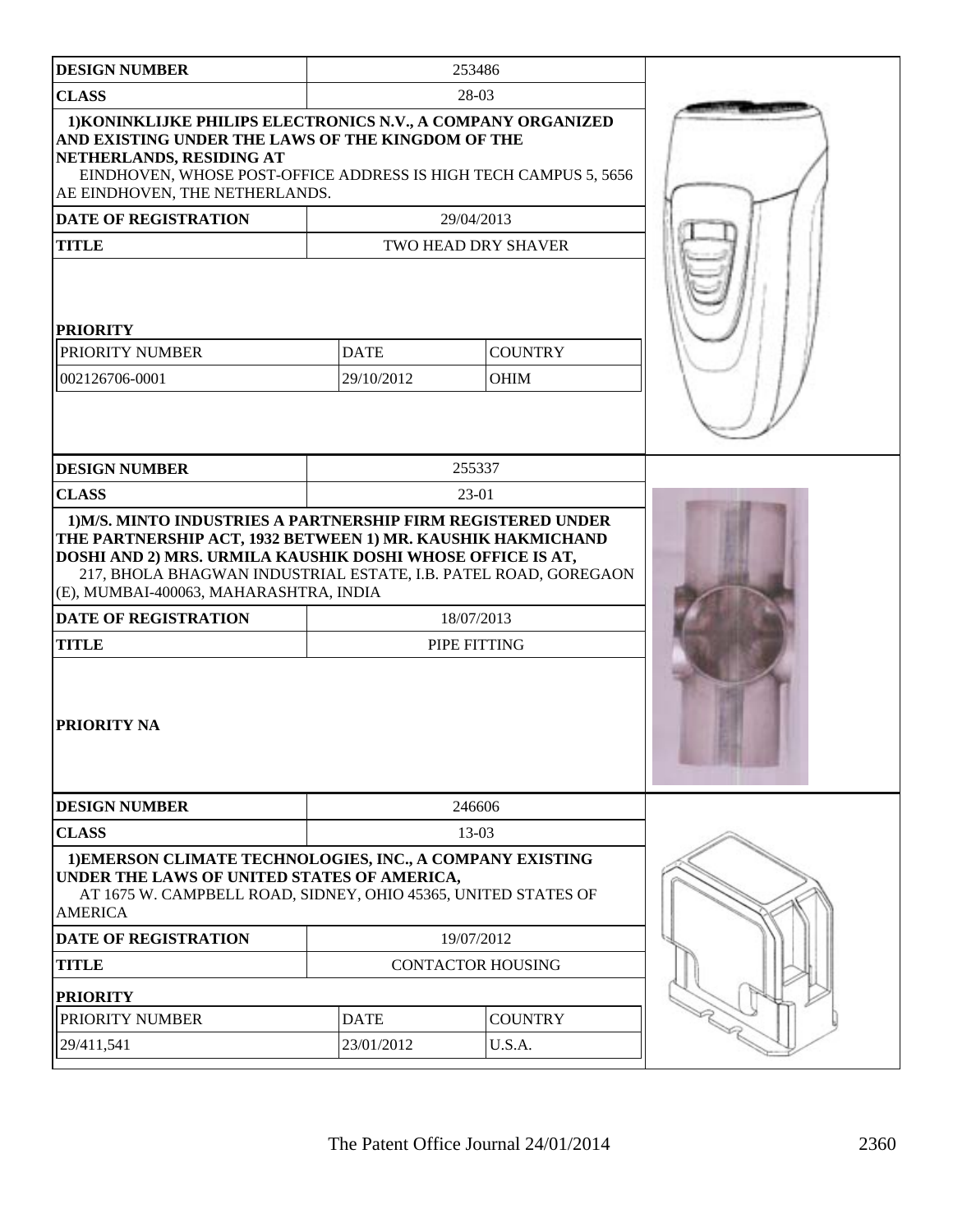| <b>DESIGN NUMBER</b>                                                                                                          | 255561                                                                                                                                                                                        |                  |
|-------------------------------------------------------------------------------------------------------------------------------|-----------------------------------------------------------------------------------------------------------------------------------------------------------------------------------------------|------------------|
| <b>CLASS</b>                                                                                                                  | $11 - 01$                                                                                                                                                                                     |                  |
| TEJAS RAMESHBHAI SHAH AND 3) ALPA JIGNESHBHAI SHAH<br>TEMPLE, PALACE ROAD, RAJKOT-360001, GUJARAT, INDIA                      | 1)R. R. JEWELLERS IS A PARTNERSHIP FIRM REGISTERED UNDER THE<br>PARTNERSHIP ACT, 1932 BETWEEN 1) JIGNESH RAMESHBHAI SHAH 2)<br>WHOSE OFFICE IS AT 3RD FLOOR, "PANNA MANEK", OPP. MAA ASHAPURA |                  |
| <b>DATE OF REGISTRATION</b>                                                                                                   | 30/07/2013                                                                                                                                                                                    |                  |
| <b>TITLE</b>                                                                                                                  | <b>EARRING</b>                                                                                                                                                                                |                  |
| <b>PRIORITY NA</b>                                                                                                            |                                                                                                                                                                                               |                  |
| <b>DESIGN NUMBER</b>                                                                                                          | 253878                                                                                                                                                                                        |                  |
| <b>CLASS</b>                                                                                                                  | $24 - 01$                                                                                                                                                                                     |                  |
| 1) K. RAJKUMAR, RESIDING AT<br>NO. 7, RAGAVENTHERA NAGAR, NEAR FATHIMA CONVENT,<br>THATTANCHAVADY, PONDICHERRY 605 009, INDIA |                                                                                                                                                                                               |                  |
| <b>DATE OF REGISTRATION</b>                                                                                                   | 16/05/2013                                                                                                                                                                                    |                  |
| <b>TITLE</b>                                                                                                                  | <b>VETERINARY TABLE</b>                                                                                                                                                                       |                  |
| <b>PRIORITY NA</b>                                                                                                            |                                                                                                                                                                                               |                  |
| <b>DESIGN NUMBER</b>                                                                                                          | 254842                                                                                                                                                                                        |                  |
| <b>CLASS</b>                                                                                                                  | 23-01                                                                                                                                                                                         |                  |
| PROPRIETOR IS MR. JEETENDER SINGH OF<br>570002, STATE OF KARNATAKA, INDIA                                                     | 1) BIO-REN SOLUTIONS, AN INDIAN PROPRIETORSHIP FIRM WHOSE<br>#348, 2ND MAIN, 3RD STAGE, OPP. TO 15TH CROSS GOKULUM, MYSORE-                                                                   |                  |
| DATE OF REGISTRATION                                                                                                          | 27/06/2013                                                                                                                                                                                    | <b>BIO-REN</b>   |
| <b>TITLE</b>                                                                                                                  | <b>BIOGAS TANK</b>                                                                                                                                                                            | <b>SOLUTIONS</b> |
| <b>PRIORITY NA</b>                                                                                                            |                                                                                                                                                                                               |                  |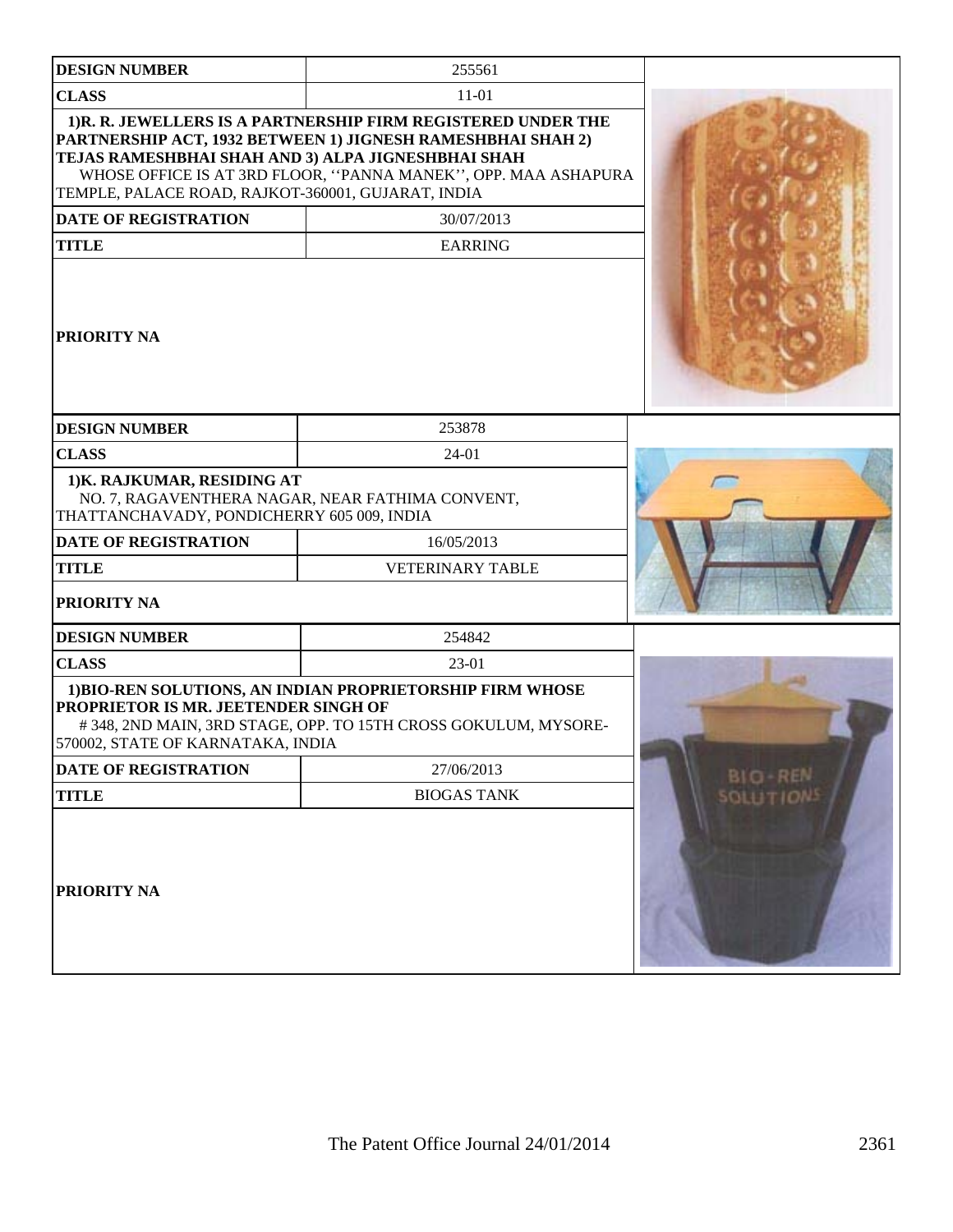| <b>DESIGN NUMBER</b>                                                                                                        |             | 253644                                                                                                                             |  |
|-----------------------------------------------------------------------------------------------------------------------------|-------------|------------------------------------------------------------------------------------------------------------------------------------|--|
| <b>CLASS</b>                                                                                                                |             | $09-03$                                                                                                                            |  |
| <b>OFFICE AT</b><br>MAHARASHTRA, INDIA                                                                                      |             | 1) TIPU SULTAN SHAIKH, PROPRIETOR OF S.T.S. PLASTIC, HAVING HIS<br>ROOM NO. 1, G-9 CHAWL, MODI COMPOUND, REAY ROAD, MUMBAI-400010, |  |
| <b>DATE OF REGISTRATION</b>                                                                                                 |             | 03/05/2013                                                                                                                         |  |
| <b>TITLE</b>                                                                                                                |             | <b>JEWELLERY CASE</b>                                                                                                              |  |
| <b>PRIORITY NA</b>                                                                                                          |             |                                                                                                                                    |  |
| <b>DESIGN NUMBER</b>                                                                                                        |             | 256932                                                                                                                             |  |
| <b>CLASS</b>                                                                                                                |             | $05-05$                                                                                                                            |  |
| ACT, 1956, AND HAVING ITS'S REGISTERED OFFICE AT<br>RELIABLE HOUSE, SITUATED AT HANUMAN SILK MILL COMPOUND,<br><b>INDIA</b> |             | <b>COMPANY INCORPORATED UNDER THE PROVISION OF THE COMPANIES</b><br>KANJURMARG (WEST), OPP. HUMA MALL, MUMBAI-400078 MAHARASHTRA,  |  |
| <b>DATE OF REGISTRATION</b>                                                                                                 |             | 30/09/2013                                                                                                                         |  |
| <b>TITLE</b>                                                                                                                |             | <b>TEXTILE FABRIC</b>                                                                                                              |  |
| <b>PRIORITY NA</b>                                                                                                          |             |                                                                                                                                    |  |
| <b>DESIGN NUMBER</b>                                                                                                        |             | 247745                                                                                                                             |  |
| <b>CLASS</b>                                                                                                                |             | 15-99                                                                                                                              |  |
| 1)CPS COLOR EQUIPMENT S.P.A. CON UNICO SOCIO, AN ITALIAN<br>COMPANY,<br><b>ITALY</b>                                        |             | VIA, DELL'AGRICOLTURA, 103, 41038 SAN FELICE SUL PANARO (MO),                                                                      |  |
| <b>DATE OF REGISTRATION</b>                                                                                                 |             | 07/09/2012                                                                                                                         |  |
| <b>TITLE</b>                                                                                                                |             | <b>COLOUR DISPENSING MACHINES</b>                                                                                                  |  |
| <b>PRIORITY</b><br>PRIORITY NUMBER                                                                                          | <b>DATE</b> | <b>COUNTRY</b>                                                                                                                     |  |
| 1320485-0003                                                                                                                | 02/04/2012  | <b>EUROPEAN UNION</b>                                                                                                              |  |
|                                                                                                                             |             |                                                                                                                                    |  |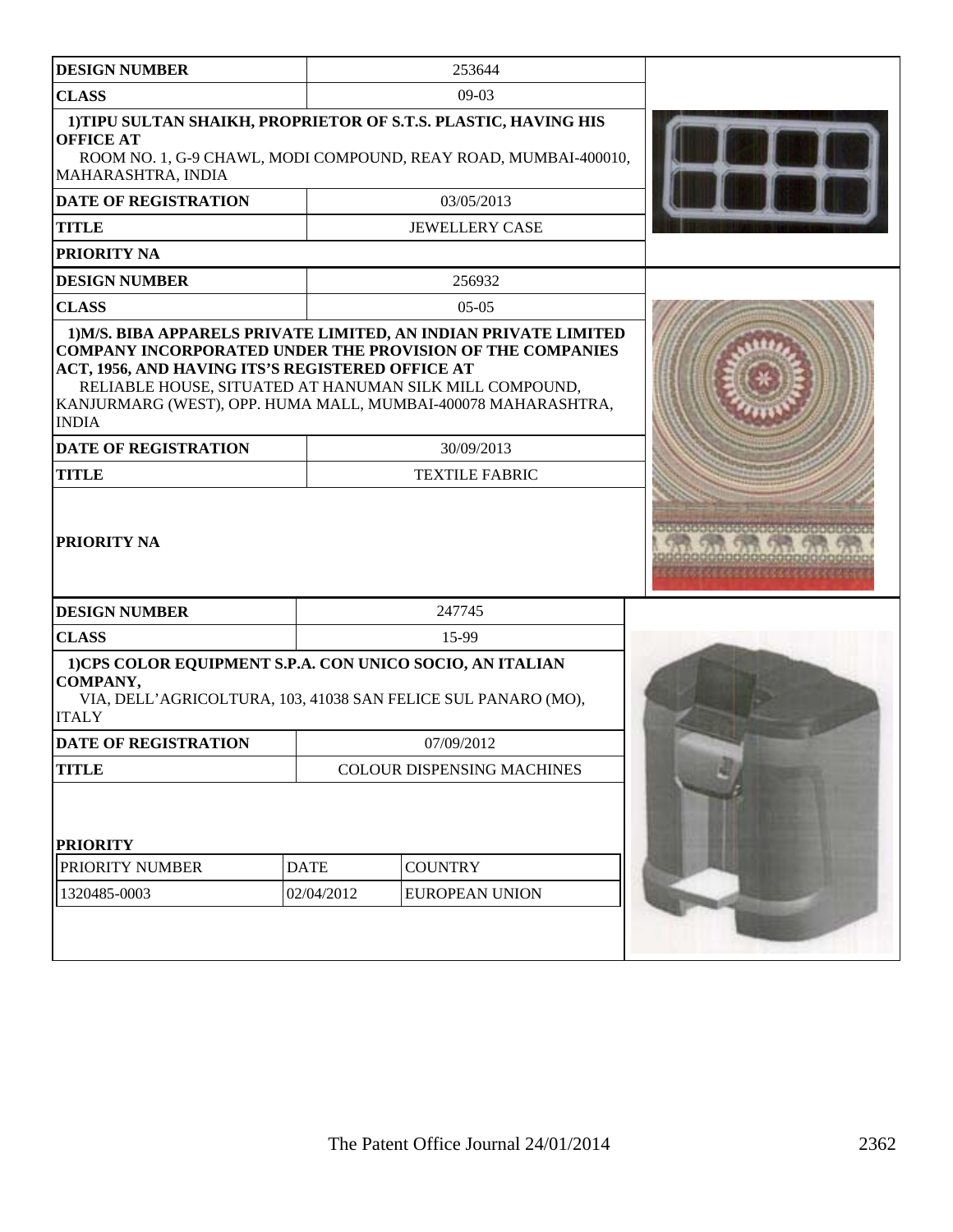| <b>DESIGN NUMBER</b>                                                                                |                                                                                                                                                                                                                                                              |              |                           |
|-----------------------------------------------------------------------------------------------------|--------------------------------------------------------------------------------------------------------------------------------------------------------------------------------------------------------------------------------------------------------------|--------------|---------------------------|
| <b>CLASS</b>                                                                                        |                                                                                                                                                                                                                                                              | 252870       |                           |
|                                                                                                     |                                                                                                                                                                                                                                                              | $10 - 01$    |                           |
| STATE OF GUJARAT, INDIA                                                                             | 1) AJANTA LIMITED, AN INDIAN COMPANY OF<br>ORPAT INDUSTRIAL ESTATE, RAJKOT-MORBI HIGHWAY, MORBI 363641,                                                                                                                                                      |              |                           |
| <b>DATE OF REGISTRATION</b>                                                                         |                                                                                                                                                                                                                                                              | 03/04/2013   |                           |
| <b>TITLE</b>                                                                                        |                                                                                                                                                                                                                                                              | <b>CLOCK</b> |                           |
| <b>PRIORITY NA</b>                                                                                  |                                                                                                                                                                                                                                                              |              |                           |
| <b>DESIGN NUMBER</b>                                                                                | 253333                                                                                                                                                                                                                                                       |              |                           |
| <b>CLASS</b>                                                                                        | 19-06                                                                                                                                                                                                                                                        |              |                           |
| MAHARASHTRA INDIA, /<br><b>DATE OF</b><br><b>REGISTRATION</b><br><b>TITLE</b><br><b>PRIORITY NA</b> | 1) ANCHOR ENTERPRISES PVT. LTD INNOVA 'C'<br>WING, MARATHON NEXTGEN, OFF.G.K.MARG,<br>LOWER PAREL (W), MUMBAI-400013 STATE OF<br>A PRIVATE LIMITED COMPANY INCORPORATED<br>UNDER INDIAN COMPANIES ACT., ABOVE ADDRESS<br>23/04/2013<br><b>BALL POINT PEN</b> |              | <b>M.P. Dallament Co.</b> |
| <b>DESIGN NUMBER</b>                                                                                | 254751                                                                                                                                                                                                                                                       |              |                           |
| <b>CLASS</b>                                                                                        | $07 - 01$                                                                                                                                                                                                                                                    |              |                           |
| OF BUSINESS AT                                                                                      | 1) MA DESIGN INDIA PRIVATE LIMITED, A COMPANY<br><b>INCORPORATED IN INDIA HAVING ITS PRINCIPAL PLACE</b><br>A-41, SECTOR-80, PHASE-II, NOIDA-201305, U.P. INDIA                                                                                              |              |                           |
| <b>DATE OF</b><br><b>REGISTRATION</b>                                                               | 25/06/2013                                                                                                                                                                                                                                                   |              |                           |
| <b>TITLE</b>                                                                                        | <b>PLATE</b>                                                                                                                                                                                                                                                 |              |                           |
| <b>PRIORITY NA</b>                                                                                  |                                                                                                                                                                                                                                                              |              |                           |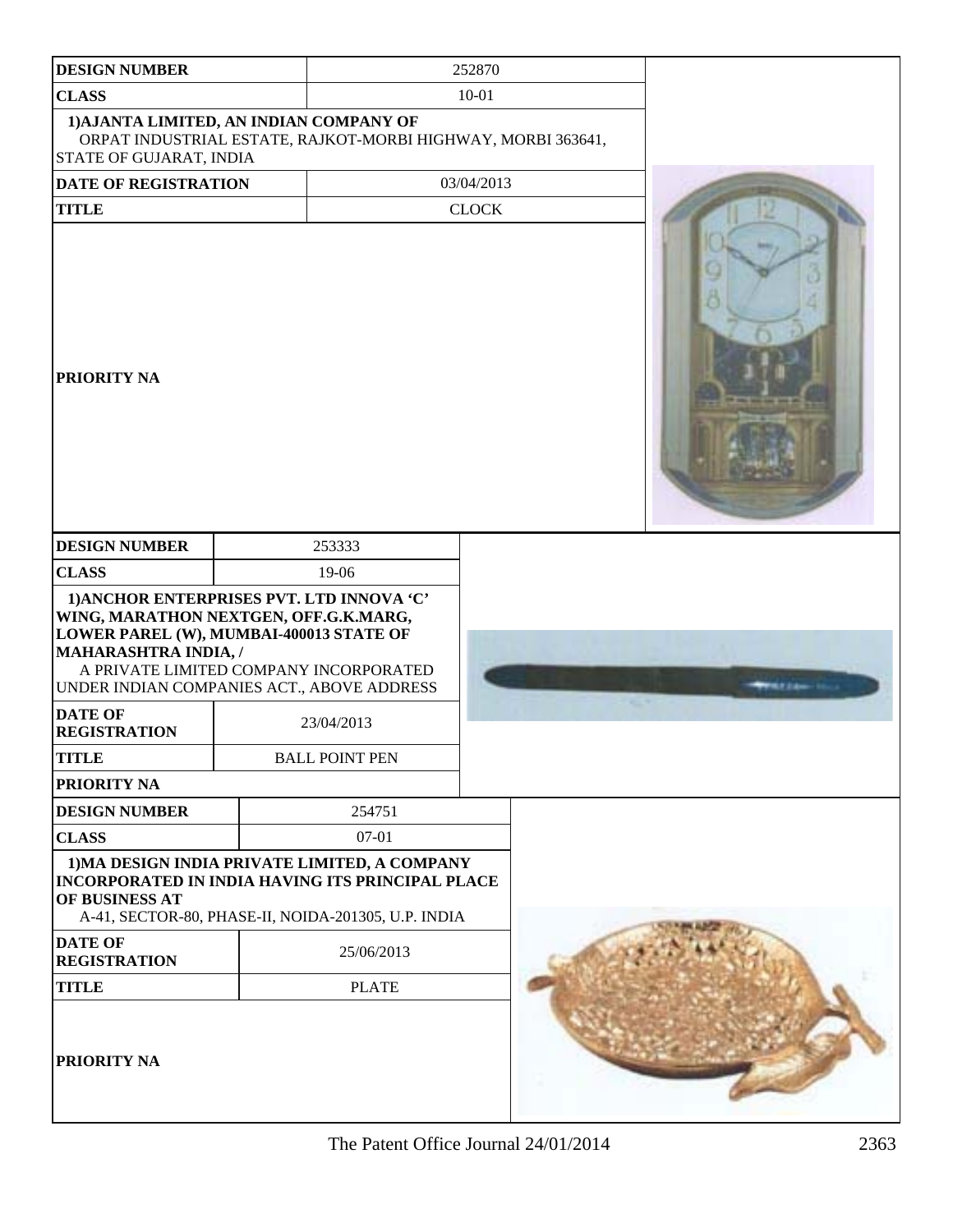| <b>DESIGN NUMBER</b>                                                                                                                                                                         |                           |                               | 250125                                                     |  |
|----------------------------------------------------------------------------------------------------------------------------------------------------------------------------------------------|---------------------------|-------------------------------|------------------------------------------------------------|--|
| <b>CLASS</b>                                                                                                                                                                                 |                           |                               | $10 - 04$                                                  |  |
| 1) CARL ZEISS INDUSTRIELLE MESSTECHNIK GMBH, OF CARL-ZEISS-<br>STRASSE 22 73447 OBERKOCHEN, GERMANY,<br>A GERMAN CAPITAL COMPANY HAVING A LIMITED LIABILITY IN<br>ACCORDANCE WITH GERMAN LAW |                           |                               |                                                            |  |
| DATE OF REGISTRATION                                                                                                                                                                         |                           |                               | 13/12/2012                                                 |  |
| <b>TITLE</b>                                                                                                                                                                                 |                           |                               | RACK FOR STYLUS OF COORDINATE<br><b>MEASURING MACHINES</b> |  |
| <b>PRIORITY</b>                                                                                                                                                                              |                           |                               |                                                            |  |
| PRIORITY NUMBER                                                                                                                                                                              | <b>DATE</b>               |                               | <b>COUNTRY</b>                                             |  |
| 002066191                                                                                                                                                                                    | 29/06/2012                |                               | <b>OHIM</b>                                                |  |
| <b>DESIGN NUMBER</b>                                                                                                                                                                         | 250301                    |                               |                                                            |  |
| <b>CLASS</b>                                                                                                                                                                                 | $02-02$                   |                               |                                                            |  |
| 1) SCALDIS SAINT-MARTIN, SOCIÉTÉ ANONYME OF<br>PARC INDUSTRIEL, RUE DE LA HURTRIE 36, 7600 PERUWELZ,<br><b>BELGIUM</b>                                                                       |                           |                               |                                                            |  |
| DATE OF REGISTRATION                                                                                                                                                                         | 19/12/2012                |                               |                                                            |  |
| <b>TITLE</b>                                                                                                                                                                                 | PROTECTIVE CLOTHES        |                               |                                                            |  |
| <b>PRIORITY</b><br>PRIORITY NUMBER<br>DM/079523                                                                                                                                              | <b>DATE</b><br>19/06/2012 | <b>COUNTRY</b><br><b>WIPO</b> |                                                            |  |
| <b>DESIGN NUMBER</b>                                                                                                                                                                         |                           |                               | 238131                                                     |  |
| <b>CLASS</b>                                                                                                                                                                                 |                           |                               | $12 - 16$                                                  |  |
| 1) MAHINDRA & MAHINDRA LTD.,<br>GATEWAY BUILDING, APOLLO BUNDER, MUMBAI 400001., MAHARASHTRA,<br>INDIA.,                                                                                     |                           |                               |                                                            |  |
| DATE OF REGISTRATION                                                                                                                                                                         |                           |                               | 19/07/2011                                                 |  |
| <b>TITLE</b>                                                                                                                                                                                 |                           |                               | FLOOR CONSOLE OF A VEHICLE                                 |  |
| PRIORITY NA                                                                                                                                                                                  |                           |                               |                                                            |  |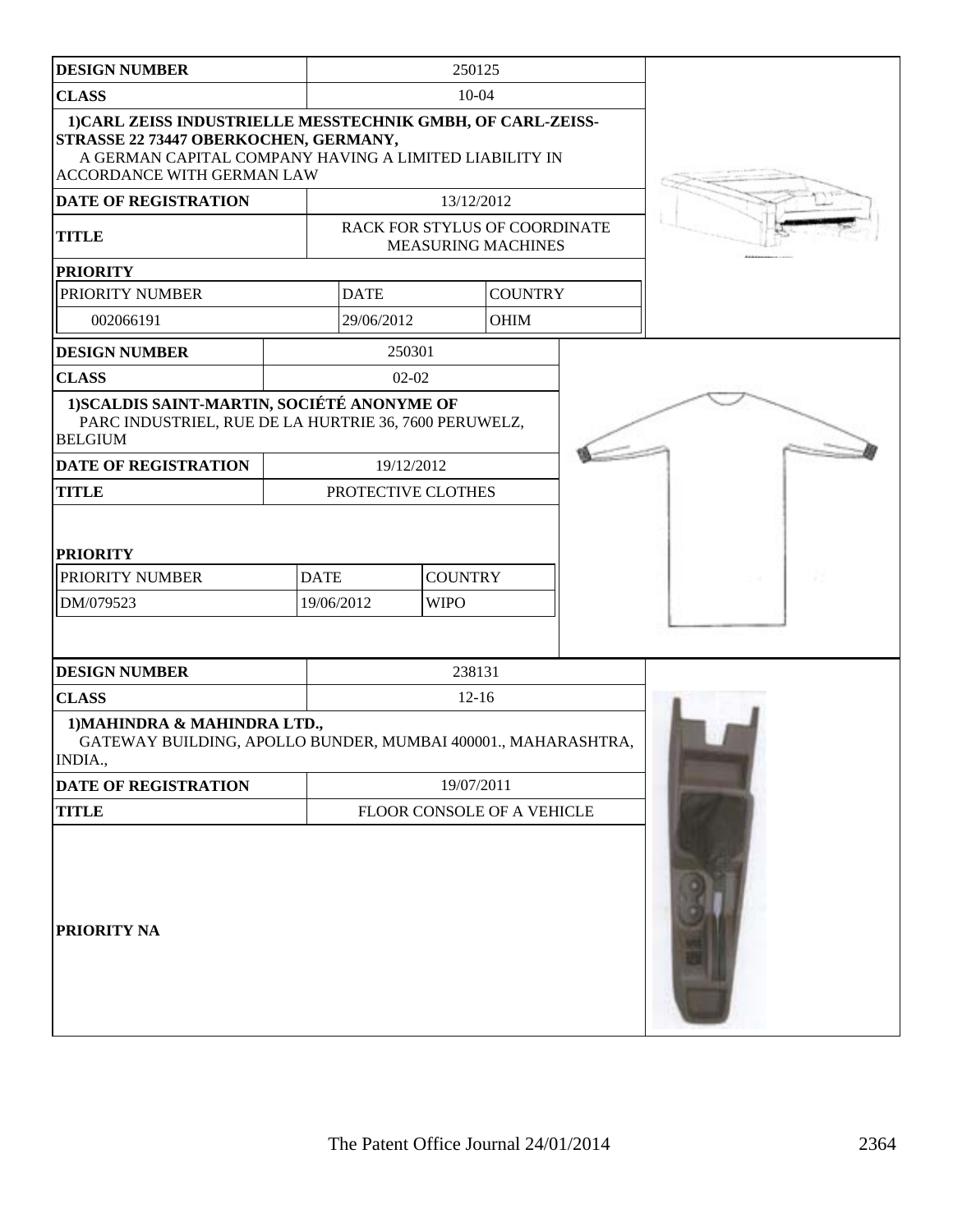| <b>DESIGN NUMBER</b>                               | 255336                                                                                                                                                                                                                                                       |  |
|----------------------------------------------------|--------------------------------------------------------------------------------------------------------------------------------------------------------------------------------------------------------------------------------------------------------------|--|
| <b>CLASS</b>                                       | 23-01                                                                                                                                                                                                                                                        |  |
| (E), MUMBAI-400063, MAHARASHTRA, INDIA             | 1) M/S. MINTO INDUSTRIES A PARTNERSHIP FIRM REGISTERED UNDER<br>THE PARTNERSHIP ACT, 1932 BETWEEN 1) MR. KAUSHIK HAKMICHAND<br>DOSHI AND 2) MRS. URMILA KAUSHIK DOSHI WHOSE OFFICE IS AT,<br>217, BHOLA BHAGWAN INDUSTRIAL ESTATE, I.B. PATEL ROAD, GOREGAON |  |
| <b>DATE OF REGISTRATION</b>                        | 18/07/2013                                                                                                                                                                                                                                                   |  |
| <b>TITLE</b>                                       | PIPE FITTING                                                                                                                                                                                                                                                 |  |
| <b>PRIORITY NA</b>                                 |                                                                                                                                                                                                                                                              |  |
| <b>DESIGN NUMBER</b>                               | 240116                                                                                                                                                                                                                                                       |  |
| <b>CLASS</b>                                       | 30-99                                                                                                                                                                                                                                                        |  |
| DR. RAJENDRA PRASAD ROAD, NEW DELHI-110001.        | 1) INDIAN COUNCIL OF AGRICULTURAL RESEARCH, KRISHI BHAWAN,                                                                                                                                                                                                   |  |
| <b>DATE OF REGISTRATION</b>                        | 12/10/2011                                                                                                                                                                                                                                                   |  |
| <b>TITLE</b>                                       | <b>BULK MILK FEEDER FOR ANIMALS</b>                                                                                                                                                                                                                          |  |
| <b>PRIORITY NA</b>                                 |                                                                                                                                                                                                                                                              |  |
| <b>DESIGN NUMBER</b>                               | 255560                                                                                                                                                                                                                                                       |  |
| <b>CLASS</b>                                       | $11 - 01$                                                                                                                                                                                                                                                    |  |
| TEMPLE, PALACE ROAD, RAJKOT-360001, GUJARAT, INDIA | 1)R. R. JEWELLERS IS A PARTNERSHIP FIRM REGISTERED UNDER THE<br>PARTNERSHIP ACT, 1932 BETWEEN 1) JIGNESH RAMESHBHAI SHAH 2)<br>TEJAS RAMESHBHAI SHAH AND 3) ALPA JIGNESHBHAI SHAH<br>WHOSE OFFICE IS AT 3RD FLOOR, "PANNA MANEK , OPP. MAA ASHAPURA          |  |
| DATE OF REGISTRATION                               | 30/07/2013                                                                                                                                                                                                                                                   |  |
| <b>TITLE</b>                                       | <b>EARRING</b>                                                                                                                                                                                                                                               |  |
| PRIORITY NA                                        |                                                                                                                                                                                                                                                              |  |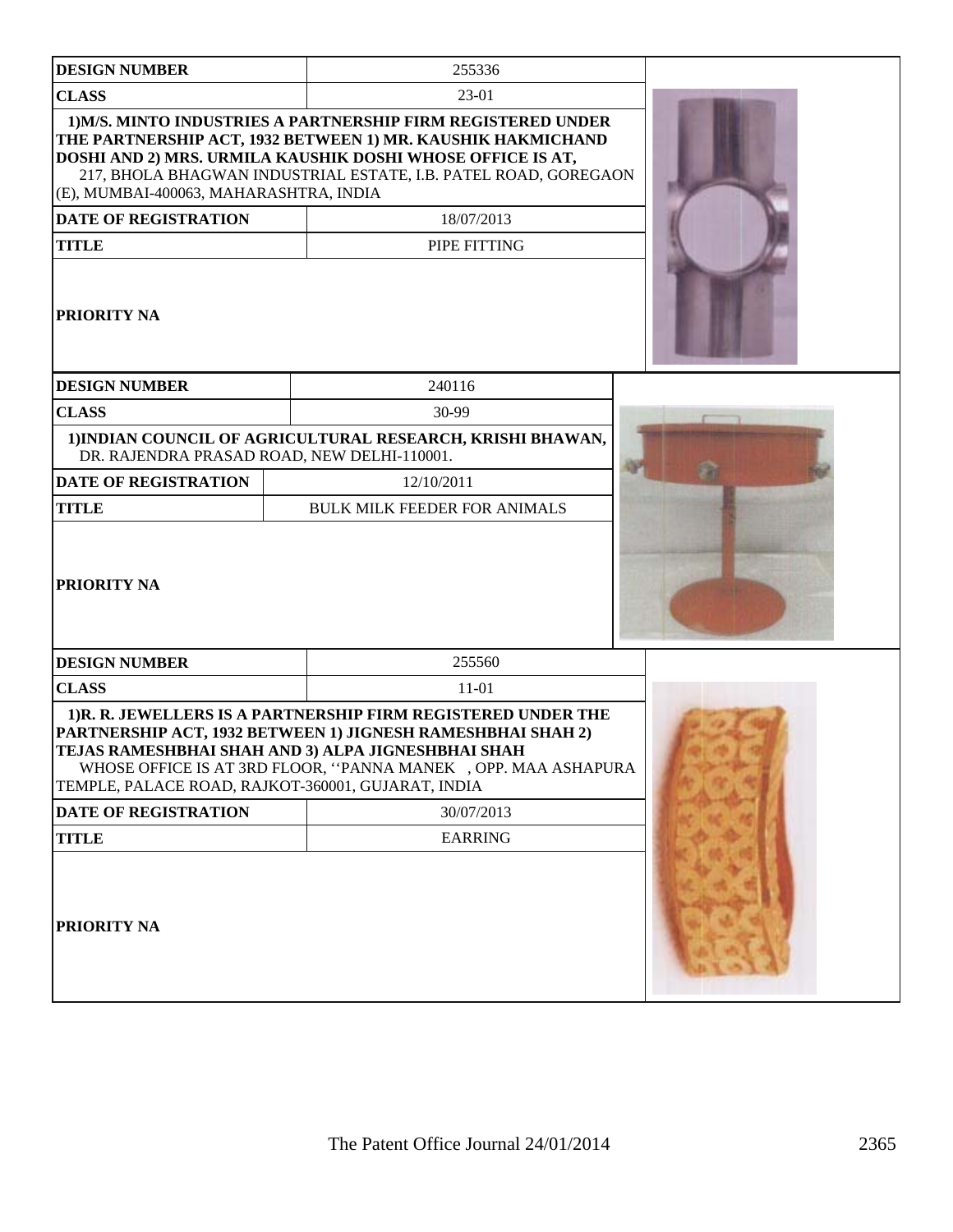| <b>DESIGN NUMBER</b>                                                                                                          | 255605                                                                                                                                                                                                                                                                                                  |                |
|-------------------------------------------------------------------------------------------------------------------------------|---------------------------------------------------------------------------------------------------------------------------------------------------------------------------------------------------------------------------------------------------------------------------------------------------------|----------------|
| <b>CLASS</b>                                                                                                                  | $04-02$                                                                                                                                                                                                                                                                                                 |                |
| 1) SHREE SIMANDHAR INDUSTRIES IS A<br>PROPRIETORSHIP FIRM<br>ROAD, VILE PARLE (W) MUMBAI-400056,<br><b>MAHARASHTRA, INDIA</b> | OF 21, NEW MANU BHUVAN, BHAGAT SINGH                                                                                                                                                                                                                                                                    | <b>TENNING</b> |
| <b>DATE OF</b><br><b>REGISTRATION</b>                                                                                         | 01/08/2013                                                                                                                                                                                                                                                                                              |                |
| TITLE                                                                                                                         | <b>TOOTH BRUSH</b>                                                                                                                                                                                                                                                                                      |                |
| PRIORITY NA                                                                                                                   |                                                                                                                                                                                                                                                                                                         |                |
| <b>DESIGN NUMBER</b>                                                                                                          | 254909                                                                                                                                                                                                                                                                                                  |                |
| <b>CLASS</b>                                                                                                                  | 08-06                                                                                                                                                                                                                                                                                                   |                |
| <b>DATE OF REGISTRATION</b><br>TITLE<br>PRIORITY NA                                                                           | 1) RASIKLAL GHUSABHAI CHOVATIYA (ADULT & INDIAN<br>NATIONAL) SOLE PROPRIETOR OF M K TECHNOCAST (INDIAN<br>PROPRIETORSHIP CONCERN) HAVING PLACE OF BUSINESS<br>AT-2, PATEL NAGAR, SADBHAVNA, PLOT, NR: BHAGWATI<br>ENTERPRISE, 50, FEET MAIN ROAD, RAJKOT-GUJARAT-(INDIA)<br>02/07/2013<br><b>HANDLE</b> |                |
| <b>DESIGN NUMBER</b>                                                                                                          | 254934                                                                                                                                                                                                                                                                                                  |                |
| <b>CLASS</b>                                                                                                                  | $15-03$                                                                                                                                                                                                                                                                                                 |                |
| <b>ADDRESS</b>                                                                                                                | 1) M/S JAGATSUKH INDUSTRIES (REGD), PASSI CHOWK,<br>PAKHOWAL ROAD, LUDHIANA-141013 (PUNJAB) INDIA<br>AN INDIAN PROPRIETORSHIP FIRM WHOSE PROPRIETOR IS:-<br>DALJIT SINGH BEING INDIAN NATIONALS OF THE ABOVE                                                                                            |                |
| DATE OF REGISTRATION                                                                                                          | 02/07/2013                                                                                                                                                                                                                                                                                              |                |
| <b>TITLE</b>                                                                                                                  | TANK FOR AGRICULTURAL SPRAYING<br><b>MACHINE</b>                                                                                                                                                                                                                                                        |                |
| <b>PRIORITY NA</b>                                                                                                            |                                                                                                                                                                                                                                                                                                         |                |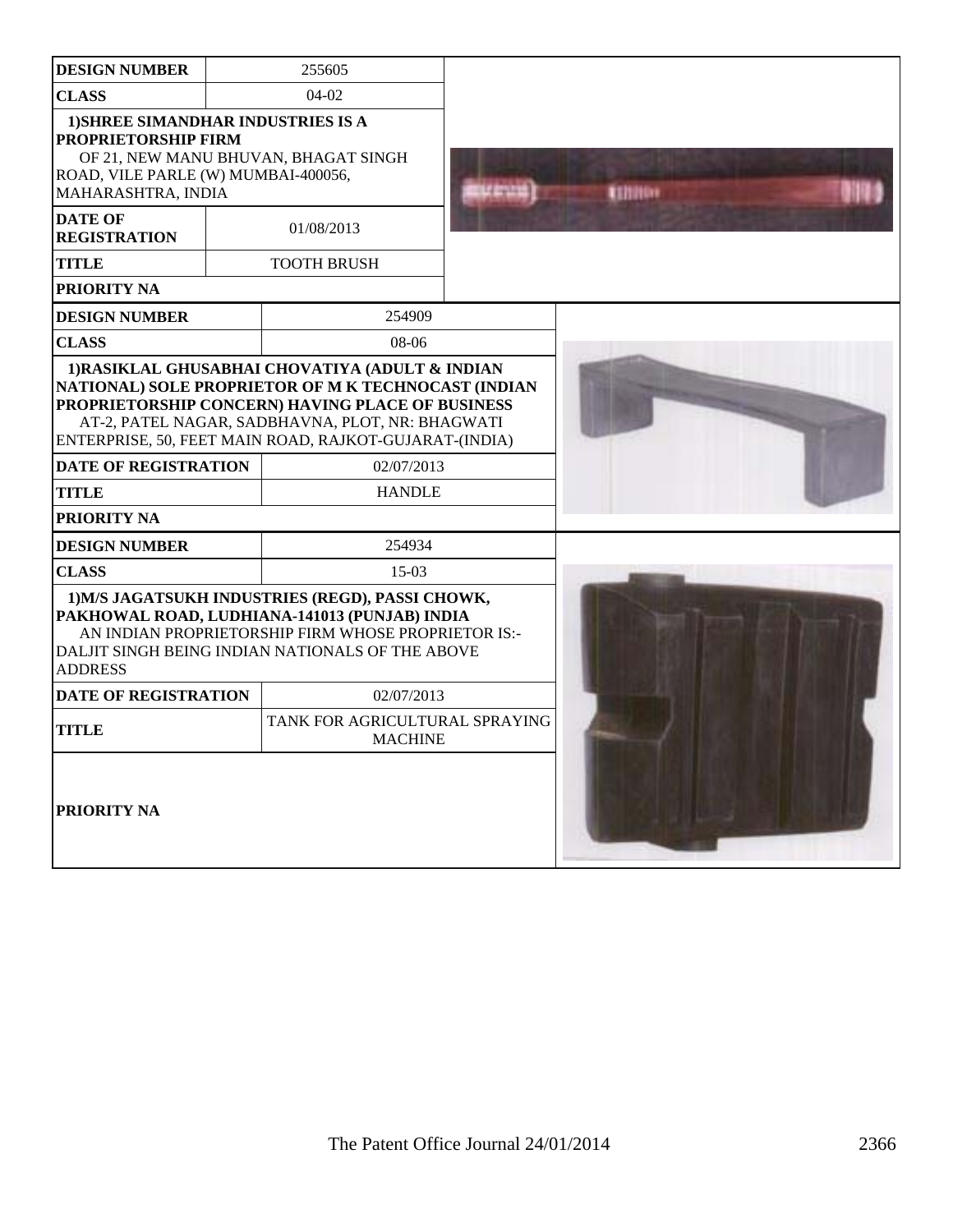| <b>DESIGN NUMBER</b>                                                                                                                                                                 |             |                      |    |
|--------------------------------------------------------------------------------------------------------------------------------------------------------------------------------------|-------------|----------------------|----|
|                                                                                                                                                                                      |             | 251193               |    |
| <b>CLASS</b>                                                                                                                                                                         |             | 13-03                |    |
| 1) EMERSON ELECTRIC CO., A CORPORATION ORGANIZED UNDER THE<br>LAWS OF THE STATE OF MISSOURI,<br>8000, WEST FLORISSANT, ST. LOUIS, MISSOURI 63136, UNITED STATES OF<br><b>AMERICA</b> |             |                      |    |
| <b>DATE OF REGISTRATION</b>                                                                                                                                                          |             | 24/01/2013           |    |
| <b>TITLE</b>                                                                                                                                                                         |             | HERMETIC TERMINAL    | O) |
| <b>PRIORITY</b>                                                                                                                                                                      |             |                      |    |
| PRIORITY NUMBER                                                                                                                                                                      | <b>DATE</b> | <b>COUNTRY</b>       |    |
| 29/429570                                                                                                                                                                            | 14/08/2012  | U.S.A.               |    |
| <b>DESIGN NUMBER</b>                                                                                                                                                                 |             | 253643               |    |
| <b>CLASS</b>                                                                                                                                                                         |             | 03-01                |    |
| 1) TIPU SULTAN SHAIKH, PROPRIETOR OF S.T.S. PLASTIC, HAVING HIS<br><b>OFFICE AT</b><br>ROOM NO. 1, G-9 CHAWL, MODI COMPOUND, REAY ROAD, MUMBAI-400010,<br>MAHARASHTRA, INDIA         |             |                      |    |
| DATE OF REGISTRATION                                                                                                                                                                 |             | 03/05/2013           |    |
| <b>TITLE</b>                                                                                                                                                                         |             | <b>BANGLE HOLDER</b> |    |
|                                                                                                                                                                                      |             |                      |    |
| PRIORITY NA                                                                                                                                                                          |             |                      |    |
|                                                                                                                                                                                      |             |                      |    |
| <b>DESIGN NUMBER</b><br><b>CLASS</b>                                                                                                                                                 |             | 257049<br>$05-05$    |    |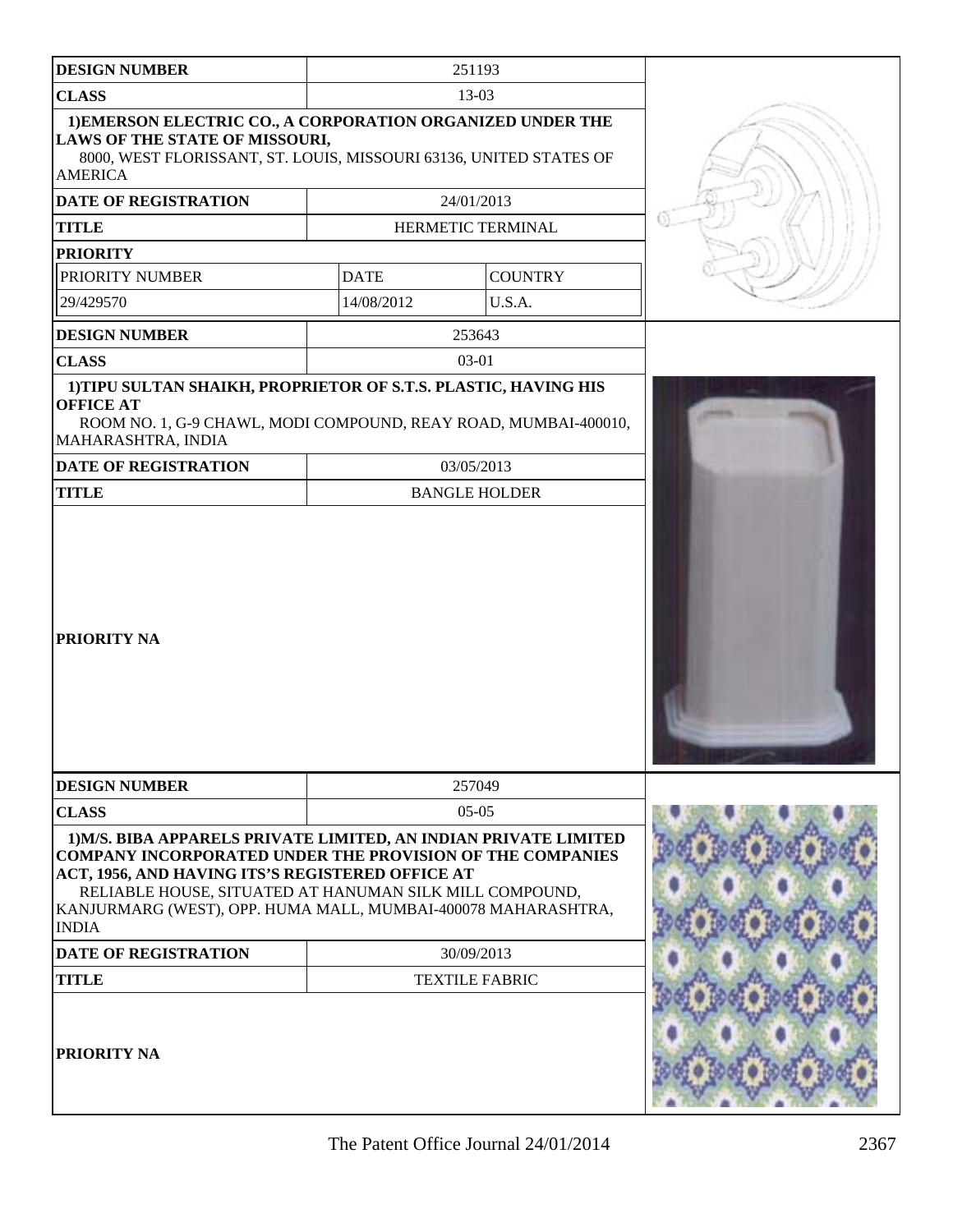| <b>DESIGN NUMBER</b>                                                                                                                                                                                 |             | 252793                                  |  |
|------------------------------------------------------------------------------------------------------------------------------------------------------------------------------------------------------|-------------|-----------------------------------------|--|
| <b>CLASS</b>                                                                                                                                                                                         |             | $12 - 16$                               |  |
| 1) SCANIA CV AB,<br>SE-151 87, SÖDERTÄLJE, SWEDEN                                                                                                                                                    |             |                                         |  |
| <b>DATE OF REGISTRATION</b>                                                                                                                                                                          |             | 03/04/2013                              |  |
| <b>TITLE</b>                                                                                                                                                                                         |             | <b>SUN VISOR FOR VEHICLE</b>            |  |
| <b>PRIORITY</b>                                                                                                                                                                                      |             |                                         |  |
| PRIORITY NUMBER                                                                                                                                                                                      | <b>DATE</b> | <b>COUNTRY</b>                          |  |
| 2012/0436                                                                                                                                                                                            | 04/10/2012  | <b>SWEDEN</b>                           |  |
| <b>DESIGN NUMBER</b>                                                                                                                                                                                 |             | 254482                                  |  |
| <b>CLASS</b>                                                                                                                                                                                         |             | 08-09                                   |  |
| DHANDARI KALAN, LUDHIANA-141 010 (PUNJAB) INDIA<br>(AN INDIAN COMPANY DULY REGISTERED UNDER THE COMPANIES ACT,<br>1956) OF THE ABOVE ADDRESS<br><b>DATE OF REGISTRATION</b>                          |             | 13/06/2013                              |  |
| <b>TITLE</b>                                                                                                                                                                                         |             | <b>RAIL-HEAD FOR GATES &amp; GRILLS</b> |  |
| <b>PRIORITY NA</b>                                                                                                                                                                                   |             |                                         |  |
| <b>DESIGN NUMBER</b>                                                                                                                                                                                 |             | 254668                                  |  |
| <b>CLASS</b>                                                                                                                                                                                         |             | 09-07                                   |  |
| 1) AMZ PACKAGING PVT. LTD., AN INDIAN COMPANY DULY<br>INCORPORATED UNDER THE PROVISIONS OF THE COMPANIES ACT,<br>1956 HAVING ITS OFFICE AT<br>48, S. N. ROY ROAD, KOLKATA-700038, WEST BENGAL, INDIA |             |                                         |  |
| DATE OF REGISTRATION                                                                                                                                                                                 |             | 21/06/2013                              |  |
| <b>TITLE</b>                                                                                                                                                                                         |             | <b>BOTTLE CAP</b>                       |  |
| <b>PRIORITY NA</b>                                                                                                                                                                                   |             |                                         |  |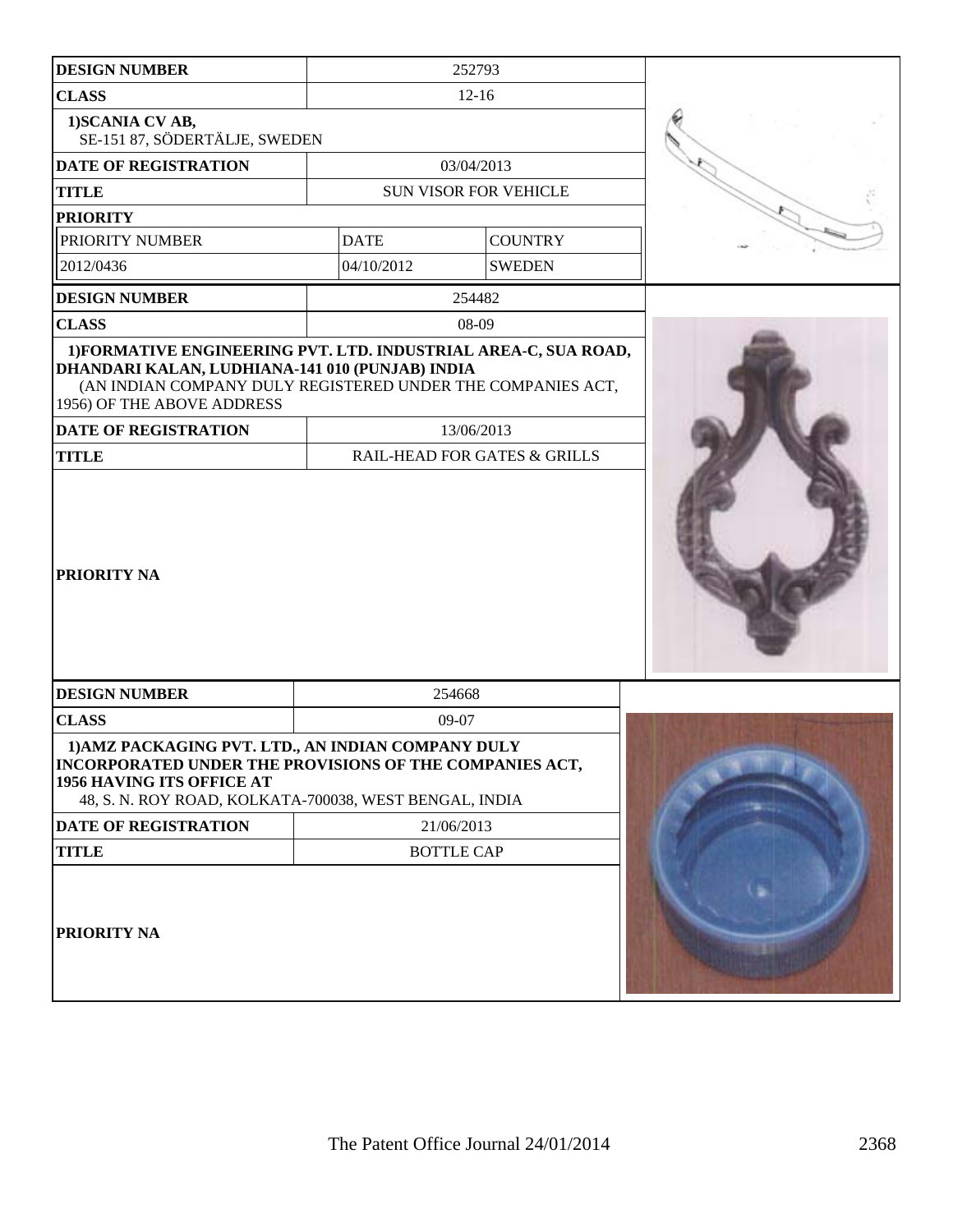| <b>DESIGN NUMBER</b>                                                                                                                                                                                                                                                     | 254748               |                |  |
|--------------------------------------------------------------------------------------------------------------------------------------------------------------------------------------------------------------------------------------------------------------------------|----------------------|----------------|--|
| <b>CLASS</b>                                                                                                                                                                                                                                                             | $07-01$              |                |  |
| 1) MA DESIGN INDIA PRIVATE LIMITED, A COMPANY<br><b>INCORPORATED IN INDIA HAVING ITS PRINCIPAL PLACE OF</b><br><b>BUSINESS AT</b><br>A-41, SECTOR-80, PHASE-II, NOIDA-201305, U.P. INDIA                                                                                 |                      |                |  |
| DATE OF REGISTRATION                                                                                                                                                                                                                                                     | 25/06/2013           |                |  |
| <b>TITLE</b>                                                                                                                                                                                                                                                             | <b>DISH</b>          |                |  |
| <b>PRIORITY NA</b>                                                                                                                                                                                                                                                       |                      |                |  |
| <b>DESIGN NUMBER</b>                                                                                                                                                                                                                                                     | 254756               |                |  |
| <b>CLASS</b>                                                                                                                                                                                                                                                             | $07-06$              |                |  |
| 1) MA DESIGN INDIA PRIVATE LIMITED, A COMPANY<br>INCORPORATED IN INDIA HAVING ITS PRINCIPAL PLACE OF<br><b>BUSINESS AT</b><br>A-41, SECTOR-80, PHASE-II, NOIDA-201305, U.P. INDIA                                                                                        |                      |                |  |
| <b>DATE OF REGISTRATION</b>                                                                                                                                                                                                                                              | 25/06/2013           |                |  |
| <b>TITLE</b>                                                                                                                                                                                                                                                             | <b>NAPKIN HOLDER</b> |                |  |
| <b>PRIORITY NA</b>                                                                                                                                                                                                                                                       |                      |                |  |
| <b>DESIGN NUMBER</b>                                                                                                                                                                                                                                                     |                      | 254785         |  |
| <b>CLASS</b>                                                                                                                                                                                                                                                             |                      | $12 - 15$      |  |
| 1) COMPAGNIE GENERALE DES ETABLISSEMENTS MICHELIN, A FRENCH<br>COMPANY OF 12 COURS SABLON, FR-63000, CLERMONT-FERRAND, FRANCE,<br><b>AND</b><br>MICHELIN RECHERCHE ET TECHNIQUE S.A., A SWISS COMPANY OF ROUTE<br>LOUIS BRAILLE 10 - CH-1763 GRANGES-PACCOT, SWITZERLAND |                      |                |  |
| DATE OF REGISTRATION                                                                                                                                                                                                                                                     |                      | 25/06/2013     |  |
| <b>TITLE</b>                                                                                                                                                                                                                                                             |                      | <b>TYRE</b>    |  |
| <b>PRIORITY</b>                                                                                                                                                                                                                                                          |                      |                |  |
| PRIORITY NUMBER                                                                                                                                                                                                                                                          | <b>DATE</b>          | <b>COUNTRY</b> |  |
| 12/5754                                                                                                                                                                                                                                                                  | 26/12/2012           | <b>FRANCE</b>  |  |
|                                                                                                                                                                                                                                                                          |                      |                |  |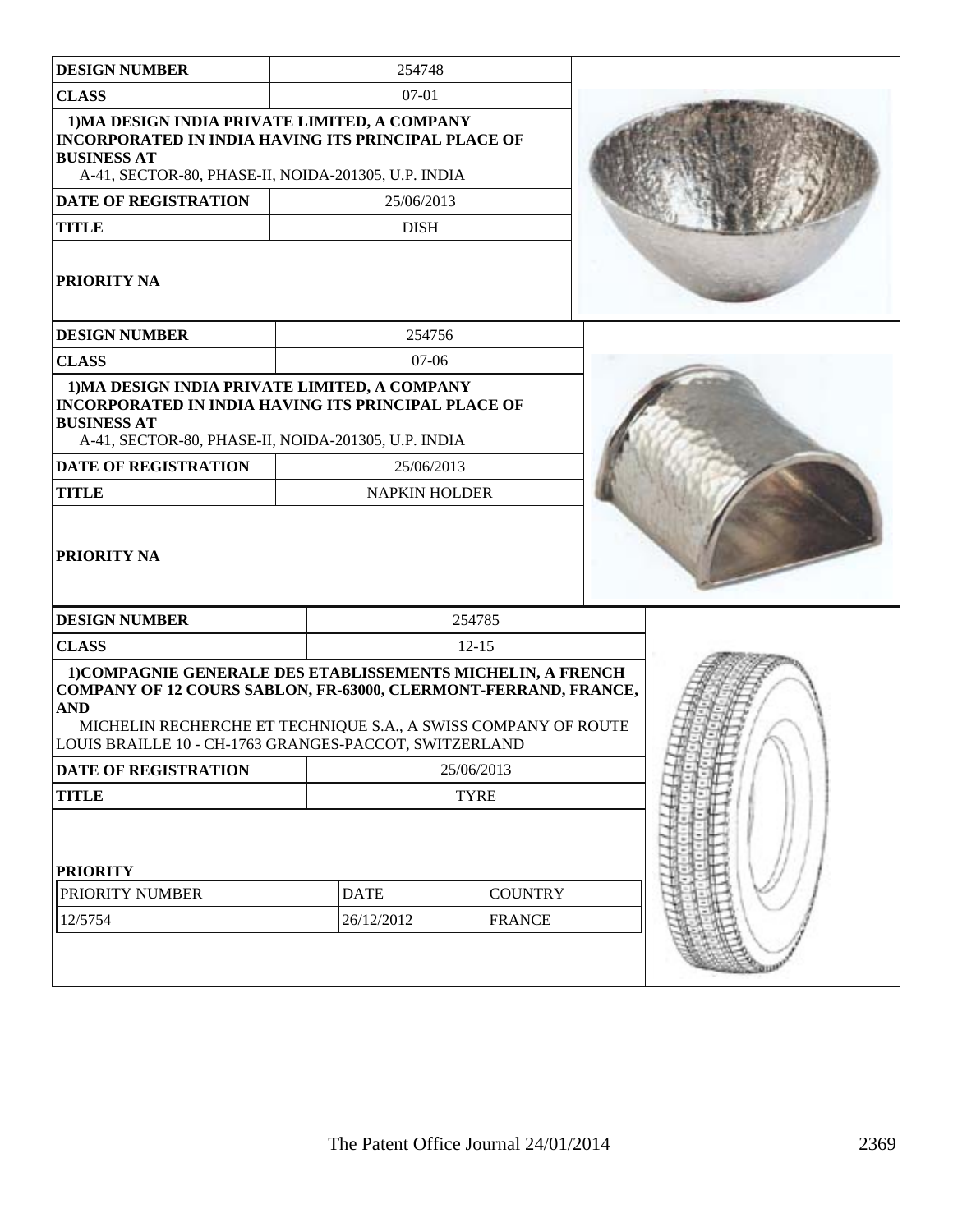| <b>DESIGN NUMBER</b>                                                                                                                                                                                                                              |                                               | 251675              |  |
|---------------------------------------------------------------------------------------------------------------------------------------------------------------------------------------------------------------------------------------------------|-----------------------------------------------|---------------------|--|
| <b>CLASS</b>                                                                                                                                                                                                                                      |                                               | $14-03$             |  |
| 1) KABUSHIKI KAISHA YASKAWA DENKI A JAPANESE COMPANY OF THE<br><b>ADDRESS:</b><br>2-1, KUROSAKI-SHIROISHI, YAHATANISHI-KU, KITAKYUSHU-SHI, FUKUOKA<br>806-0004, JAPAN                                                                             |                                               |                     |  |
| <b>DATE OF REGISTRATION</b>                                                                                                                                                                                                                       |                                               | 14/02/2013          |  |
| <b>TITLE</b>                                                                                                                                                                                                                                      | CONTROLLER FOR ELECTRICAL<br><b>MACHINERY</b> |                     |  |
| <b>PRIORITY NA</b>                                                                                                                                                                                                                                |                                               |                     |  |
| <b>DESIGN NUMBER</b>                                                                                                                                                                                                                              |                                               | 252961              |  |
| <b>CLASS</b>                                                                                                                                                                                                                                      |                                               | $23-02$             |  |
| 1) DIRECTOR GENERAL DEFENCE RESEARCH & DEVELOPMENT<br>ORGANISATION MINISTRY OF DEFENCE, GOVERNMENT OF INDIA,<br>ROOM NO. 348, B-WING, DRDO BHAWAN, RAJAJI MARG, NEW DELHI-110105,<br>INDIA, AN INDIAN ORGANISATION<br><b>DATE OF REGISTRATION</b> |                                               | 08/04/2013          |  |
| <b>TITLE</b>                                                                                                                                                                                                                                      |                                               | <b>BIO DIGESTER</b> |  |
| <b>PRIORITY NA</b>                                                                                                                                                                                                                                |                                               |                     |  |
| <b>DESIGN NUMBER</b>                                                                                                                                                                                                                              |                                               | 254209              |  |
| <b>CLASS</b>                                                                                                                                                                                                                                      |                                               | $19-06$             |  |
| 1) KLIO-ETERNA SCHREIBGERÄTE GMBH & CO KG, A GERMAN COMPANY<br>OF<br>GLASHÜTTENWEG 7, 77709 WOLFACH, GERMANY                                                                                                                                      |                                               |                     |  |
| <b>DATE OF REGISTRATION</b>                                                                                                                                                                                                                       |                                               | 31/05/2013          |  |
| <b>TITLE</b>                                                                                                                                                                                                                                      |                                               | <b>WRITING PEN</b>  |  |
| <b>PRIORITY</b>                                                                                                                                                                                                                                   |                                               |                     |  |
| PRIORITY NUMBER                                                                                                                                                                                                                                   | <b>DATE</b><br><b>COUNTRY</b>                 |                     |  |
| 712467301                                                                                                                                                                                                                                         | 08/01/2013<br><b>WIPO</b>                     |                     |  |
|                                                                                                                                                                                                                                                   |                                               |                     |  |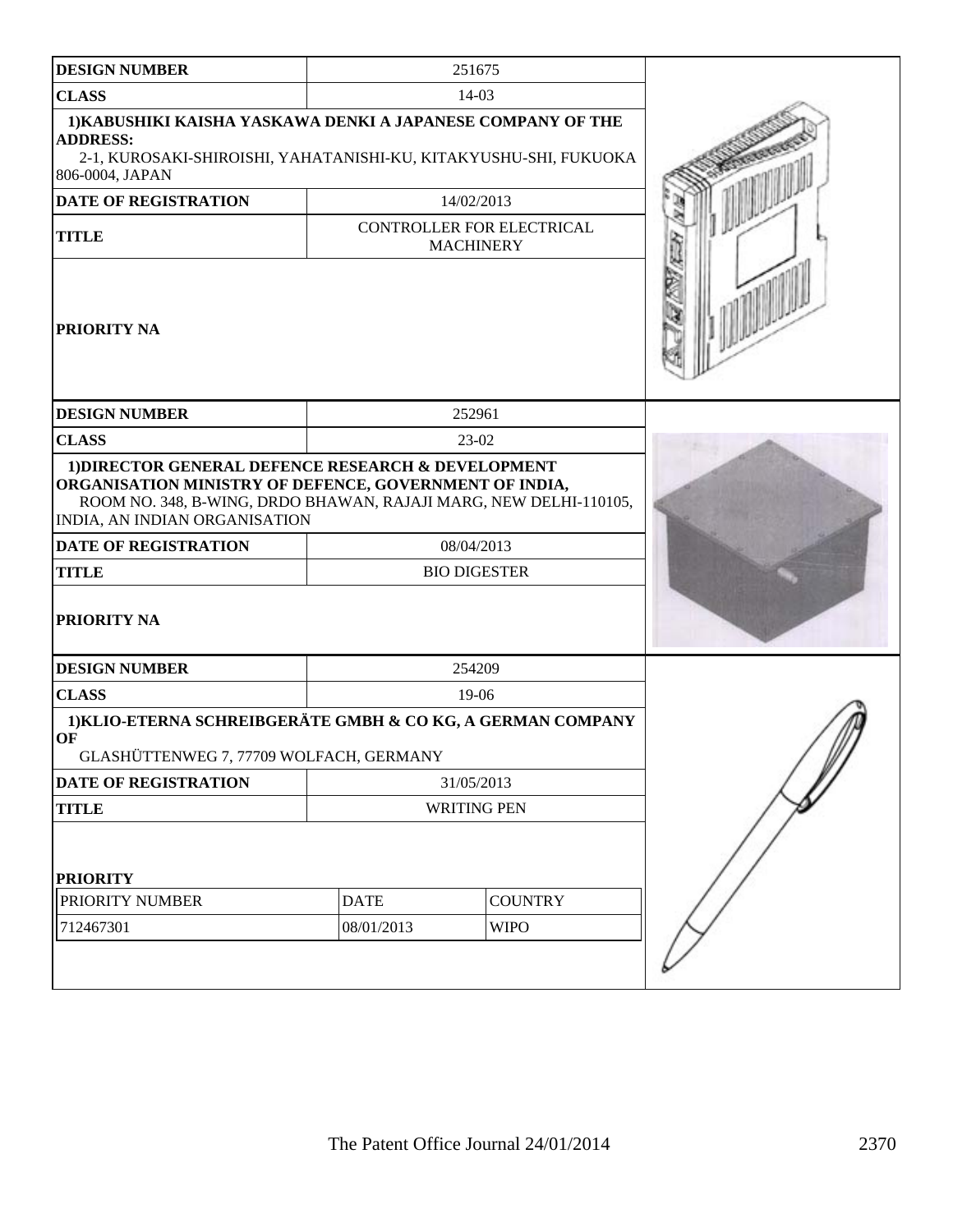| <b>DESIGN NUMBER</b>                                                                                                                                                                                                                    |                                                                 | 255556                   |  |
|-----------------------------------------------------------------------------------------------------------------------------------------------------------------------------------------------------------------------------------------|-----------------------------------------------------------------|--------------------------|--|
| <b>CLASS</b>                                                                                                                                                                                                                            |                                                                 | $09 - 01$                |  |
| 1) LION DATES IMPEX (P) LTD., A PRIVATE LIMITED COMPANY, HAVING<br><b>ITS REGISTERED OFFICE AT</b><br>NO. 40, STERLING ROAD, NUNGAMBAKKAM, CHENNAI-600034, TAMILNADU,<br><b>INDIA</b>                                                   |                                                                 |                          |  |
| <b>DATE OF REGISTRATION</b>                                                                                                                                                                                                             |                                                                 | 30/07/2013               |  |
| <b>TITLE</b>                                                                                                                                                                                                                            |                                                                 | <b>TWIN BOTTLE</b>       |  |
| <b>PRIORITY NA</b>                                                                                                                                                                                                                      |                                                                 |                          |  |
| <b>DESIGN NUMBER</b>                                                                                                                                                                                                                    | 249436                                                          |                          |  |
| <b>CLASS</b>                                                                                                                                                                                                                            | $12 - 16$                                                       |                          |  |
| REGISTERED UNDER COMPANY ACT 1956 OF<br>GAT NO. 26/1, 27 & 28 (PART), OFF PUNE-NAGAR ROAD, VILLAGE<br>LONIKAND, P.O. LONIKAND, TALUKA HAVELI, PUNE-412216,<br>MAHARASHTRA, INDIA<br>DATE OF REGISTRATION<br><b>TITLE</b><br>PRIORITY NA | 12/11/2012<br>LUBRICATING OIL PUMP USED IN<br><b>AUTOMOBILE</b> |                          |  |
| <b>DESIGN NUMBER</b>                                                                                                                                                                                                                    |                                                                 | 249517                   |  |
| <b>CLASS</b>                                                                                                                                                                                                                            |                                                                 | 06-01                    |  |
| 1) KNOLL, INC., A DELAWARE CORPORATION, OF<br>1235 WATER STREET, EAST GREENVILLE, PENNSYLVANIA 18041, UNITED<br><b>STATES OF AMERICA</b>                                                                                                |                                                                 |                          |  |
| DATE OF REGISTRATION                                                                                                                                                                                                                    |                                                                 | 16/11/2012               |  |
| <b>TITLE</b>                                                                                                                                                                                                                            |                                                                 | <b>CHAIR</b>             |  |
| <b>PRIORITY</b><br>PRIORITY NUMBER<br>29/423,807                                                                                                                                                                                        | <b>DATE</b><br>05/06/2012                                       | <b>COUNTRY</b><br>U.S.A. |  |
|                                                                                                                                                                                                                                         |                                                                 |                          |  |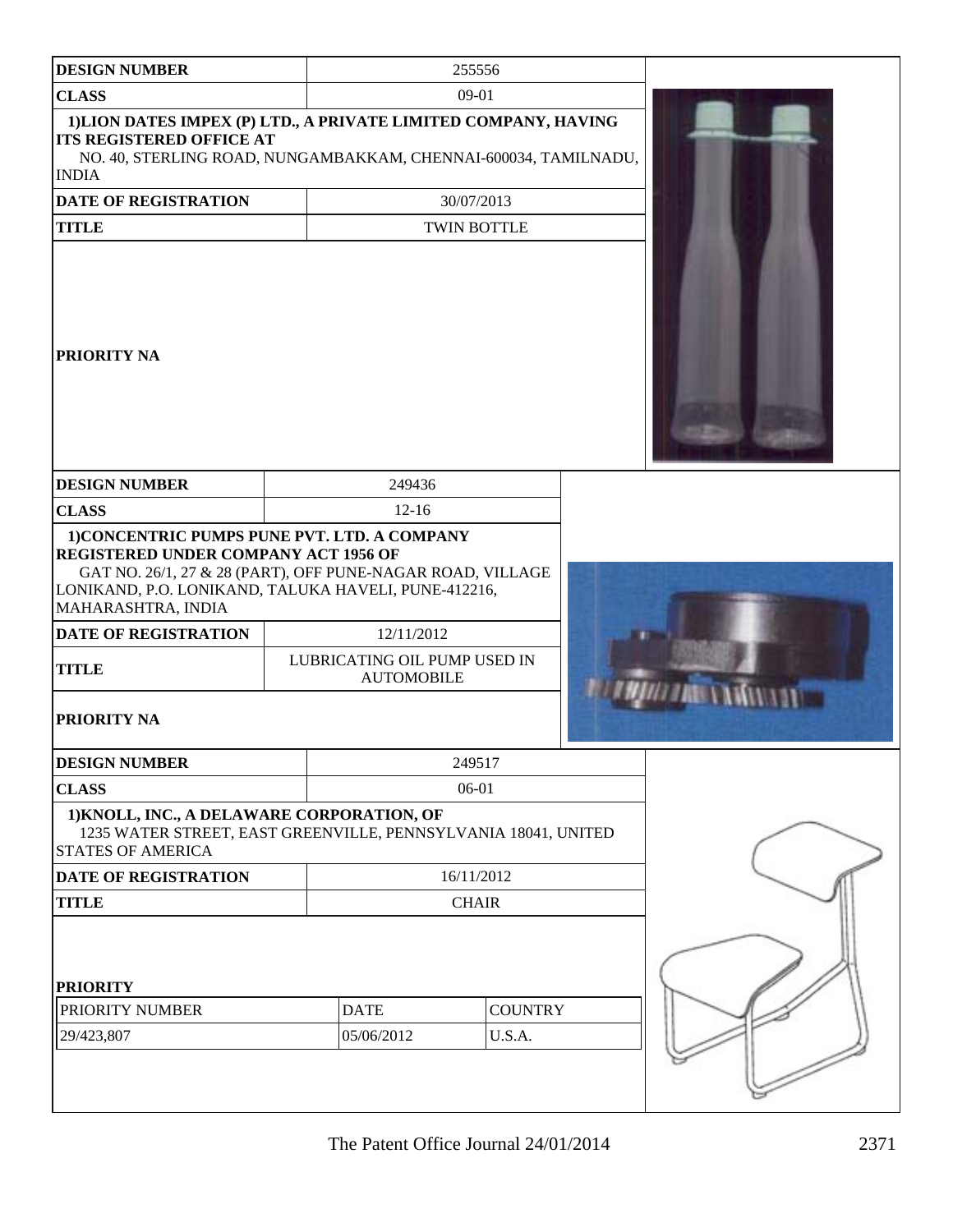| <b>DESIGN NUMBER</b>                                              | 250790                                                                                                                                                                                                                                                           |  |
|-------------------------------------------------------------------|------------------------------------------------------------------------------------------------------------------------------------------------------------------------------------------------------------------------------------------------------------------|--|
| <b>CLASS</b>                                                      | 09-99                                                                                                                                                                                                                                                            |  |
| (GUJARAT), INDIA, INDIAN COMPANY                                  | 1) TOPLAND ENGINES PVT. LTD. (A COMPANY INCORPORATED UNDER<br>THE COMPANIES ACT, 1956) HAVING ITS REGISTERED OFFICE AT<br>2, UMAKANT PANDIT, UDYOGNAGAR, MAVDI PLOT, RAJKOT-360004                                                                               |  |
| <b>DATE OF REGISTRATION</b>                                       | 07/01/2013                                                                                                                                                                                                                                                       |  |
| <b>TITLE</b>                                                      | <b>CRATE</b>                                                                                                                                                                                                                                                     |  |
| <b>PRIORITY NA</b>                                                |                                                                                                                                                                                                                                                                  |  |
| <b>DESIGN NUMBER</b>                                              | 253640                                                                                                                                                                                                                                                           |  |
| <b>CLASS</b>                                                      | $02 - 07$                                                                                                                                                                                                                                                        |  |
| AT<br><b>INDIA</b><br><b>DATE OF REGISTRATION</b><br><b>TITLE</b> | 1) AND DESIGNS INDIA LTD., HAVING THEIR REGISTERED OFFICE<br>PLOT NO. 88, MAROL CO-OPERATIVE. INDUSTRIAL ESTATE, M.V.<br>ROAD, MAROL, ANDHERI (EAST), MUMBAI-400059, MAHARASHTRA,<br>03/05/2013<br><b>CUFFLINKS</b>                                              |  |
| PRIORITY NA<br><b>DESIGN NUMBER</b>                               | 256936                                                                                                                                                                                                                                                           |  |
| <b>CLASS</b>                                                      | $05-05$                                                                                                                                                                                                                                                          |  |
| ACT, 1956, AND HAVING ITS'S REGISTERED OFFICE AT<br><b>INDIA</b>  | 1) M/S. BIBA APPARELS PRIVATE LIMITED, AN INDIAN PRIVATE LIMITED<br><b>COMPANY INCORPORATED UNDER THE PROVISION OF THE COMPANIES</b><br>RELIABLE HOUSE, SITUATED AT HANUMAN SILK MILL COMPOUND,<br>KANJURMARG (WEST), OPP. HUMA MALL, MUMBAI-400078 MAHARASHTRA, |  |
| <b>DATE OF REGISTRATION</b>                                       | 30/09/2013                                                                                                                                                                                                                                                       |  |
| <b>TITLE</b>                                                      | <b>TEXTILE FABRIC</b>                                                                                                                                                                                                                                            |  |
| <b>PRIORITY NA</b>                                                |                                                                                                                                                                                                                                                                  |  |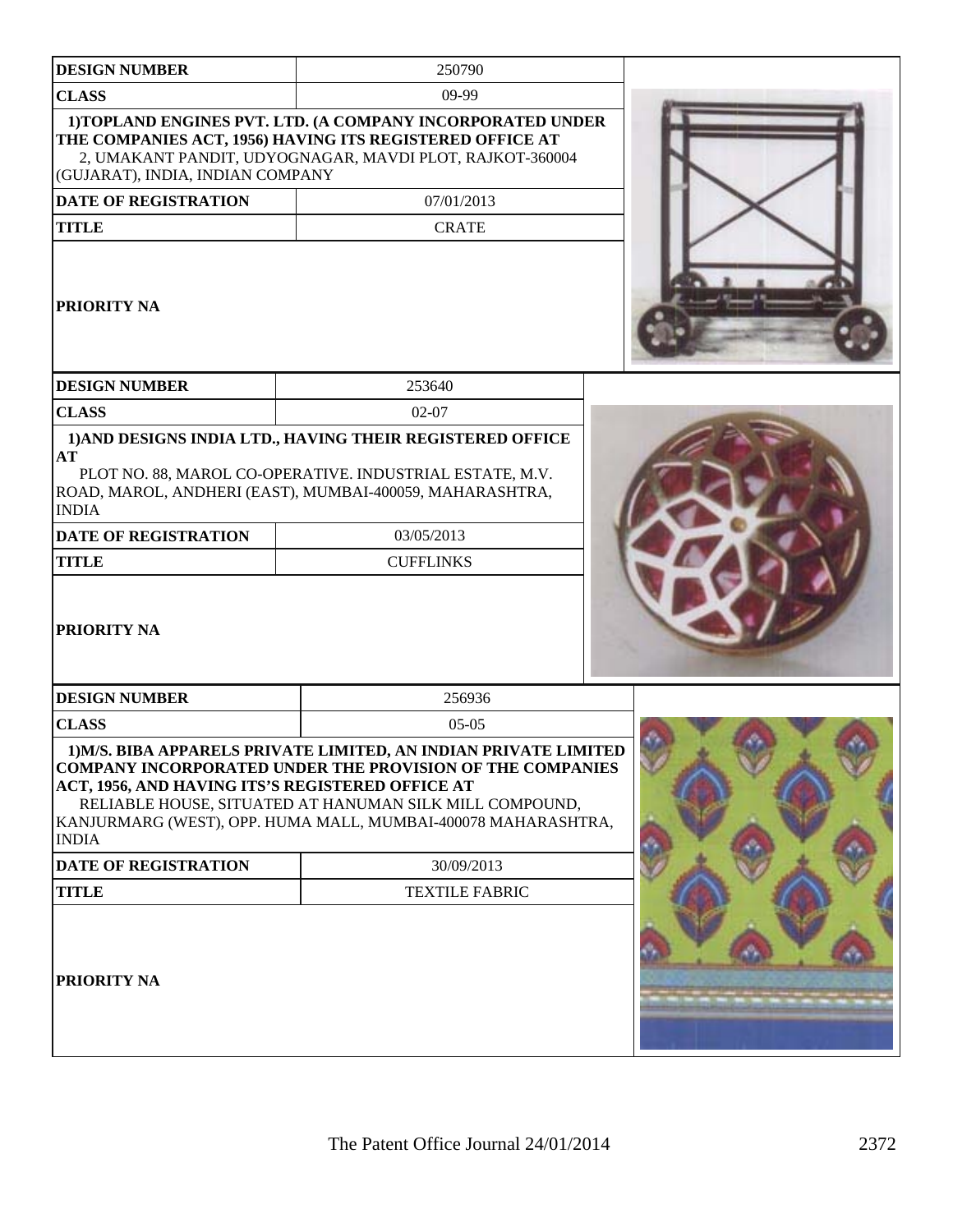| <b>DESIGN NUMBER</b>                                                                                                                                                                                                                                                                                                                 |                                 | 256944                                   |                   |
|--------------------------------------------------------------------------------------------------------------------------------------------------------------------------------------------------------------------------------------------------------------------------------------------------------------------------------------|---------------------------------|------------------------------------------|-------------------|
| <b>CLASS</b>                                                                                                                                                                                                                                                                                                                         |                                 | $05-05$                                  |                   |
| 1) M/S. BIBA APPARELS PRIVATE LIMITED, AN INDIAN PRIVATE LIMITED<br><b>COMPANY INCORPORATED UNDER THE PROVISION OF THE COMPANIES</b><br>ACT, 1956, AND HAVING ITS'S REGISTERED OFFICE AT<br>RELIABLE HOUSE, SITUATED AT HANUMAN SILK MILL COMPOUND,<br>KANJURMARG (WEST), OPP. HUMA MALL, MUMBAI-400078 MAHARASHTRA,<br><b>INDIA</b> |                                 |                                          |                   |
| <b>DATE OF REGISTRATION</b>                                                                                                                                                                                                                                                                                                          |                                 | 30/09/2013                               |                   |
| <b>TITLE</b>                                                                                                                                                                                                                                                                                                                         |                                 | <b>TEXTILE FABRIC</b>                    |                   |
| PRIORITY NA                                                                                                                                                                                                                                                                                                                          |                                 |                                          | 00000000000000000 |
| <b>DESIGN NUMBER</b>                                                                                                                                                                                                                                                                                                                 | 225658                          |                                          |                   |
| <b>CLASS</b>                                                                                                                                                                                                                                                                                                                         | 09-03                           |                                          |                   |
| 1) ORION CORPORATION<br>30-10, MUNBAE-DONG, YONGSAN-KU, SEOUL, REPUBLIC OF<br><b>KOREA</b>                                                                                                                                                                                                                                           |                                 |                                          |                   |
| <b>DATE OF REGISTRATION</b>                                                                                                                                                                                                                                                                                                          | 06/11/2009                      |                                          |                   |
| <b>TITLE</b>                                                                                                                                                                                                                                                                                                                         | PACKAGING BOX FOR CONFECTIONERY |                                          |                   |
| PRIORITY NA                                                                                                                                                                                                                                                                                                                          |                                 |                                          |                   |
| <b>DESIGN NUMBER</b>                                                                                                                                                                                                                                                                                                                 |                                 | 250977                                   |                   |
| <b>CLASS</b>                                                                                                                                                                                                                                                                                                                         |                                 | 15-02                                    |                   |
| 1) ATLAS COPCO AIRPOWER, NAAMLOZE VENNOOTSCHAP, OF<br>BOOMSESTEENWEG 957, 2610 WILRIJK, BELGIUM, A BELGIAN COMPANY                                                                                                                                                                                                                   |                                 |                                          |                   |
| <b>DATE OF REGISTRATION</b>                                                                                                                                                                                                                                                                                                          |                                 | 14/01/2013                               |                   |
| <b>TITLE</b>                                                                                                                                                                                                                                                                                                                         |                                 | <b>COMPRESSOR FOR COMPRESSING GASSES</b> |                   |
| <b>PRIORITY</b><br>PRIORITY NUMBER<br>201230400984.4                                                                                                                                                                                                                                                                                 | <b>DATE</b><br>23/08/2012       | <b>COUNTRY</b><br><b>CHINA</b>           |                   |
|                                                                                                                                                                                                                                                                                                                                      |                                 |                                          |                   |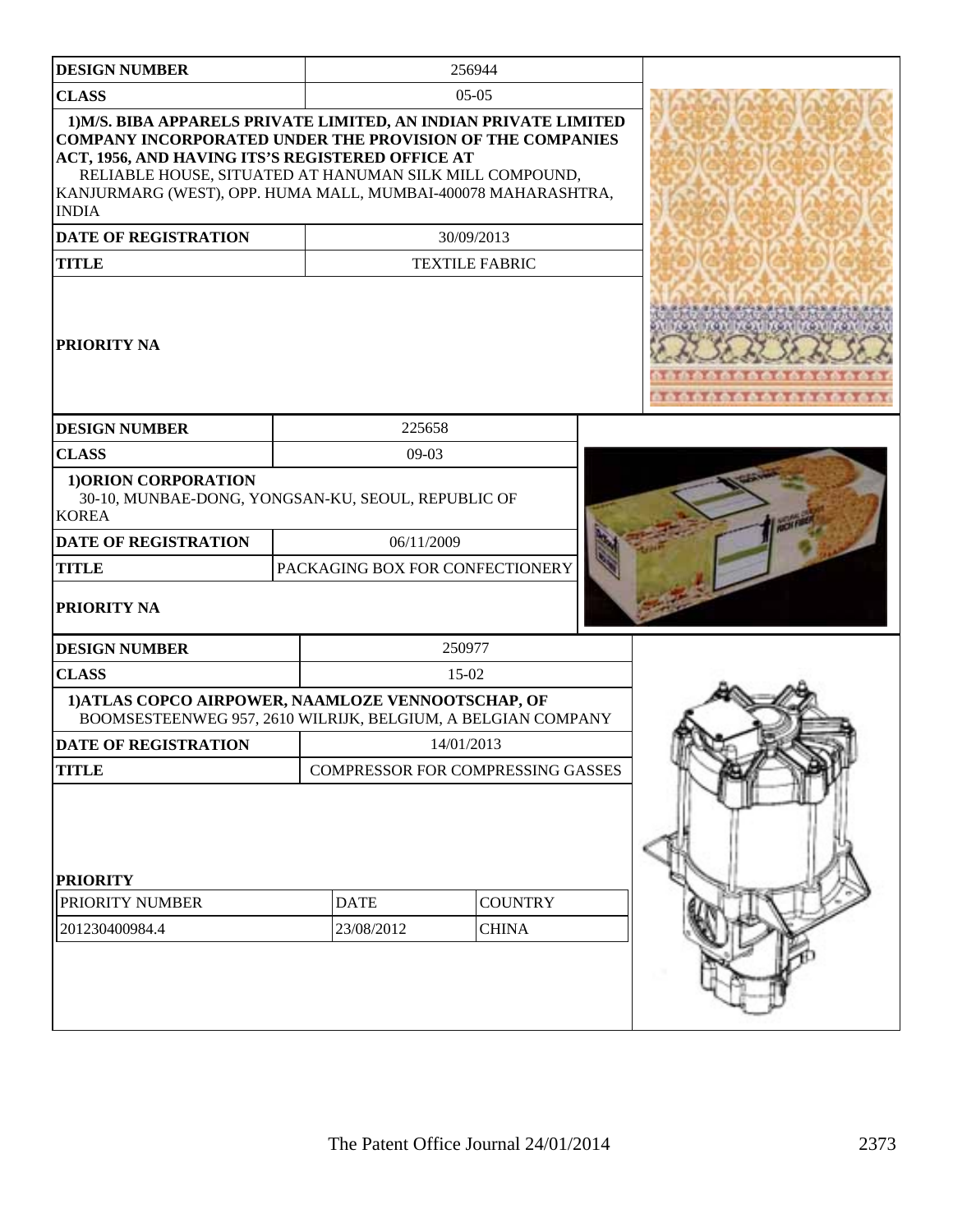| <b>DESIGN NUMBER</b>                                                                                                                | 254395                |                           |             |
|-------------------------------------------------------------------------------------------------------------------------------------|-----------------------|---------------------------|-------------|
| <b>CLASS</b>                                                                                                                        | 10-04                 |                           |             |
| 1) FREEMANS MEASURES PVT. LTD, AN INDIAN<br>COMPANY,<br>G. T. ROAD, JUGIANA, LUDHIANA - 141117, PUNJAB, INDIA,<br>AN INDIAN COMPANY |                       |                           |             |
| <b>DATE OF</b><br><b>REGISTRATION</b>                                                                                               | 07/06/2013            |                           |             |
| <b>TITLE</b>                                                                                                                        | <b>MEASURING TAPE</b> |                           | <b>1957</b> |
| PRIORITY NA                                                                                                                         |                       |                           |             |
| <b>DESIGN NUMBER</b>                                                                                                                |                       | 254478                    |             |
| <b>CLASS</b>                                                                                                                        |                       | $12-16$                   |             |
| 1) AUDI AG, A JOINT STOCK COMPANY ESTABLISHED UNDER<br><b>GERMAN LAW,</b><br>OF 85045 INGOLSTADT, GERMANY                           |                       |                           |             |
| <b>DATE OF REGISTRATION</b>                                                                                                         |                       | 13/06/2013                |             |
| <b>TITLE</b>                                                                                                                        |                       | WHEEL RIM                 |             |
| <b>PRIORITY</b><br>PRIORITY NUMBER                                                                                                  | <b>DATE</b>           | <b>COUNTRY</b>            |             |
| 002153528-0006                                                                                                                      | 14/12/2012            | OHIM                      |             |
|                                                                                                                                     |                       |                           |             |
| <b>DESIGN NUMBER</b>                                                                                                                |                       | 248429                    |             |
| <b>CLASS</b>                                                                                                                        |                       | 23-03                     |             |
| 1) PRADEEPKUMAR NANDLAL DHOOT,<br>INDIAN NATIONAL OF GANGAPURWALA, 2275 ADAT BAZAR,<br>AHMEDNAGAR-414001, MAHARASHTRA, INDIA.       |                       |                           |             |
| DATE OF REGISTRATION                                                                                                                | 05/10/2012            |                           |             |
| <b>TITLE</b>                                                                                                                        |                       | <b>INDUCTION COOK TOP</b> |             |
| PRIORITY NA                                                                                                                         |                       |                           |             |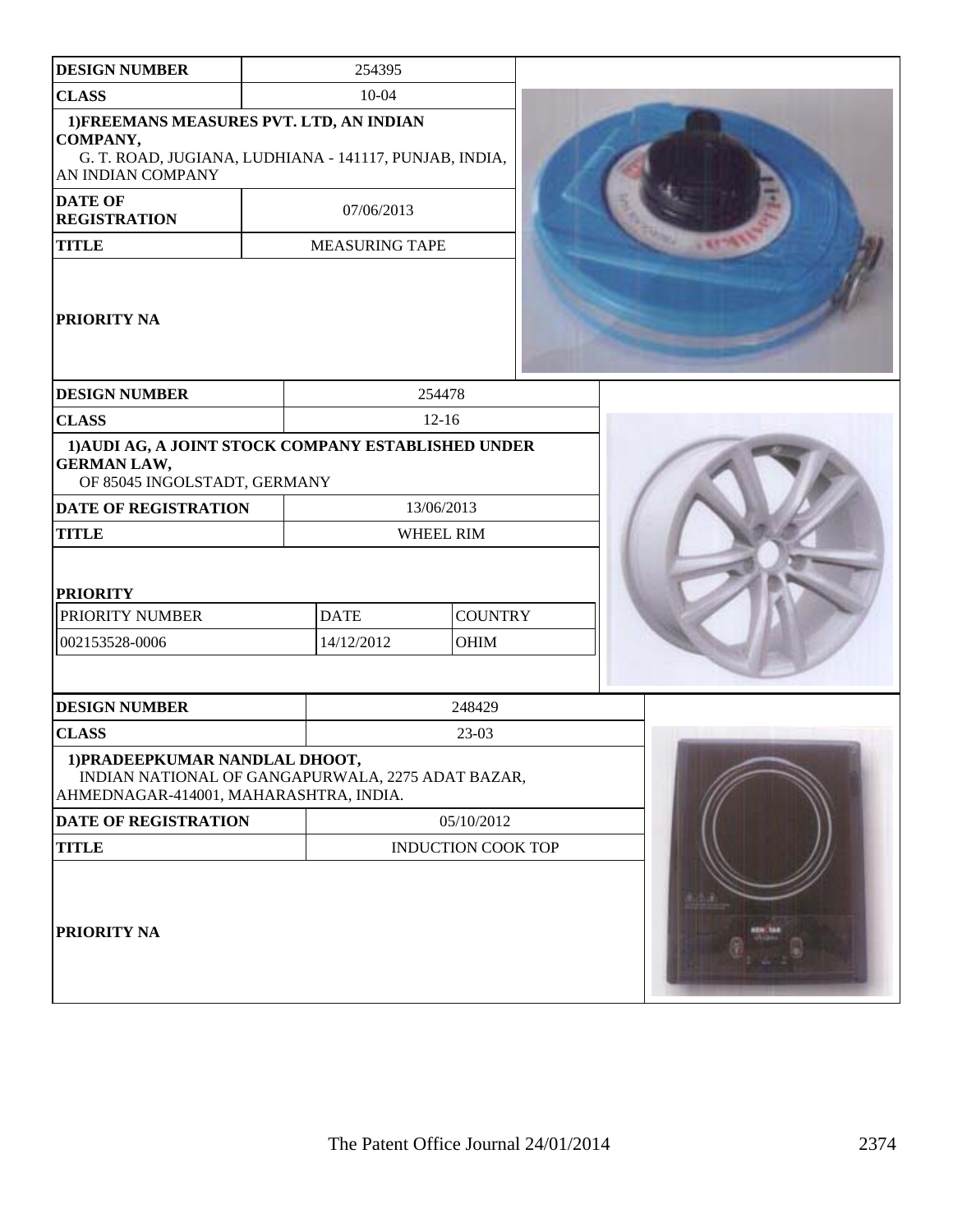| <b>DESIGN NUMBER</b>                                                           | 254658                                                                                                                                                      |  |
|--------------------------------------------------------------------------------|-------------------------------------------------------------------------------------------------------------------------------------------------------------|--|
| <b>CLASS</b>                                                                   | $09-03$                                                                                                                                                     |  |
| <b>INDIAN REGISTERED PARTNERSHIP FIRM</b>                                      | 1) BAIJU SURESH MEHTA AND SURESH CHUNILAL MEHTA,<br>BOTH INDIAN NATIONALS TRADING AS DAS PENDAWALA, AN                                                      |  |
| <b>DATE OF REGISTRATION</b>                                                    | 21/06/2013                                                                                                                                                  |  |
| <b>TITLE</b>                                                                   | <b>FOOD PACKAGING</b>                                                                                                                                       |  |
| <b>PRIORITY NA</b>                                                             |                                                                                                                                                             |  |
| <b>DESIGN NUMBER</b>                                                           | 254754                                                                                                                                                      |  |
| <b>CLASS</b>                                                                   | 07-06                                                                                                                                                       |  |
| <b>BUSINESS AT</b>                                                             | 1) MA DESIGN INDIA PRIVATE LIMITED, A COMPANY<br>INCORPORATED IN INDIA HAVING ITS PRINCIPAL PLACE OF<br>A-41, SECTOR-80, PHASE-II, NOIDA-201305, U.P. INDIA |  |
| <b>DATE OF</b><br><b>REGISTRATION</b>                                          | 25/06/2013                                                                                                                                                  |  |
| <b>TITLE</b>                                                                   | <b>COASTER (SET)</b>                                                                                                                                        |  |
| <b>PRIORITY NA</b>                                                             |                                                                                                                                                             |  |
| <b>DESIGN NUMBER</b>                                                           | 254801                                                                                                                                                      |  |
| <b>CLASS</b>                                                                   | 25-01                                                                                                                                                       |  |
| BAY PUTHIYA ROAD, (VIA) K. P. VALLON ROAD,<br>INDIAN-NATIONAL OF ABOVE ADDRESS | 1)M. A. JOSEPH AT NO. 12A, B-BLOCK, NAGARJUNA PEARL<br>KADAVANDHARA, ERNAKULAM-682 020, KERALA, INDIA,                                                      |  |
| <b>DATE OF</b><br><b>REGISTRATION</b>                                          | 25/06/2013                                                                                                                                                  |  |
| <b>TITLE</b>                                                                   | COVER BLOCK PANEL WITH TIE<br><b>WIRE</b>                                                                                                                   |  |
| <b>PRIORITY NA</b>                                                             |                                                                                                                                                             |  |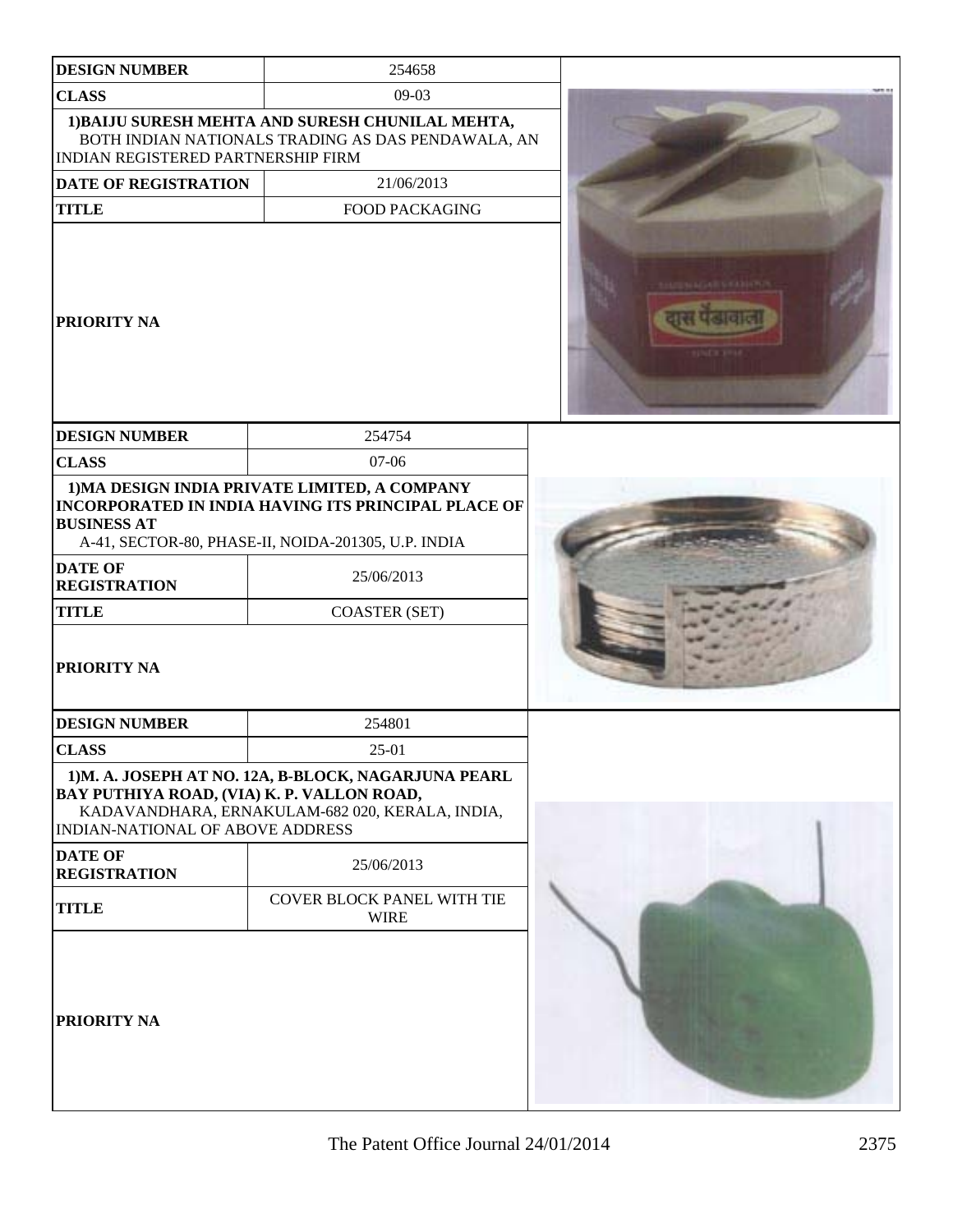| <b>DESIGN NUMBER</b>                                                                                                |                           | 250205                                                                                                                                                                                                                                       |  |
|---------------------------------------------------------------------------------------------------------------------|---------------------------|----------------------------------------------------------------------------------------------------------------------------------------------------------------------------------------------------------------------------------------------|--|
| <b>CLASS</b>                                                                                                        |                           | 15-09                                                                                                                                                                                                                                        |  |
| OF CHINA WHO ARE TAIWANESE BY NATIONALITY AND WHOSE<br><b>ADDRESS IS</b><br><b>REPUBLIC OF CHINA</b>                |                           | 1) REN AN INFORMATION TECHNOLOGY CO., LTD., A CORPORATION<br>ORGANIZED AND EXISTING UNDER THE LAWS OF TAIWAN, REPUBLIC<br>3F, NO. 111, TAICHUNG KANG RD., 3RD SEC., TAICHUNG 407, TAIWAN,                                                    |  |
| <b>DATE OF REGISTRATION</b>                                                                                         |                           | 14/12/2012                                                                                                                                                                                                                                   |  |
| <b>TITLE</b>                                                                                                        |                           | TRAINING SIMULATOR FOR COMPUTER<br>NUMERIC CONTROL (CNC) MACHINING<br><b>CENTER</b>                                                                                                                                                          |  |
| PRIORITY NA                                                                                                         |                           |                                                                                                                                                                                                                                              |  |
| <b>DESIGN NUMBER</b>                                                                                                |                           | 254253                                                                                                                                                                                                                                       |  |
| <b>CLASS</b>                                                                                                        |                           | 23-02                                                                                                                                                                                                                                        |  |
| <b>COMPANY</b><br>DATE OF REGISTRATION<br><b>TITLE</b><br><b>PRIORITY NA</b>                                        |                           | 1) KLAUS WAREN FIXTURES PVT. LTD. OF 285, "PARK VIEW" 1ST FLOOR,<br>FLAT NO. 9, B. A. K. ANJAN MARG, OPP. NAPOO GARDEN, MATUNGA<br>(CENTRAL RAILWAY) (E), MUMBAI-400019, MAHARASHTRA, INDIA, INDIAN<br>03/06/2013<br><b>OVER HEAD SHOWER</b> |  |
| <b>DESIGN NUMBER</b>                                                                                                | 247293                    |                                                                                                                                                                                                                                              |  |
| <b>CLASS</b>                                                                                                        | $10 - 02$                 |                                                                                                                                                                                                                                              |  |
| 1) CHRISTIAN DIOR COUTURE, A FRENCH PUBLIC LIMITED<br><b>COMPANY</b><br>OF 30 AVENUE MONTAIGNE, 75008 PARIS, FRANCE |                           |                                                                                                                                                                                                                                              |  |
| <b>DATE OF</b><br><b>REGISTRATION</b>                                                                               | 22/08/2012                |                                                                                                                                                                                                                                              |  |
| <b>TITLE</b>                                                                                                        |                           | WATCH WITH DECORATIVE ROTATING WEIGHT                                                                                                                                                                                                        |  |
| <b>PRIORITY</b><br>PRIORITY NUMBER<br>655236801                                                                     | <b>DATE</b><br>27/02/2012 | <b>COUNTRY</b><br><b>WIPO</b>                                                                                                                                                                                                                |  |
|                                                                                                                     |                           |                                                                                                                                                                                                                                              |  |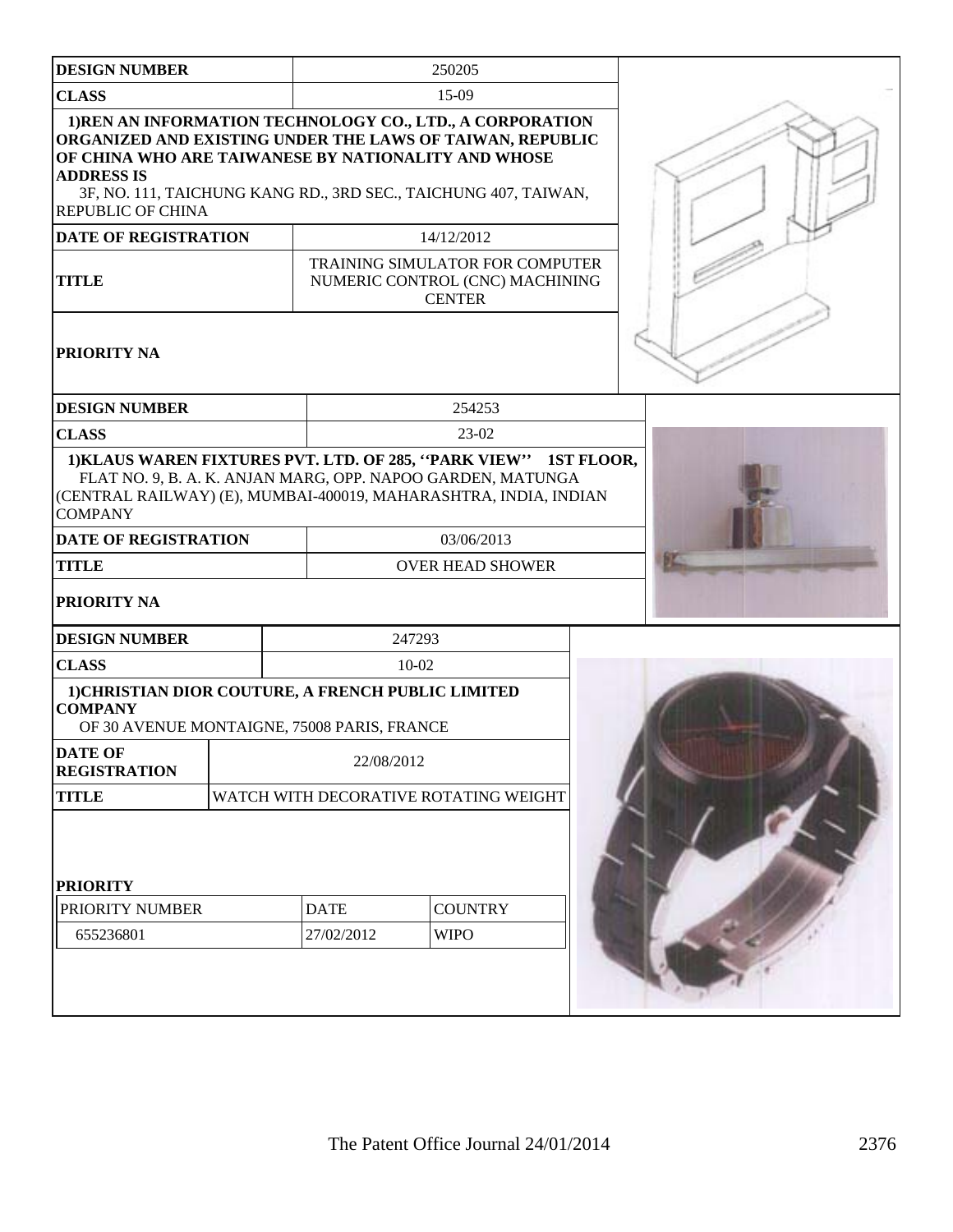| <b>DESIGN NUMBER</b>                                                                                                                                                      |             | 249433                                                     |  |
|---------------------------------------------------------------------------------------------------------------------------------------------------------------------------|-------------|------------------------------------------------------------|--|
| <b>CLASS</b>                                                                                                                                                              |             | $12 - 16$                                                  |  |
| 1) CONCENTRIC PUMPS PUNE PVT. LTD. A COMPANY<br><b>REGISTERED UNDER COMPANY ACT 1956 OF</b><br>LONIKAND, P.O. LONIKAND, TALUKA HAVELI, PUNE-412216,<br>MAHARASHTRA, INDIA |             | GAT NO. 26/1, 27 & 28 (PART), OFF PUNE-NAGAR ROAD, VILLAGE |  |
| <b>DATE OF REGISTRATION</b>                                                                                                                                               |             | 12/11/2012                                                 |  |
| <b>TITLE</b>                                                                                                                                                              |             | ENGINE COOLING WATER PUMP USED<br>IN AUTOMOBILE            |  |
| PRIORITY NA                                                                                                                                                               |             |                                                            |  |
| <b>DESIGN NUMBER</b>                                                                                                                                                      |             | 249494                                                     |  |
| <b>CLASS</b>                                                                                                                                                              |             | 09-07                                                      |  |
| 1) PLASTICUM GROUP B.V. A DUTCH COMPANY OF THE<br><b>ADDRESS:</b><br>9, ZEVENHEUVELENWEG, 5048 AN TILBURG, THE<br><b>NETHERLANDS</b>                                      |             |                                                            |  |
| DATE OF REGISTRATION                                                                                                                                                      |             | 15/11/2012                                                 |  |
| <b>TITLE</b>                                                                                                                                                              |             | <b>CAP FOR PACKAGING</b>                                   |  |
| <b>PRIORITY</b>                                                                                                                                                           |             |                                                            |  |
| PRIORITY NUMBER                                                                                                                                                           | <b>DATE</b> | <b>COUNTRY</b>                                             |  |
| 002041863-0001                                                                                                                                                            | 15/05/2012  | <b>EUROPEAN UNION</b>                                      |  |
| <b>DESIGN NUMBER</b>                                                                                                                                                      |             | 254883                                                     |  |
| <b>CLASS</b>                                                                                                                                                              |             | $10 - 04$                                                  |  |
| 1) CADENCE ELECTRONIC SYSTEMS,<br>HARYANA, INDIA                                                                                                                          |             | PLOT NO 4, LUXMI NAGAR, OPP. SECTOR-9, AMBALA CITY-134003, |  |
| <b>DATE OF REGISTRATION</b>                                                                                                                                               |             | 01/07/2013                                                 |  |
| <b>TITLE</b>                                                                                                                                                              |             | COMPRESSION UNIT OF MOISTURE METER                         |  |
| PRIORITY NA                                                                                                                                                               |             |                                                            |  |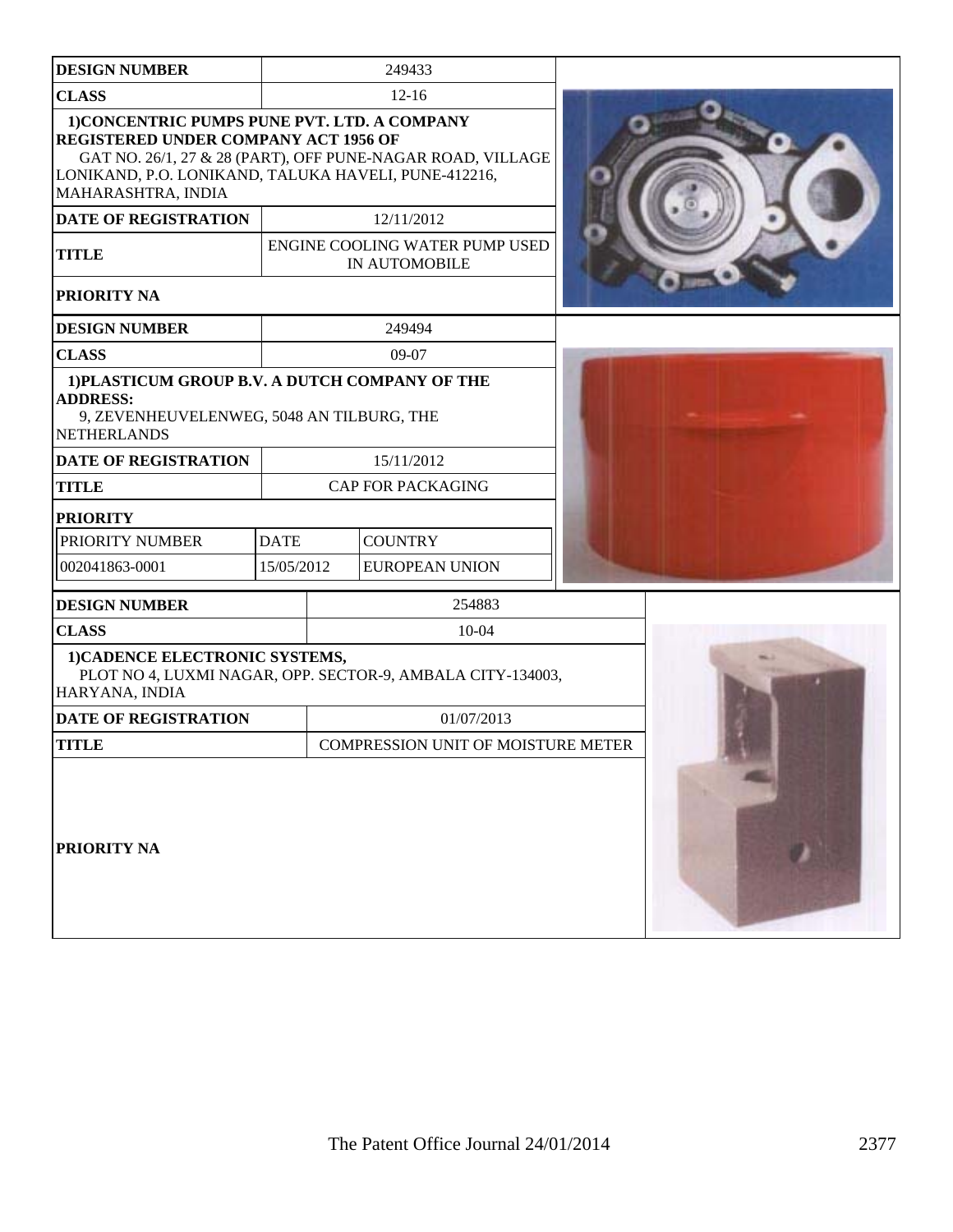| <b>DESIGN NUMBER</b>                                                                                                                                                                                                                                                                                                                 |                                       | 255097        |                |                 |
|--------------------------------------------------------------------------------------------------------------------------------------------------------------------------------------------------------------------------------------------------------------------------------------------------------------------------------------|---------------------------------------|---------------|----------------|-----------------|
| <b>CLASS</b>                                                                                                                                                                                                                                                                                                                         | 09-07                                 |               |                | Night side view |
| 1) UNILEVER PLC, A COMPANY REGISTERED IN ENGLAND AND<br><b>WALES UNDER COMPANY NO. 41424</b><br>OF UNILEVER HOUSE, 100 VICTORIA EMBANKMENT, LONDON, EC4Y<br>0DY, UNITED KINGDOM                                                                                                                                                      |                                       |               |                |                 |
| <b>DATE OF REGISTRATION</b>                                                                                                                                                                                                                                                                                                          |                                       | 09/07/2013    |                |                 |
| <b>TITLE</b>                                                                                                                                                                                                                                                                                                                         | <b>ACTUATOR FOR AEROSOL DISPENSER</b> |               |                |                 |
| <b>PRIORITY</b><br>PRIORITY NUMBER                                                                                                                                                                                                                                                                                                   | <b>DATE</b>                           |               | <b>COUNTRY</b> |                 |
| 002163816-0001                                                                                                                                                                                                                                                                                                                       | 09/01/2013                            |               | <b>OHIM</b>    |                 |
|                                                                                                                                                                                                                                                                                                                                      |                                       |               |                |                 |
| <b>DESIGN NUMBER</b>                                                                                                                                                                                                                                                                                                                 |                                       | 248657        |                |                 |
| <b>CLASS</b>                                                                                                                                                                                                                                                                                                                         |                                       | 23-01         |                |                 |
| 1) MASCO CORPORATION OF INDIANA, AN INDIANA CORPORATION, OF<br><b>THE ADDRESS</b><br>55 EAST 111TH STREET, INDIANAPOLIS, INDIANA 46280                                                                                                                                                                                               |                                       |               |                |                 |
| <b>DATE OF REGISTRATION</b>                                                                                                                                                                                                                                                                                                          |                                       | 09/10/2012    |                |                 |
| <b>TITLE</b>                                                                                                                                                                                                                                                                                                                         |                                       | <b>FAUCET</b> |                |                 |
| <b>PRIORITY</b>                                                                                                                                                                                                                                                                                                                      |                                       |               |                |                 |
| PRIORITY NUMBER                                                                                                                                                                                                                                                                                                                      | <b>DATE</b>                           |               | <b>COUNTRY</b> |                 |
| 29/418,021                                                                                                                                                                                                                                                                                                                           | 11/04/2012                            |               | U.S.A.         |                 |
| <b>DESIGN NUMBER</b>                                                                                                                                                                                                                                                                                                                 |                                       | 256906        |                |                 |
| <b>CLASS</b>                                                                                                                                                                                                                                                                                                                         |                                       | $05-05$       |                |                 |
| 1) M/S. BIBA APPARELS PRIVATE LIMITED, AN INDIAN PRIVATE LIMITED<br><b>COMPANY INCORPORATED UNDER THE PROVISION OF THE COMPANIES</b><br>ACT, 1956, AND HAVING ITS'S REGISTERED OFFICE AT<br>RELIABLE HOUSE, SITUATED AT HANUMAN SILK MILL COMPOUND,<br>KANJURMARG (WEST), OPP. HUMA MALL, MUMBAI-400078 MAHARASHTRA,<br><b>INDIA</b> |                                       |               |                |                 |
| DATE OF REGISTRATION                                                                                                                                                                                                                                                                                                                 | 30/09/2013                            |               |                |                 |
| <b>TITLE</b>                                                                                                                                                                                                                                                                                                                         | <b>TEXTILE FABRIC</b>                 |               |                |                 |
| PRIORITY NA                                                                                                                                                                                                                                                                                                                          |                                       |               |                |                 |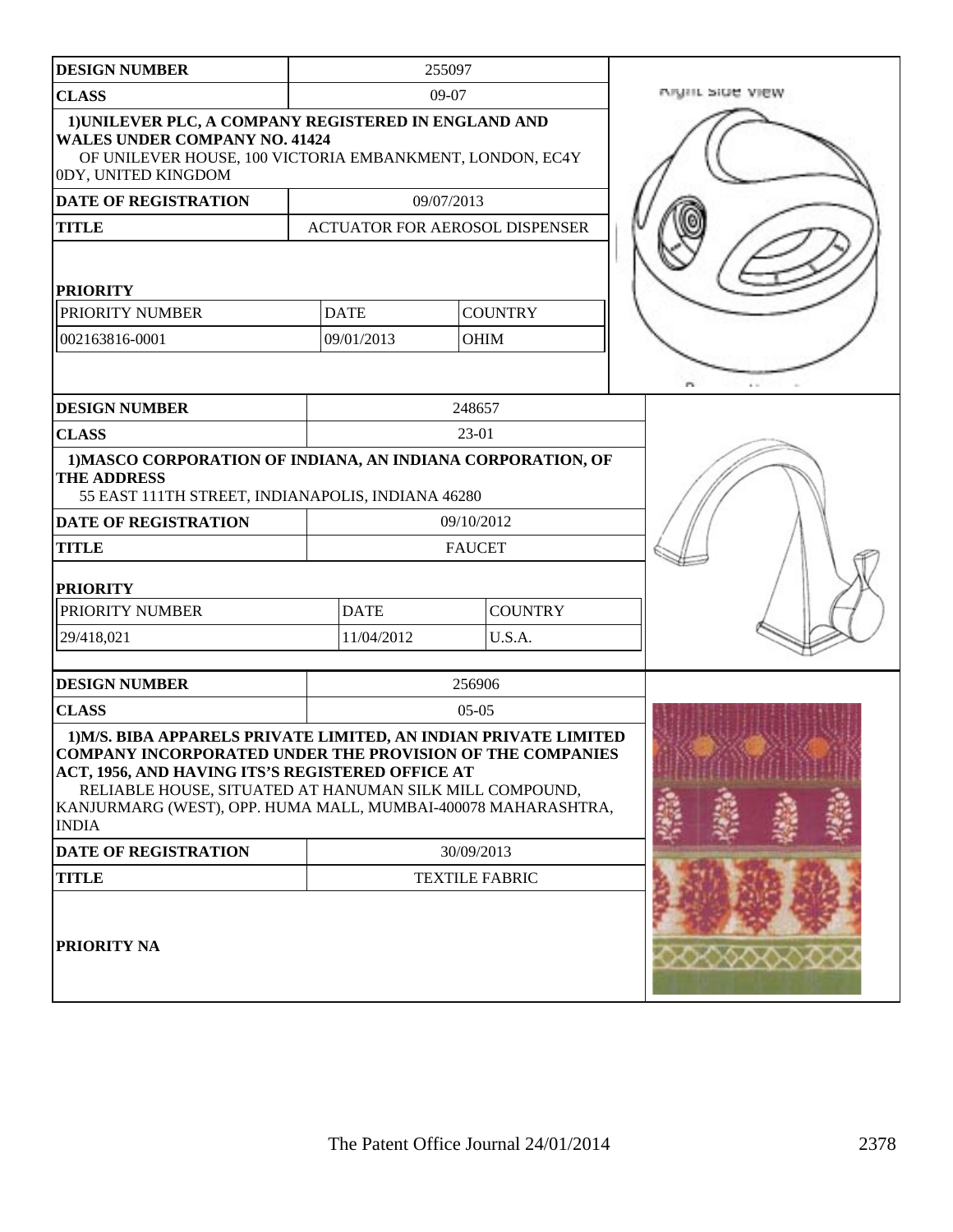| <b>DESIGN NUMBER</b>                                                                                                         | 257044                                                                                                                                                                                                                                                                         |                    |
|------------------------------------------------------------------------------------------------------------------------------|--------------------------------------------------------------------------------------------------------------------------------------------------------------------------------------------------------------------------------------------------------------------------------|--------------------|
| <b>CLASS</b>                                                                                                                 | $05-05$                                                                                                                                                                                                                                                                        |                    |
| ACT, 1956, AND HAVING ITS'S REGISTERED OFFICE AT<br><b>INDIA</b><br><b>DATE OF REGISTRATION</b>                              | 1) M/S. BIBA APPARELS PRIVATE LIMITED, AN INDIAN PRIVATE LIMITED<br><b>COMPANY INCORPORATED UNDER THE PROVISION OF THE COMPANIES</b><br>RELIABLE HOUSE, SITUATED AT HANUMAN SILK MILL COMPOUND,<br>KANJURMARG (WEST), OPP. HUMA MALL, MUMBAI-400078 MAHARASHTRA,<br>30/09/2013 |                    |
| <b>TITLE</b>                                                                                                                 | <b>TEXTILE FABRIC</b>                                                                                                                                                                                                                                                          |                    |
| <b>PRIORITY NA</b>                                                                                                           |                                                                                                                                                                                                                                                                                |                    |
| <b>DESIGN NUMBER</b>                                                                                                         | 248430                                                                                                                                                                                                                                                                         |                    |
| <b>CLASS</b>                                                                                                                 | 23-03                                                                                                                                                                                                                                                                          |                    |
| 1) PRADEEPKUMAR NANDLAL DHOOT,<br>INDIAN NATIONAL OF GANGAPURWALA, 2275 ADAT BAZAR,<br>AHMEDNAGAR-414001, MAHARASHTRA, INDIA |                                                                                                                                                                                                                                                                                |                    |
| <b>DATE OF REGISTRATION</b>                                                                                                  | 05/10/2012                                                                                                                                                                                                                                                                     |                    |
| <b>TITLE</b>                                                                                                                 | <b>INDUCTION COOK TOP</b>                                                                                                                                                                                                                                                      |                    |
| <b>PRIORITY NA</b>                                                                                                           |                                                                                                                                                                                                                                                                                | $m_{\rm{max}} \ge$ |
| <b>DESIGN NUMBER</b>                                                                                                         | 253173                                                                                                                                                                                                                                                                         |                    |
| <b>CLASS</b>                                                                                                                 | $09-01$                                                                                                                                                                                                                                                                        |                    |
| DELHI-110087 (INDIA)                                                                                                         | 1) MR. KAMAL MOTWANI, NATIONALITY INDIAN WHOSE ADDRESS IS<br>SHED NO-24, HSIDC COMPLEX, MANGOLPURI INDUSTRIAL AREA, NEW                                                                                                                                                        |                    |
| DATE OF REGISTRATION                                                                                                         | 16/04/2013                                                                                                                                                                                                                                                                     |                    |
| <b>TITLE</b>                                                                                                                 | <b>BOTTLE</b>                                                                                                                                                                                                                                                                  |                    |
| <b>PRIORITY NA</b>                                                                                                           |                                                                                                                                                                                                                                                                                |                    |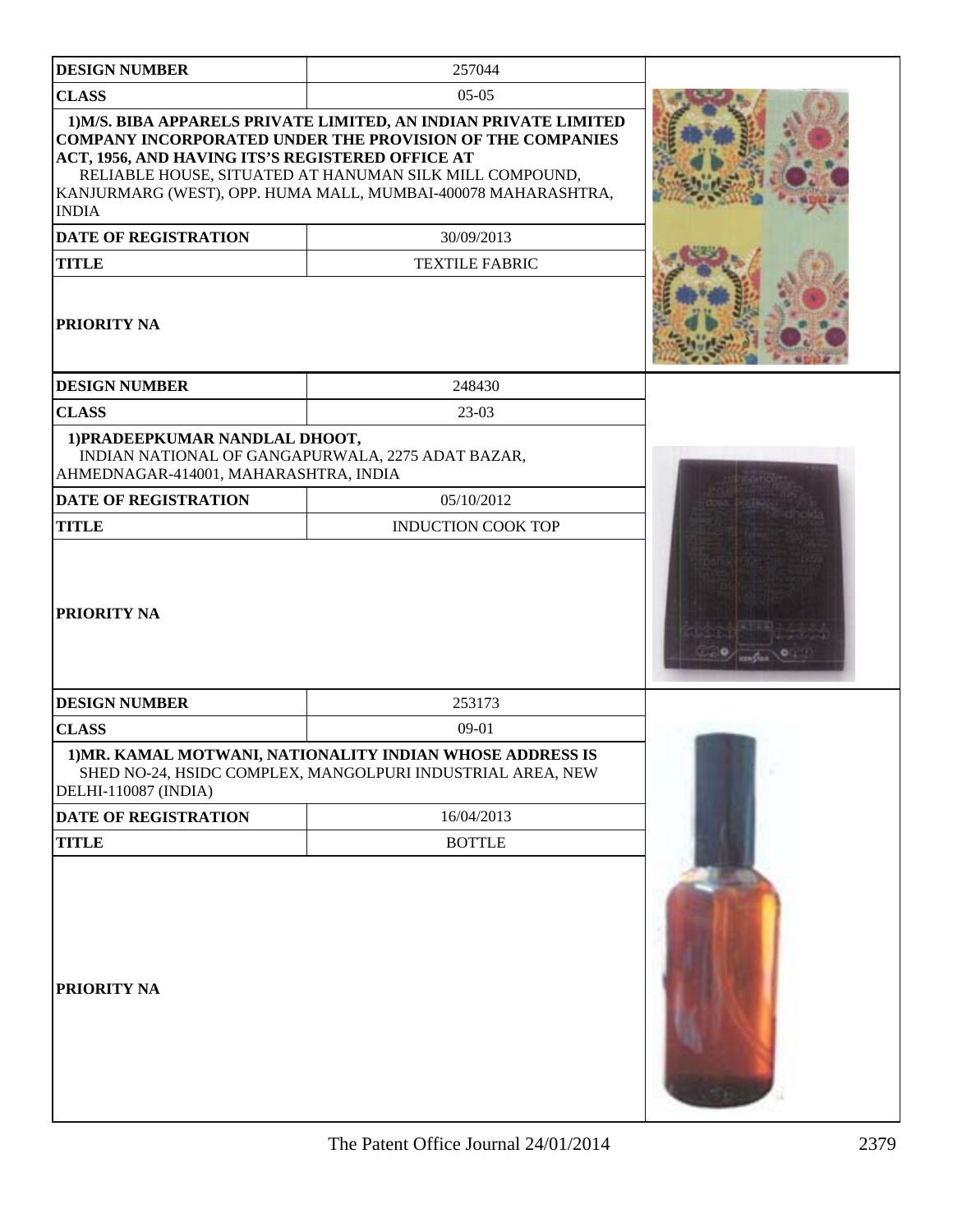| <b>DESIGN NUMBER</b>                                                                                                   | 253341                                                                                                                                                         |  |
|------------------------------------------------------------------------------------------------------------------------|----------------------------------------------------------------------------------------------------------------------------------------------------------------|--|
| <b>CLASS</b>                                                                                                           | 19-06                                                                                                                                                          |  |
| 'C' WING, MARATHON NEXTGEN,<br>A PRIVATE LIMITED COMPANY<br><b>ACT., ABOVE ADDRESS</b>                                 | 1) ANCHOR ENTERPRISES PVT. LTD INNOVA<br>OFF.G.K.MARG, LOWER PAREL (W), MUMBAI-<br>400013 STATE OF MAHARASHTRA INDIA, /<br>INCORPORATED UNDER INDIAN COMPANIES |  |
| <b>DATE OF</b><br><b>REGISTRATION</b>                                                                                  | 23/04/2013                                                                                                                                                     |  |
| <b>TITLE</b>                                                                                                           | <b>BALL POINT PEN</b>                                                                                                                                          |  |
| PRIORITY NA                                                                                                            |                                                                                                                                                                |  |
| <b>DESIGN NUMBER</b>                                                                                                   | 254745                                                                                                                                                         |  |
| <b>CLASS</b>                                                                                                           | $07-01$                                                                                                                                                        |  |
| PRINCIPAL PLACE OF BUSINESS AT<br><b>INDIA</b><br><b>DATE OF</b><br><b>REGISTRATION</b><br><b>TITLE</b><br>PRIORITY NA | <b>COMPANY INCORPORATED IN INDIA HAVING ITS</b><br>A-41, SECTOR-80, PHASE-II, NOIDA-201305, U.P.<br>25/06/2013<br><b>DISH</b>                                  |  |
| <b>DESIGN NUMBER</b>                                                                                                   | 254755                                                                                                                                                         |  |
| <b>CLASS</b>                                                                                                           | $07 - 01$                                                                                                                                                      |  |
| PRINCIPAL PLACE OF BUSINESS AT                                                                                         | 1) MA DESIGN INDIA PRIVATE LIMITED, A<br><b>COMPANY INCORPORATED IN INDIA HAVING ITS</b><br>A-41, SECTOR-80, PHASE-II, NOIDA-201305, U.P. INDIA                |  |
| <b>DATE OF</b><br><b>REGISTRATION</b>                                                                                  | 25/06/2013                                                                                                                                                     |  |
| <b>TITLE</b>                                                                                                           | <b>PLATTER</b>                                                                                                                                                 |  |
| PRIORITY NA                                                                                                            |                                                                                                                                                                |  |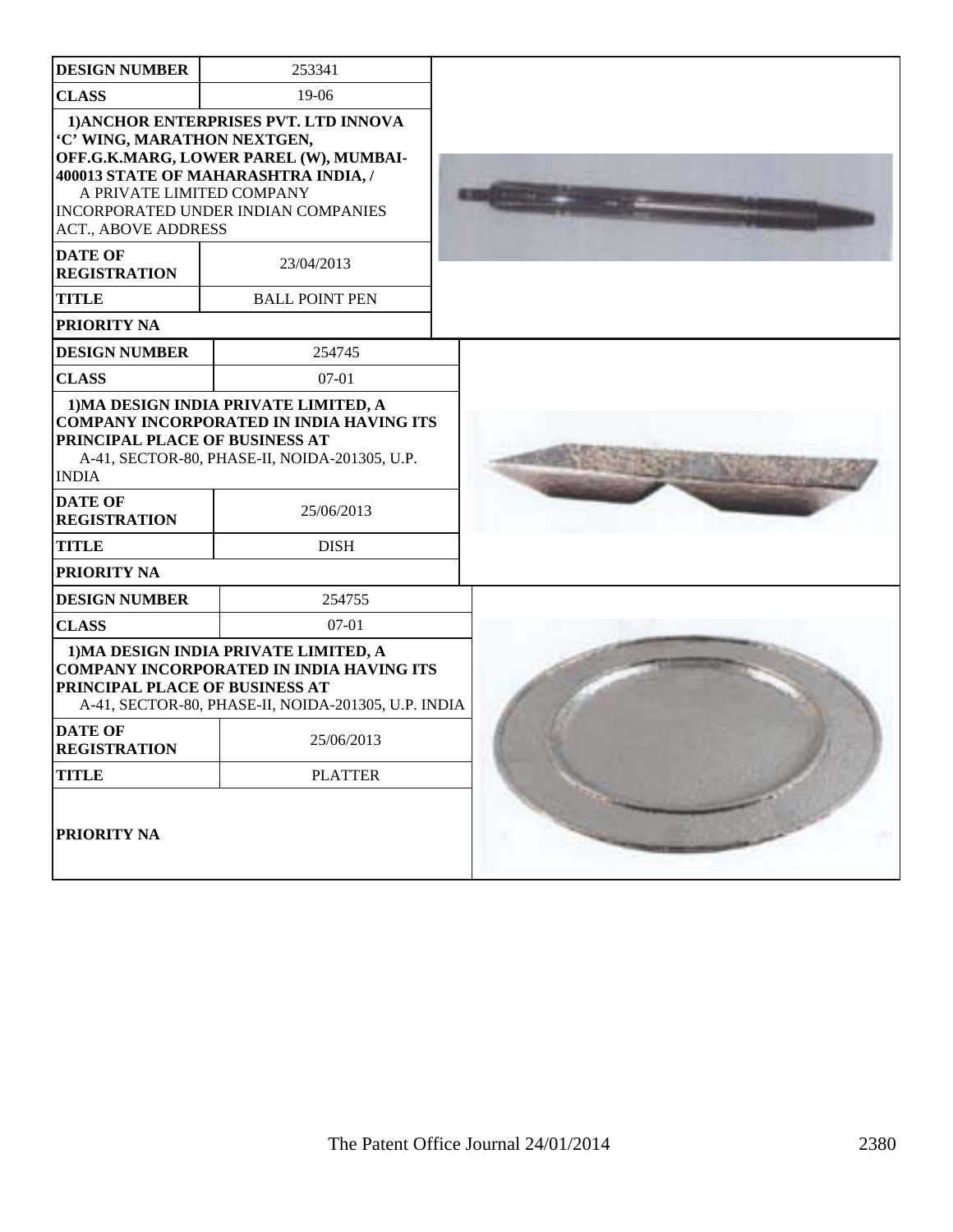| <b>DESIGN NUMBER</b>                                                                                                                                                                                                                                                   |             |                              | 251597                                     |  |
|------------------------------------------------------------------------------------------------------------------------------------------------------------------------------------------------------------------------------------------------------------------------|-------------|------------------------------|--------------------------------------------|--|
| <b>CLASS</b>                                                                                                                                                                                                                                                           |             | $31 - 00$                    |                                            |  |
| 1) FIRST ENERGY PVT. LTD., AN INDIAN COMPANY OF<br>B-101 TO B-105, FIRST FLOOR, B-WING, SIGNET CORNER, S.NO-134,<br>BANER, PUNE-411045, INDIA                                                                                                                          |             |                              |                                            |  |
| <b>DATE OF REGISTRATION</b>                                                                                                                                                                                                                                            |             |                              | 12/02/2013                                 |  |
| <b>TITLE</b>                                                                                                                                                                                                                                                           |             |                              | <b>FRYING PAN</b>                          |  |
| <b>PRIORITY NA</b>                                                                                                                                                                                                                                                     |             |                              |                                            |  |
| <b>DESIGN NUMBER</b>                                                                                                                                                                                                                                                   |             |                              | 255243                                     |  |
| <b>CLASS</b>                                                                                                                                                                                                                                                           |             |                              | $05-06$                                    |  |
| 1)LG HAUSYS, LTD., A COMPANY DULY ORGANIZED AND EXISTING<br>UNDER THE LAWS OF RUPUBLIC OF KOREA OF<br>ONE IFC BUILDING, 10 GUKJEGEUMYUNG-RO, YEONGDEUNGPO-GU, SEOUL,<br><b>REPUBLIC OF KOREA</b><br><b>DATE OF REGISTRATION</b>                                        |             |                              | 15/07/2013                                 |  |
| <b>TITLE</b>                                                                                                                                                                                                                                                           |             | <b>SYNTHETIC RESIN PAPER</b> |                                            |  |
| <b>PRIORITY</b><br>PRIORITY NUMBER<br>30-2013-0029167                                                                                                                                                                                                                  | <b>DATE</b> | 05/06/2013                   | <b>COUNTRY</b><br>REPUBLIC OF KOREA        |  |
| <b>DESIGN NUMBER</b>                                                                                                                                                                                                                                                   |             |                              | 249435                                     |  |
| <b>CLASS</b>                                                                                                                                                                                                                                                           |             |                              | $12 - 16$                                  |  |
| 1) CONCENTRIC PUMPS PUNE PVT. LTD. A COMPANY<br><b>REGISTERED UNDER COMPANY ACT 1956 OF</b><br>GAT NO. 26/1, 27 & 28 (PART), OFF PUNE-NAGAR ROAD, VILLAGE<br>LONIKAND, P.O. LONIKAND, TALUKA HAVELI, PUNE-412216,<br>MAHARASHTRA, INDIA<br><b>DATE OF REGISTRATION</b> |             |                              | 12/11/2012<br>LUBRICATING OIL PUMP USED IN |  |
| <b>TITLE</b><br><b>PRIORITY NA</b>                                                                                                                                                                                                                                     |             |                              | <b>AUTOMOBILE</b>                          |  |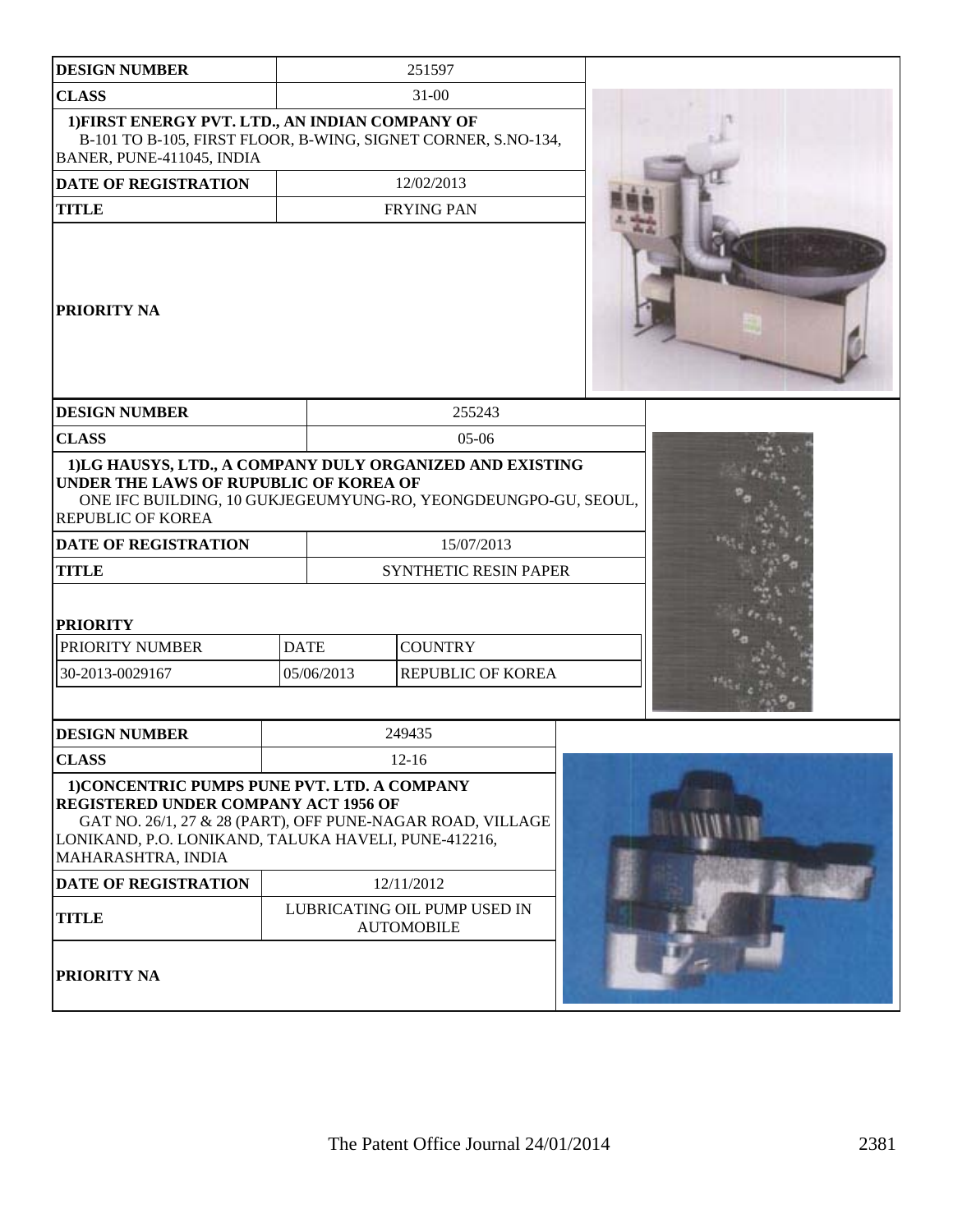| <b>DESIGN NUMBER</b>                                                                                                                                                                                                                                                | 249504                  |                |           |
|---------------------------------------------------------------------------------------------------------------------------------------------------------------------------------------------------------------------------------------------------------------------|-------------------------|----------------|-----------|
| <b>CLASS</b>                                                                                                                                                                                                                                                        | 19-02                   |                |           |
| 1) RISHI DOSHI<br>C,5, SIDHI VINAYAR TOWER, TANK LANE, ROLAM, MALED (WEST),<br>MUMBAI-400 0064, INDIA                                                                                                                                                               |                         |                |           |
| DATE OF REGISTRATION                                                                                                                                                                                                                                                | 16/11/2012              |                |           |
| <b>TITLE</b>                                                                                                                                                                                                                                                        | ADHESIVE TAPE DISPENSER |                |           |
| PRIORITY NA                                                                                                                                                                                                                                                         |                         |                |           |
| <b>DESIGN NUMBER</b>                                                                                                                                                                                                                                                |                         | 253911         |           |
| <b>CLASS</b>                                                                                                                                                                                                                                                        |                         | $02 - 02$      |           |
| 1) X & O CLOTHING PVT. LTD., (AN INDIAN PRIVATE LIMITED COMPANY<br>REGISTERED UNDER THE INDIAN COMPANIES ACT, 1956), OF<br>3, THAKUR COMPOUND, 1ST FLOOR, NEXT TO ABB, USV LTD., LANE, OFF.<br>B.S. DEVSHI MARG, GOVANDI(EAST), MUMBAI-400 088, MAHARASHTRA, INDIA. |                         |                |           |
| <b>DATE OF REGISTRATION</b>                                                                                                                                                                                                                                         | 17/05/2013              |                |           |
| <b>TITLE</b>                                                                                                                                                                                                                                                        | <b>GARMENT (SET)</b>    |                |           |
| <b>PRIORITY NA</b>                                                                                                                                                                                                                                                  |                         |                |           |
| <b>DESIGN NUMBER</b>                                                                                                                                                                                                                                                | 251197                  |                |           |
| <b>CLASS</b>                                                                                                                                                                                                                                                        | $13-03$                 |                | SHEET NO. |
| 1) EMERSON ELECTRIC CO., A CORPORATION ORGANIZED UNDER<br>THE LAWS OF THE STATE OF MISSOURI,<br>8000, WEST FLORISSANT, ST. LOUIS, MISSOURI 63136, UNITED STATES<br>OF AMERICA                                                                                       |                         |                |           |
| <b>DATE OF REGISTRATION</b>                                                                                                                                                                                                                                         | 24/01/2013              |                |           |
| <b>TITLE</b>                                                                                                                                                                                                                                                        | HERMETIC TERMINAL       |                |           |
| <b>PRIORITY</b>                                                                                                                                                                                                                                                     |                         |                |           |
| PRIORITY NUMBER                                                                                                                                                                                                                                                     | <b>DATE</b>             | <b>COUNTRY</b> |           |
| 29/429570                                                                                                                                                                                                                                                           | 14/08/2012              | U.S.A.         |           |
|                                                                                                                                                                                                                                                                     |                         |                |           |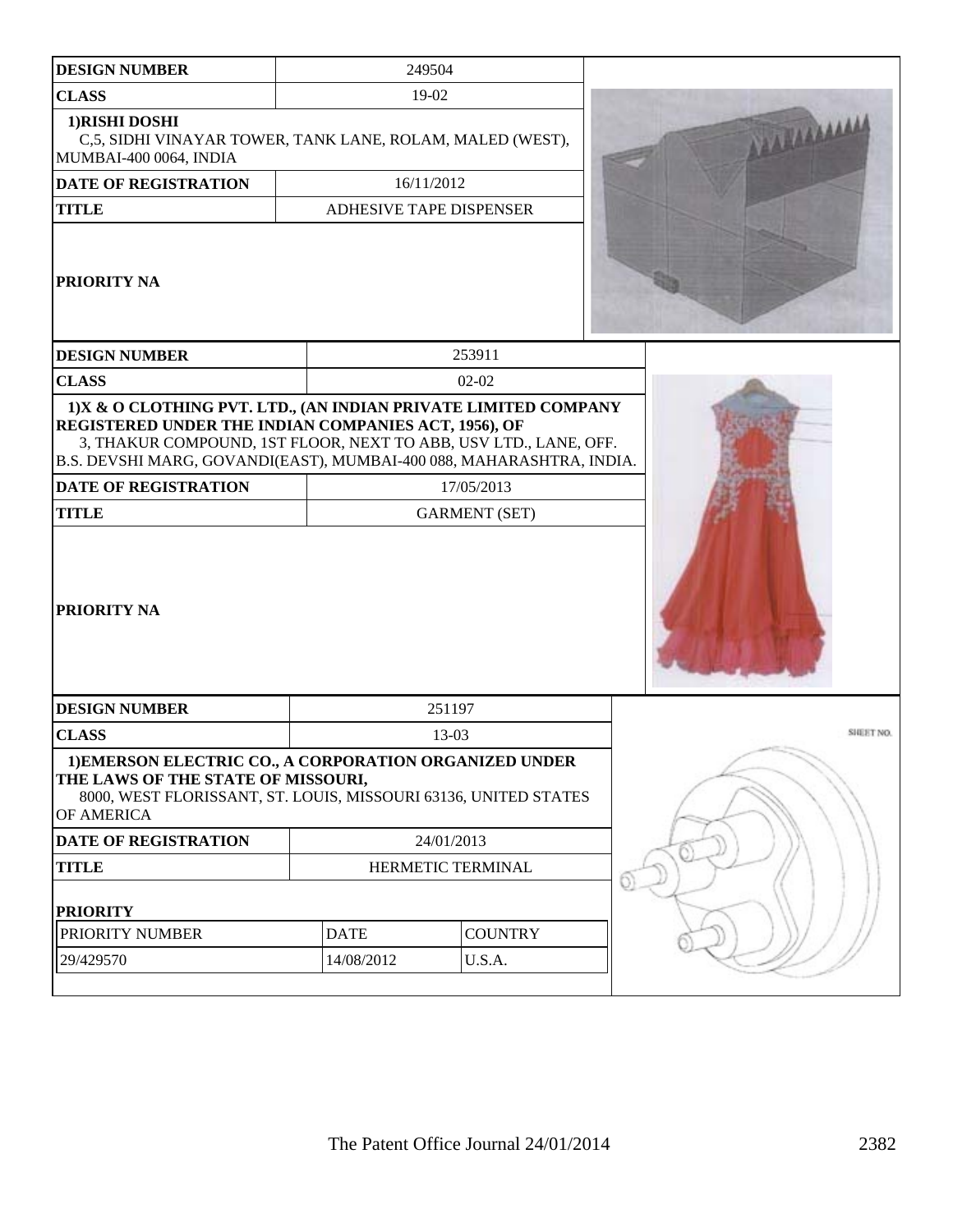| <b>DESIGN NUMBER</b>                                                                                                                                                                                                                                                     | 253639           |                       |  |
|--------------------------------------------------------------------------------------------------------------------------------------------------------------------------------------------------------------------------------------------------------------------------|------------------|-----------------------|--|
| <b>CLASS</b>                                                                                                                                                                                                                                                             | $02 - 07$        |                       |  |
| 1) AND DESIGNS INDIA LTD., HAVING THEIR REGISTERED<br><b>OFFICE AT</b><br>PLOT NO. 88, MAROL CO-OPERATIVE. INDUSTRIAL ESTATE, M.V.<br>ROAD, MAROL, ANDHERI (EAST), MUMBAI-400059, MAHARASHTRA,<br><b>INDIA</b>                                                           |                  |                       |  |
| DATE OF REGISTRATION                                                                                                                                                                                                                                                     | 03/05/2013       |                       |  |
| <b>TITLE</b>                                                                                                                                                                                                                                                             | <b>CUFFLINKS</b> |                       |  |
| PRIORITY NA                                                                                                                                                                                                                                                              |                  |                       |  |
| <b>DESIGN NUMBER</b>                                                                                                                                                                                                                                                     |                  | 256943                |  |
| <b>CLASS</b>                                                                                                                                                                                                                                                             |                  | $05-05$               |  |
| <b>LIMITED COMPANY INCORPORATED UNDER THE PROVISION OF THE</b><br>COMPANIES ACT, 1956, AND HAVING ITS'S REGISTERED OFFICE AT<br>RELIABLE HOUSE, SITUATED AT HANUMAN SILK MILL COMPOUND,<br>KANJURMARG (WEST), OPP. HUMA MALL, MUMBAI-400078 MAHARASHTRA,<br><b>INDIA</b> |                  |                       |  |
| <b>DATE OF REGISTRATION</b>                                                                                                                                                                                                                                              |                  | 30/09/2013            |  |
| <b>TITLE</b>                                                                                                                                                                                                                                                             |                  | <b>TEXTILE FABRIC</b> |  |
| PRIORITY NA                                                                                                                                                                                                                                                              |                  |                       |  |
| <b>DESIGN NUMBER</b>                                                                                                                                                                                                                                                     |                  | 254473                |  |
| <b>CLASS</b>                                                                                                                                                                                                                                                             |                  | $12 - 16$             |  |
| 1) AUDI AG, A JOINT STOCK COMPANY ESTABLISHED UNDER GERMAN<br>LAW,<br>OF 85045 INGOLSTADT, GERMANY                                                                                                                                                                       |                  |                       |  |
| <b>DATE OF REGISTRATION</b>                                                                                                                                                                                                                                              | 13/06/2013       |                       |  |
| <b>TITLE</b>                                                                                                                                                                                                                                                             | WHEEL RIM        |                       |  |
| <b>PRIORITY</b><br>PRIORITY NUMBER                                                                                                                                                                                                                                       | <b>DATE</b>      | <b>COUNTRY</b>        |  |
| 002153528-0001                                                                                                                                                                                                                                                           | 14/12/2012       | <b>OHIM</b>           |  |
|                                                                                                                                                                                                                                                                          |                  |                       |  |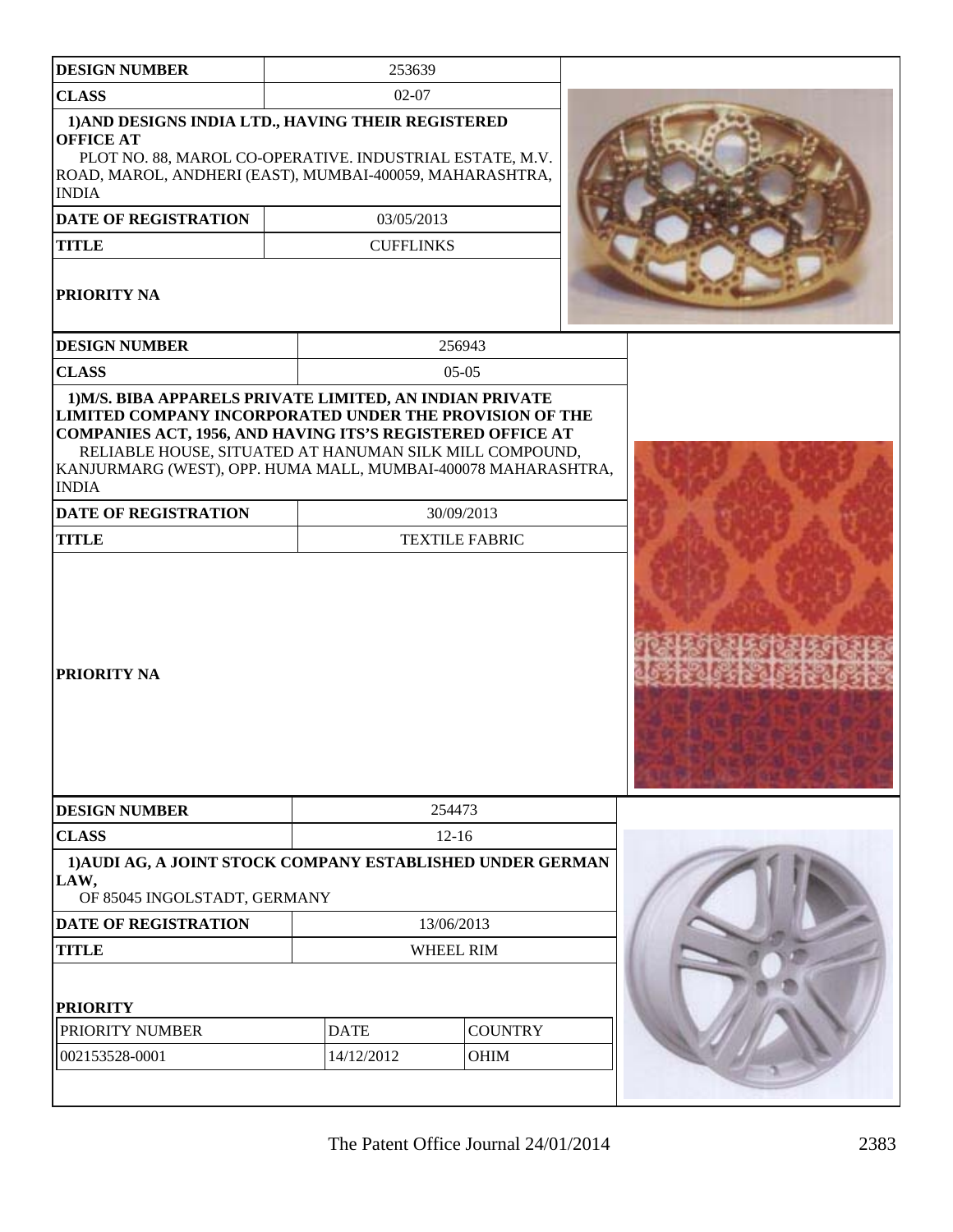| <b>DESIGN NUMBER</b>                                                                                                                                                                                                     |                                                            | 255867                       |  |
|--------------------------------------------------------------------------------------------------------------------------------------------------------------------------------------------------------------------------|------------------------------------------------------------|------------------------------|--|
| <b>CLASS</b>                                                                                                                                                                                                             | $05-05$                                                    |                              |  |
| 1) PARRY MURRAY & CO. LTD., COMPANY REGISTERED UNDER THE LAWS<br>OF ENGLAND AND WALES, HAVING ITS PRINCIPAL PLACE OF BUSINESS AT<br>3RD FLOOR, SIMPSON HOUSE, 6 CHERRY ORCHARD ROAD, CROYDON, CRO<br>6BA, UNITED KINGDOM |                                                            |                              |  |
| <b>DATE OF REGISTRATION</b>                                                                                                                                                                                              |                                                            | 16/08/2013                   |  |
| <b>TITLE</b>                                                                                                                                                                                                             |                                                            | <b>TEXTILE FABRIC</b>        |  |
| <b>PRIORITY NA</b>                                                                                                                                                                                                       |                                                            |                              |  |
| <b>ESIGN NUMBER</b>                                                                                                                                                                                                      |                                                            | 241881                       |  |
| <b>CLASS</b>                                                                                                                                                                                                             |                                                            | 24-01                        |  |
| 1) SARTORIUS LAB INSTRUMENTS GMBH & CO. KG. OF<br>WEENDER LANDSTRASSE 94-108, 37075 GOETTINGEN, GERMANY, GERMAN<br><b>COMPANY</b>                                                                                        |                                                            |                              |  |
| <b>DATE OF REGISTRATION</b>                                                                                                                                                                                              |                                                            | 27/12/2011                   |  |
| <b>TITLE</b>                                                                                                                                                                                                             |                                                            | <b>CELL CULTURING VESSEL</b> |  |
| <b>PRIORITY</b><br>PRIORITY NUMBER<br>RCD 001287585-0001                                                                                                                                                                 | <b>DATE</b><br><b>COUNTRY</b><br>02/08/2011<br><b>OHIM</b> |                              |  |
| <b>DESIGN NUMBER</b>                                                                                                                                                                                                     |                                                            | 248146                       |  |
| <b>CLASS</b>                                                                                                                                                                                                             |                                                            | $09-03$                      |  |
| 1) MR. LALIT KUMAR PALTA (PROPRIETOR), NATIONALITY INDIAN<br>TRADING AS LC PACKERS (INDIAN) WHOSE ADDRESS IS<br>KHASRA NO-107/1A, PRADHANJI KI GALI, HASTSAL INDUSTRIAL AREA,<br>UTTAM NAGAR, NEW DELHI-110059 (INDIA)   |                                                            |                              |  |
| <b>DATE OF REGISTRATION</b>                                                                                                                                                                                              |                                                            | 25/09/2012                   |  |
| <b>TITLE</b>                                                                                                                                                                                                             |                                                            | <b>JAR</b>                   |  |
| PRIORITY NA                                                                                                                                                                                                              |                                                            |                              |  |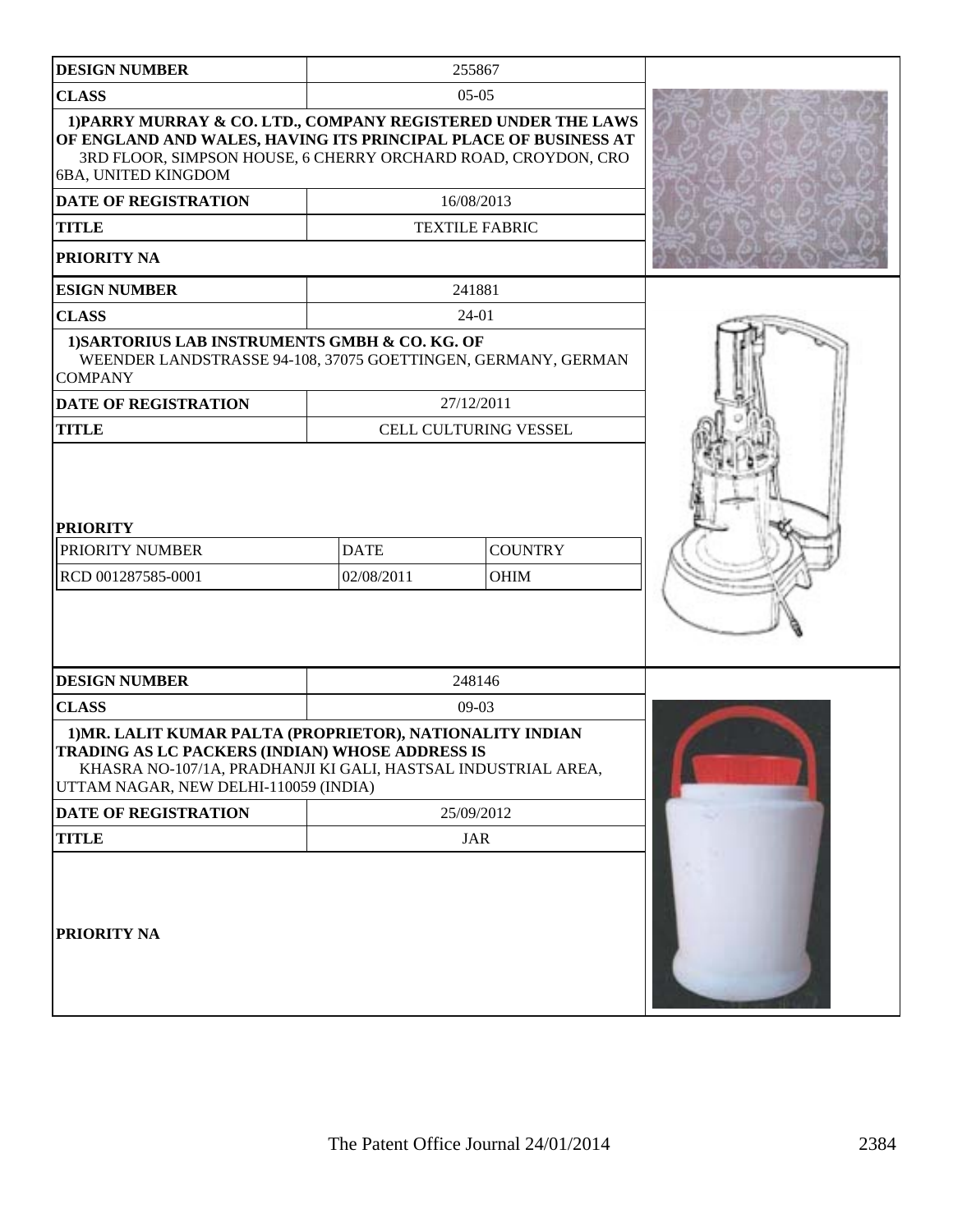| <b>DESIGN NUMBER</b>                                                                                                       |            | 254737                                                                                                                     |                |  |
|----------------------------------------------------------------------------------------------------------------------------|------------|----------------------------------------------------------------------------------------------------------------------------|----------------|--|
| <b>CLASS</b>                                                                                                               |            | 07-01                                                                                                                      |                |  |
| <b>INCORPORATED IN INDIA HAVING ITS PRINCIPAL PLACE OF</b><br><b>BUSINESS AT</b>                                           |            | 1) MA DESIGN INDIA PRIVATE LIMITED, A COMPANY<br>A-41, SECTOR-80, PHASE-II, NOIDA-201305, U.P. INDIA                       |                |  |
| <b>DATE OF REGISTRATION</b>                                                                                                |            | 25/06/2013                                                                                                                 |                |  |
| <b>TITLE</b>                                                                                                               |            | <b>CHEESEBOARD</b>                                                                                                         |                |  |
| <b>PRIORITY NA</b>                                                                                                         |            |                                                                                                                            |                |  |
| <b>DESIGN NUMBER</b>                                                                                                       |            | 254753                                                                                                                     |                |  |
| <b>CLASS</b>                                                                                                               |            | $07-01$                                                                                                                    |                |  |
| 1) MA DESIGN INDIA PRIVATE LIMITED, A<br><b>COMPANY INCORPORATED IN INDIA HAVING ITS</b><br>PRINCIPAL PLACE OF BUSINESS AT |            | A-41, SECTOR-80, PHASE-II, NOIDA-201305, U.P. INDIA                                                                        |                |  |
| <b>DATE OF</b><br><b>REGISTRATION</b>                                                                                      |            | 25/06/2013                                                                                                                 |                |  |
| <b>TITLE</b>                                                                                                               |            | <b>DISH</b>                                                                                                                |                |  |
| <b>PRIORITY NA</b>                                                                                                         |            |                                                                                                                            |                |  |
| <b>DESIGN NUMBER</b>                                                                                                       |            |                                                                                                                            | 250261         |  |
| <b>CLASS</b>                                                                                                               |            |                                                                                                                            | 20-02          |  |
| THE INDIAN COMPANIES ACT, 1913, HAVING ITS REGISTERED OFFICE AT<br>MUMBAI 400099, STATE OF MAHARASHTRA, INDIA              |            | 1) HINDUSTAN UNILEVER LIMITED, A COMPANY INCORPORATED UNDER<br>UNILEVER HOUSE, B. D. SAWANT MARG, CHAKALA, ANDHERI (EAST), |                |  |
| <b>DATE OF REGISTRATION</b>                                                                                                | 17/12/2012 |                                                                                                                            |                |  |
| <b>TITLE</b><br><b>BASKET FOR DISPLAYING PRODUCTS</b>                                                                      |            |                                                                                                                            |                |  |
| <b>PRIORITY</b><br>PRIORITY NUMBER                                                                                         |            | <b>DATE</b>                                                                                                                | <b>COUNTRY</b> |  |
| 002059758-0001                                                                                                             |            | 19/06/2012                                                                                                                 | OHIM           |  |
|                                                                                                                            |            |                                                                                                                            |                |  |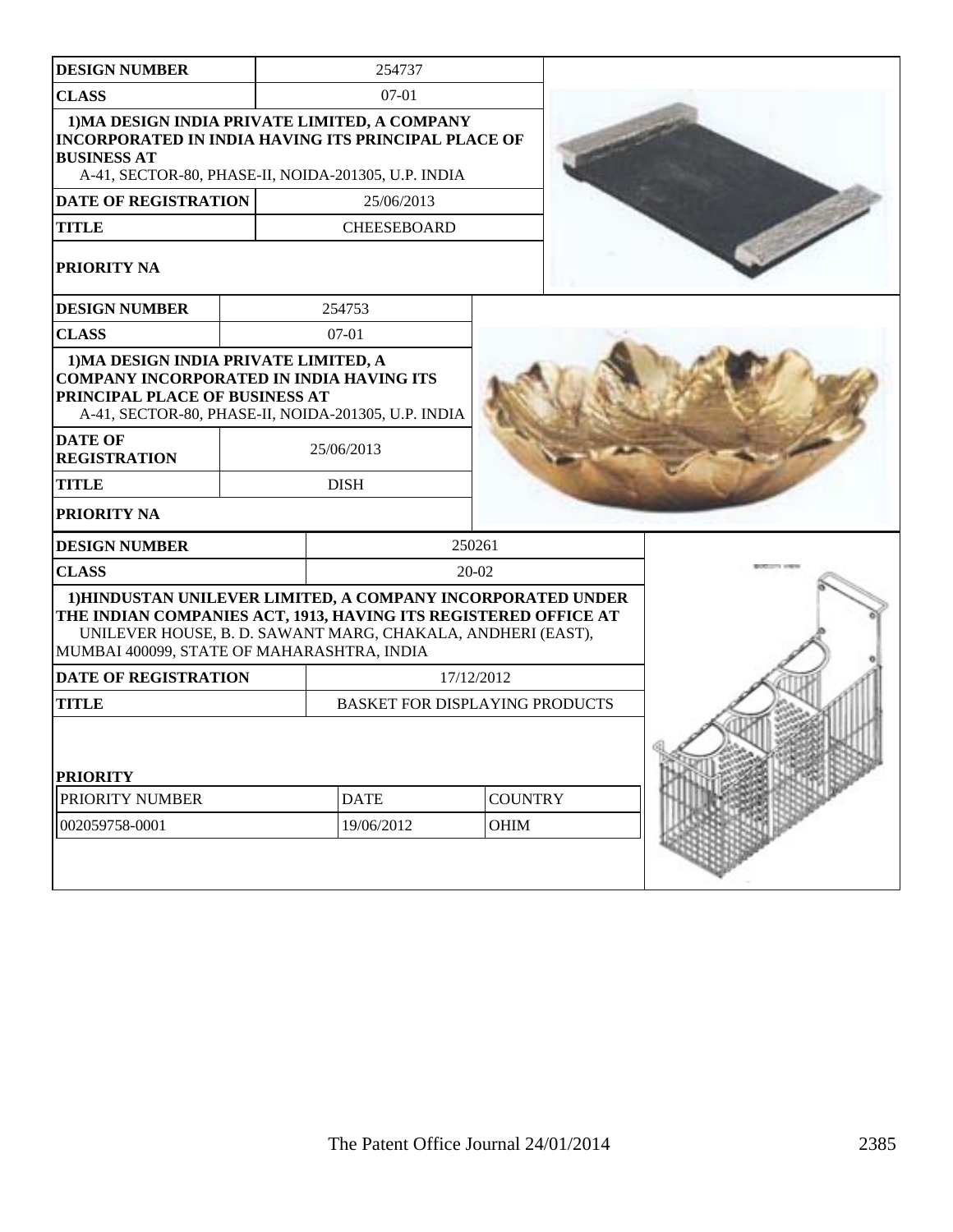| <b>DESIGN NUMBER</b>                                                       | 251626                                                                                                                                                                                                                                                |  |  |
|----------------------------------------------------------------------------|-------------------------------------------------------------------------------------------------------------------------------------------------------------------------------------------------------------------------------------------------------|--|--|
| <b>CLASS</b>                                                               | $25-02$                                                                                                                                                                                                                                               |  |  |
| 160055 (PUNJAB) INDIA<br>SINGH BEING INDIAN NATIONALS OF THE ABOVE ADDRESS | 1) SYNERGY THRISLINGTON, A 1, PHASE-1, INDUSTRIAL AREA, MOHALI-<br>AN INDIAN PROPRIETORSHIP FIRM WHOSE PROPRIETOR IS:- HARPAL                                                                                                                         |  |  |
| <b>DATE OF REGISTRATION</b>                                                | 14/02/2013                                                                                                                                                                                                                                            |  |  |
| <b>TITLE</b>                                                               | PILLAR FOR BUILDING CONSTRUCTION                                                                                                                                                                                                                      |  |  |
| <b>PRIORITY NA</b>                                                         |                                                                                                                                                                                                                                                       |  |  |
| <b>DESIGN NUMBER</b>                                                       | 251244                                                                                                                                                                                                                                                |  |  |
| <b>CLASS</b>                                                               | $02-03$                                                                                                                                                                                                                                               |  |  |
| DIRECTOR MR. DILIP CHANDAK., HAVING OFFICE AT:<br><b>INDIAN</b>            | 1) VEGA AUTO ACCESSORIES PVT LTD., REPRESENTED BY ITS MANAGING<br>NO. 543, VITHALDEV LANE, SHAHAPUR, BELGAUM-590003., NATIONALITY:                                                                                                                    |  |  |
| <b>DATE OF REGISTRATION</b>                                                | 28/01/2013                                                                                                                                                                                                                                            |  |  |
| <b>TITLE</b>                                                               | <b>HELMET</b>                                                                                                                                                                                                                                         |  |  |
| <b>PRIORITY NA</b>                                                         |                                                                                                                                                                                                                                                       |  |  |
| <b>DESIGN NUMBER</b>                                                       | 253595                                                                                                                                                                                                                                                |  |  |
| <b>CLASS</b>                                                               | $07-02$                                                                                                                                                                                                                                               |  |  |
| <b>INDIA</b>                                                               | 1) M/S GAURAV METAL INDUSTRIES, BEHIND ISHAR SAR GURDWARA,<br>BYE PASS, VILL. PANJ DHERA, PHILLAUR-144410, JALANDHAR (PUNJAB)<br>AN INDIAN PROPRIETORSHIP FIRM WHOSE PROPRIETOR IS:-HARISH<br>KUMAR GUPTA BEING INDIAN NATIONALS OF THE ABOVE ADDRESS |  |  |
| DATE OF REGISTRATION                                                       | 01/05/2013                                                                                                                                                                                                                                            |  |  |
| <b>TITLE</b>                                                               | PLATE FOR BAKING BREAD                                                                                                                                                                                                                                |  |  |
| PRIORITY NA                                                                |                                                                                                                                                                                                                                                       |  |  |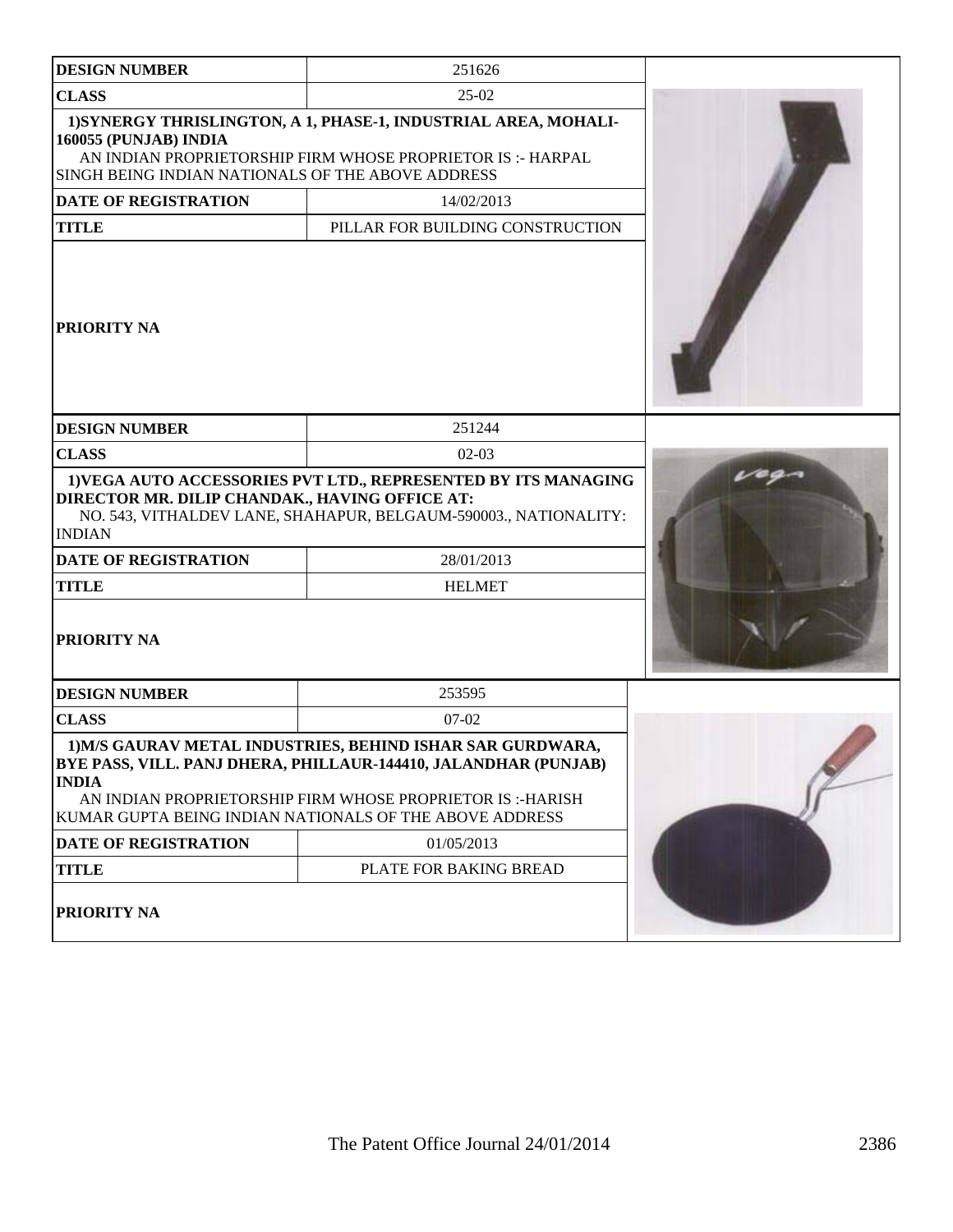| <b>DESIGN NUMBER</b>                                                                                                    | 255338                                                                                                                                                                                                                                                       |  |
|-------------------------------------------------------------------------------------------------------------------------|--------------------------------------------------------------------------------------------------------------------------------------------------------------------------------------------------------------------------------------------------------------|--|
| <b>CLASS</b>                                                                                                            | 23-01                                                                                                                                                                                                                                                        |  |
| (E), MUMBAI-400063, MAHARASHTRA, INDIA                                                                                  | 1) M/S. MINTO INDUSTRIES A PARTNERSHIP FIRM REGISTERED UNDER<br>THE PARTNERSHIP ACT, 1932 BETWEEN 1) MR. KAUSHIK HAKMICHAND<br>DOSHI AND 2) MRS. URMILA KAUSHIK DOSHI WHOSE OFFICE IS AT,<br>217, BHOLA BHAGWAN INDUSTRIAL ESTATE, I.B. PATEL ROAD, GOREGAON |  |
| <b>DATE OF REGISTRATION</b>                                                                                             | 18/07/2013                                                                                                                                                                                                                                                   |  |
| <b>TITLE</b>                                                                                                            | PIPE FITTING                                                                                                                                                                                                                                                 |  |
| <b>PRIORITY NA</b>                                                                                                      |                                                                                                                                                                                                                                                              |  |
| <b>DESIGN NUMBER</b>                                                                                                    | 255562                                                                                                                                                                                                                                                       |  |
| <b>CLASS</b>                                                                                                            | $11 - 01$                                                                                                                                                                                                                                                    |  |
| TEJAS RAMESHBHAI SHAH AND 3) ALPA JIGNESHBHAI SHAH<br><b>DATE OF REGISTRATION</b><br><b>TITLE</b><br><b>PRIORITY NA</b> | PARTNERSHIP ACT, 1932 BETWEEN 1) JIGNESH RAMESHBHAI SHAH 2)<br>WHOSE OFFICE IS AT 3RD FLOOR, "PANNA MANEK", OPP. MAA<br>ASHAPURA TEMPLE, PALACE ROAD, RAJKOT-360001, GUJARAT, INDIA<br>30/07/2013<br><b>EARRING</b>                                          |  |
| <b>DESIGN NUMBER</b>                                                                                                    | 251780                                                                                                                                                                                                                                                       |  |
| <b>CLASS</b>                                                                                                            | $31 - 00$                                                                                                                                                                                                                                                    |  |
| MUMBAI-400058, MAHARASHTRA, INDIA                                                                                       | 1) M/S. UNOVA APPLIANCES PVT. LTD, HAVING THEIR OFFICE AT<br>1, LAND MARK, OFF. J. P. ROAD, DAWOOD BAUG, 1ST X LANE, ANDHERI (W),                                                                                                                            |  |
| <b>DATE OF REGISTRATION</b>                                                                                             | 19/02/2013                                                                                                                                                                                                                                                   |  |
| <b>TITLE</b>                                                                                                            | <b>MIXER WITH JUICER JAR</b>                                                                                                                                                                                                                                 |  |
| <b>PRIORITY NA</b>                                                                                                      |                                                                                                                                                                                                                                                              |  |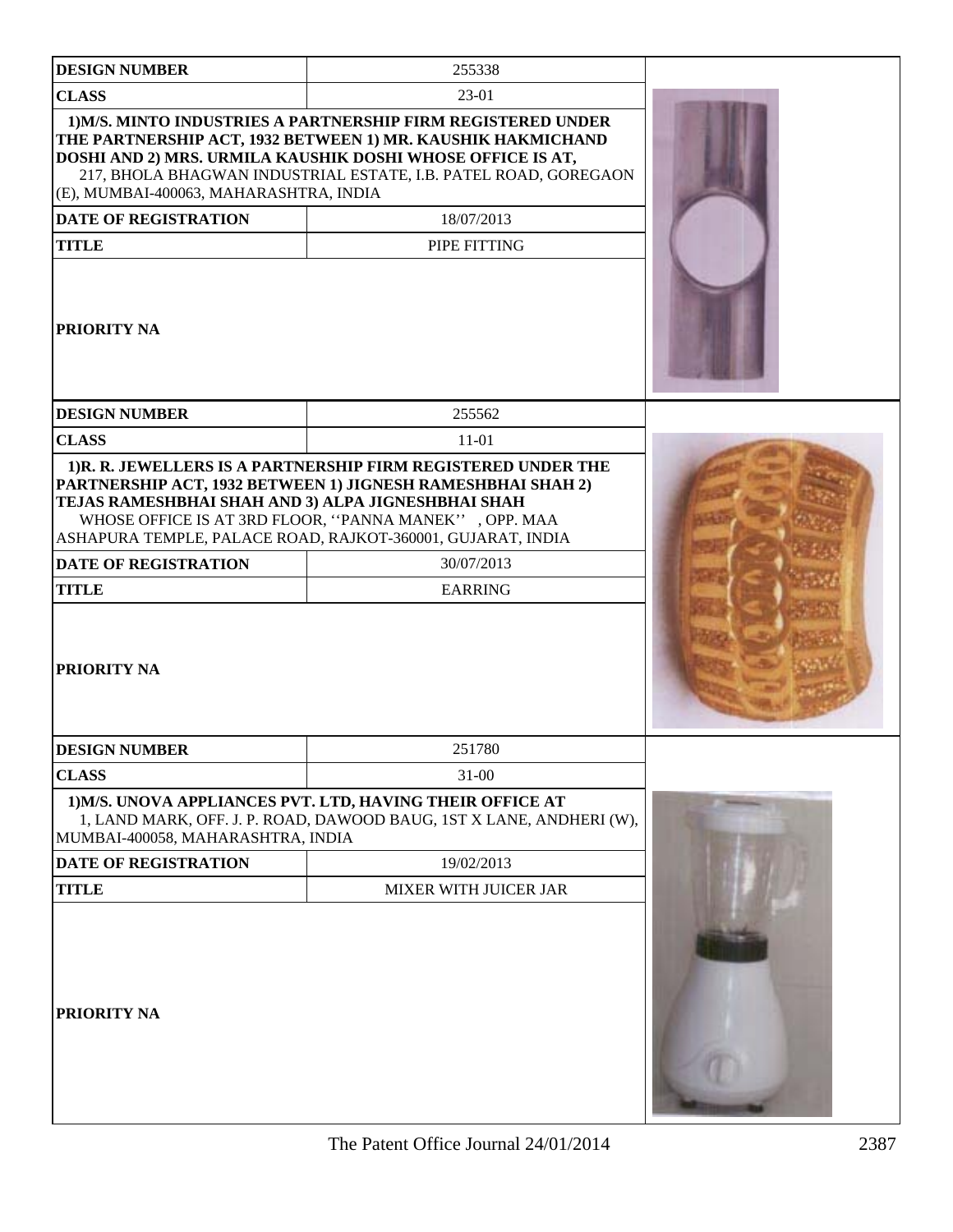| <b>DESIGN NUMBER</b>                                                                                                                                                                                                                                                                                                                                                                                                   |  | 251904                                        |  |
|------------------------------------------------------------------------------------------------------------------------------------------------------------------------------------------------------------------------------------------------------------------------------------------------------------------------------------------------------------------------------------------------------------------------|--|-----------------------------------------------|--|
| <b>CLASS</b>                                                                                                                                                                                                                                                                                                                                                                                                           |  | 08-06                                         |  |
| 1)(1) MITESHBHAI B. PIPALIYA (2) HITESHBHAI M.<br>PIPALIYA (3) JIGNESHBHAI B. HIRAPARA ALL INDIAN<br>NATIONAL PARTNERS OF PATEL DIE CASTING AN<br><b>INDIAN PARTNERSHIP FIRM HAVING ITS PRINCIPAL</b><br><b>PLACE OF BUSINESS AT</b><br>MAIN ROAD, RAJKOT, GUJARAT-INDIA                                                                                                                                               |  | PATELNAGAR-4, OPP. SATYANARAYAN MILL, 80 FEET |  |
| <b>DATE OF</b><br><b>REGISTRATION</b>                                                                                                                                                                                                                                                                                                                                                                                  |  | 27/02/2013                                    |  |
| <b>TITLE</b>                                                                                                                                                                                                                                                                                                                                                                                                           |  | <b>HANDLE</b>                                 |  |
| <b>PRIORITY NA</b>                                                                                                                                                                                                                                                                                                                                                                                                     |  |                                               |  |
| <b>DESIGN NUMBER</b>                                                                                                                                                                                                                                                                                                                                                                                                   |  | 254873                                        |  |
| <b>CLASS</b>                                                                                                                                                                                                                                                                                                                                                                                                           |  | 08-09                                         |  |
| 1) BABUBHAI VASANJIBHAI BHUT AN INDIAN NATIONAL SOLE<br><b>PROPRIETOR OF PREMIER INDUSTRIES AN INDIAN PROPRIETORSHIP FIRM</b><br>HAVING ITS PRINCIPAL PLACE OF BUSINESS AT<br>C/O. PREMIER GLASS, SHREE HARI IND. AREA MAIN ROAD, B/H HOTEL<br>AKASH, KOTHARIYA RING ROAD, RAJKOT-360002, GUJARAT-INDIA<br><b>DATE OF REGISTRATION</b><br>28/06/2013                                                                   |  |                                               |  |
| <b>TITLE</b>                                                                                                                                                                                                                                                                                                                                                                                                           |  | <b>DOOR LENS</b>                              |  |
| <b>PRIORITY NA</b>                                                                                                                                                                                                                                                                                                                                                                                                     |  |                                               |  |
| <b>DESIGN NUMBER</b>                                                                                                                                                                                                                                                                                                                                                                                                   |  | 254912                                        |  |
| <b>CLASS</b>                                                                                                                                                                                                                                                                                                                                                                                                           |  | 08-06                                         |  |
| 1)(1) PARESHBHAI VALLABHBHAI VIRADIA (2)<br>RAMNIKBHAI BHIKHUBHAI THUMAR (3) VIJESHBHAI<br>LILABHAI SIDAPARA (ALL THE PARTNERS ARE ADULT &<br><b>INDIAN NATIONAL) PARTNERS OF SHUBH METAL (INDIAN</b><br>PARTNERSHIP FIRM) HAVING PLACE OF BUSINESS<br>AT-PARSANA SOCIETY, STREET NO. 3-A, 50 FEET ROAD,<br>KOTHARIYA MAIN ROAD, RAJKOT-360 002-GUJARAT-(INDIA)<br><b>DATE OF</b><br>02/07/2013<br><b>REGISTRATION</b> |  |                                               |  |
| <b>TITLE</b>                                                                                                                                                                                                                                                                                                                                                                                                           |  | <b>HANDLE</b>                                 |  |
| <b>PRIORITY NA</b>                                                                                                                                                                                                                                                                                                                                                                                                     |  |                                               |  |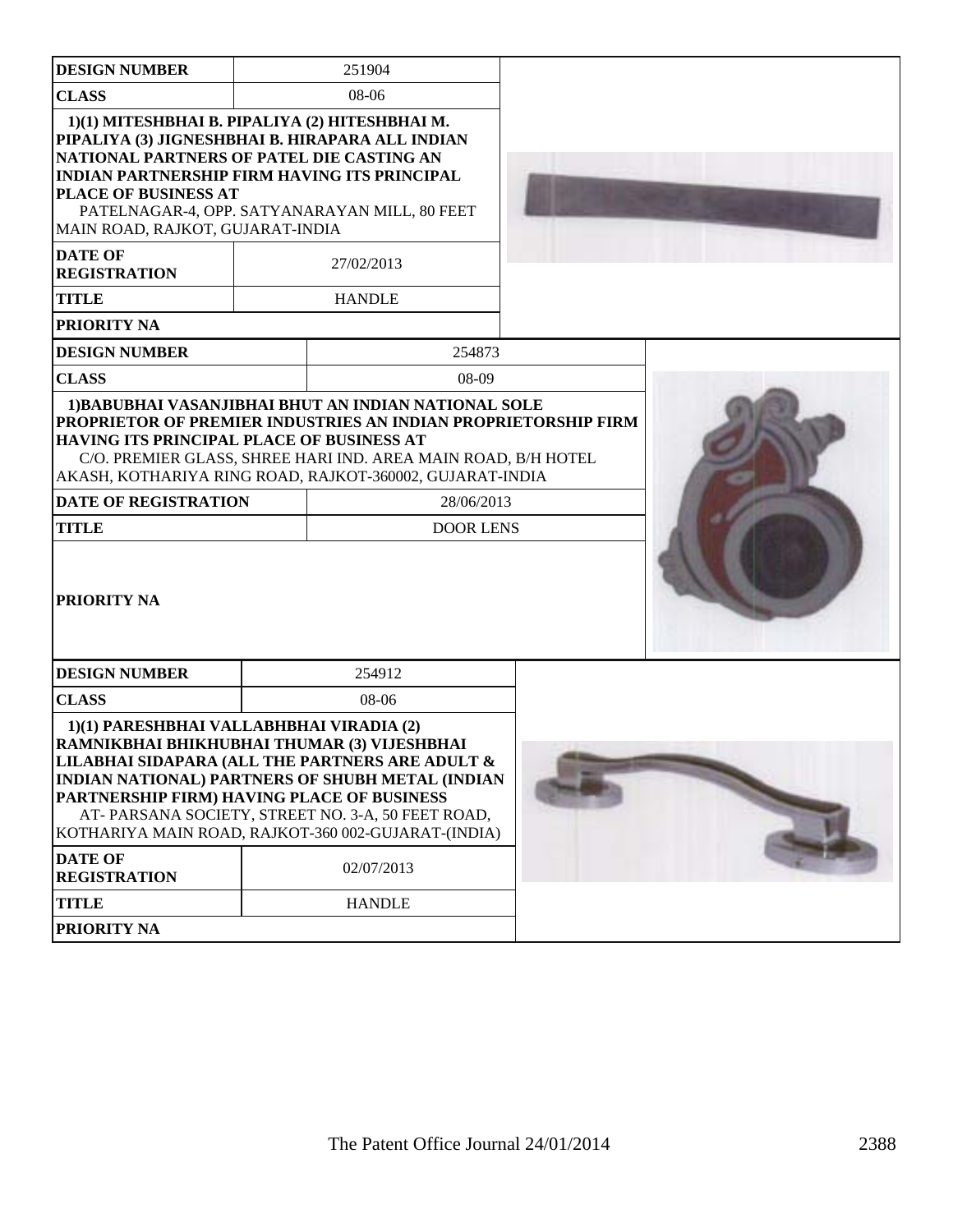| <b>DESIGN NUMBER</b>                                                                                                                                                                                                                                             | 253647                                                                                                                                                                                                                                                           |                               |
|------------------------------------------------------------------------------------------------------------------------------------------------------------------------------------------------------------------------------------------------------------------|------------------------------------------------------------------------------------------------------------------------------------------------------------------------------------------------------------------------------------------------------------------|-------------------------------|
| <b>CLASS</b>                                                                                                                                                                                                                                                     | 08-07                                                                                                                                                                                                                                                            |                               |
| <b>INDIAN COMPANY</b>                                                                                                                                                                                                                                            | 1)GODREJ & BOYCE MFG. CO. LTD. OF LOCKS DIVISION (PLANT-18),<br>PIROJSHANAGAR, VIKHROLI, MUMBAI - 400079, MAHARASHTRA, INDIA,                                                                                                                                    |                               |
| <b>DATE OF REGISTRATION</b>                                                                                                                                                                                                                                      | 03/05/2013                                                                                                                                                                                                                                                       |                               |
| <b>TITLE</b>                                                                                                                                                                                                                                                     | A BLOCKING UNIT FOR MULTIPOINT LOCK                                                                                                                                                                                                                              |                               |
| PRIORITY NA                                                                                                                                                                                                                                                      |                                                                                                                                                                                                                                                                  |                               |
| <b>DESIGN NUMBER</b>                                                                                                                                                                                                                                             | 256923                                                                                                                                                                                                                                                           |                               |
| <b>CLASS</b>                                                                                                                                                                                                                                                     | $05-05$                                                                                                                                                                                                                                                          |                               |
| <b>COMPANY INCORPORATED UNDER THE PROVISION OF THE COMPANIES</b><br>ACT, 1956, AND HAVING ITS'S REGISTERED OFFICE AT<br>RELIABLE HOUSE, SITUATED AT HANUMAN SILK MILL COMPOUND,<br>KANJURMARG (WEST), OPP. HUMA MALL, MUMBAI-400078 MAHARASHTRA,<br><b>INDIA</b> |                                                                                                                                                                                                                                                                  |                               |
| <b>DATE OF REGISTRATION</b>                                                                                                                                                                                                                                      | 30/09/2013                                                                                                                                                                                                                                                       |                               |
| <b>TITLE</b>                                                                                                                                                                                                                                                     | <b>TEXTILE FABRIC</b>                                                                                                                                                                                                                                            |                               |
| PRIORITY NA                                                                                                                                                                                                                                                      |                                                                                                                                                                                                                                                                  |                               |
| <b>DESIGN NUMBER</b>                                                                                                                                                                                                                                             | 256933                                                                                                                                                                                                                                                           |                               |
| <b>CLASS</b>                                                                                                                                                                                                                                                     | $05-05$                                                                                                                                                                                                                                                          |                               |
| ACT, 1956, AND HAVING ITS'S REGISTERED OFFICE AT<br><b>INDIA</b>                                                                                                                                                                                                 | 1) M/S. BIBA APPARELS PRIVATE LIMITED, AN INDIAN PRIVATE LIMITED<br><b>COMPANY INCORPORATED UNDER THE PROVISION OF THE COMPANIES</b><br>RELIABLE HOUSE, SITUATED AT HANUMAN SILK MILL COMPOUND,<br>KANJURMARG (WEST), OPP. HUMA MALL, MUMBAI-400078 MAHARASHTRA, |                               |
| DATE OF REGISTRATION                                                                                                                                                                                                                                             | 30/09/2013                                                                                                                                                                                                                                                       |                               |
| <b>TITLE</b>                                                                                                                                                                                                                                                     | <b>TEXTILE FABRIC</b>                                                                                                                                                                                                                                            |                               |
| PRIORITY NA                                                                                                                                                                                                                                                      |                                                                                                                                                                                                                                                                  | a later that is an in the way |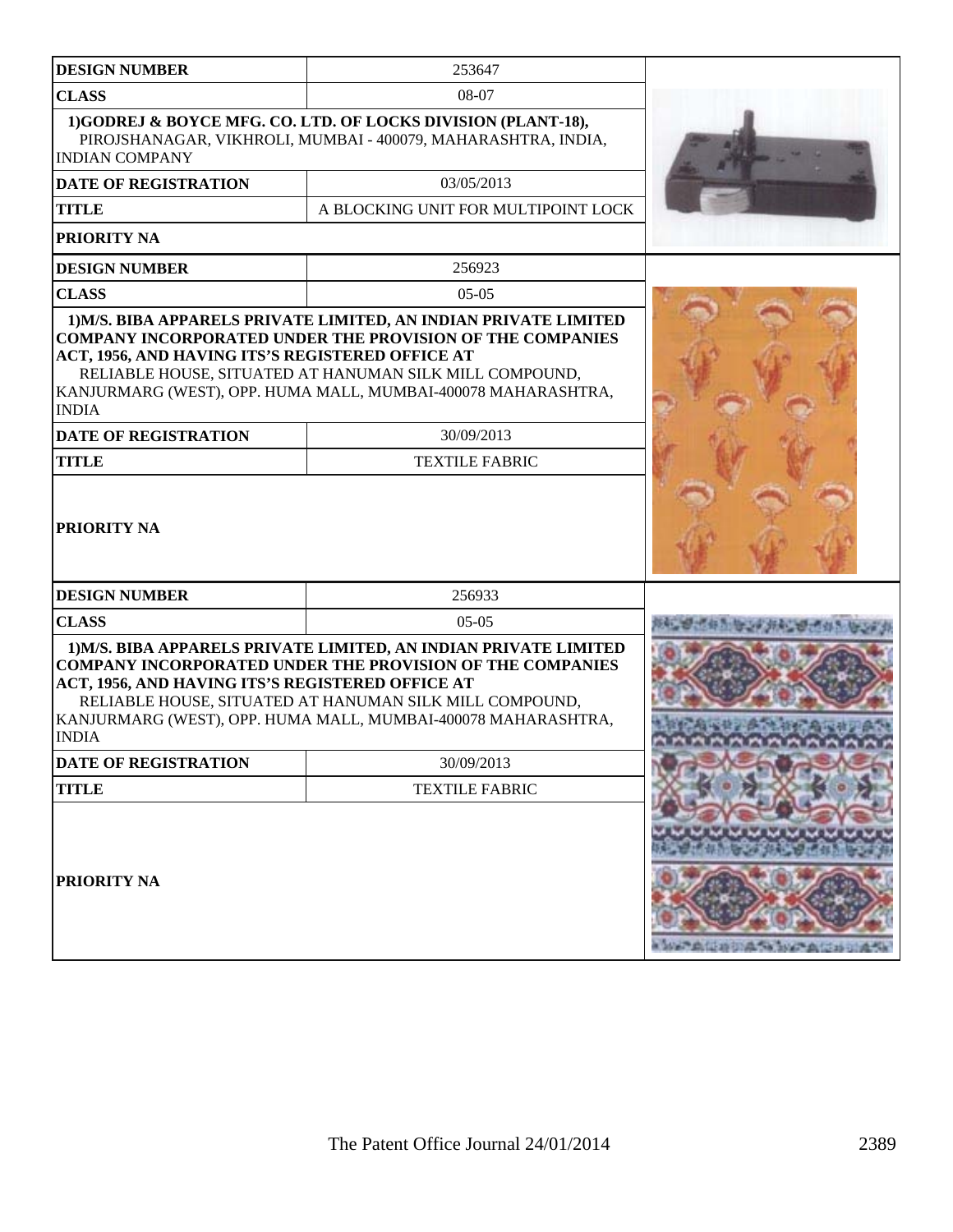| <b>DESIGN NUMBER</b>                                                                                                                                                                                                                                             |             | 257051                                                                                                                 |  |
|------------------------------------------------------------------------------------------------------------------------------------------------------------------------------------------------------------------------------------------------------------------|-------------|------------------------------------------------------------------------------------------------------------------------|--|
| <b>CLASS</b>                                                                                                                                                                                                                                                     |             | $05-05$                                                                                                                |  |
| <b>COMPANY INCORPORATED UNDER THE PROVISION OF THE COMPANIES</b><br>ACT, 1956, AND HAVING ITS'S REGISTERED OFFICE AT<br>RELIABLE HOUSE, SITUATED AT HANUMAN SILK MILL COMPOUND,<br>KANJURMARG (WEST), OPP. HUMA MALL, MUMBAI-400078 MAHARASHTRA,<br><b>INDIA</b> |             | 1) M/S. BIBA APPARELS PRIVATE LIMITED, AN INDIAN PRIVATE LIMITED                                                       |  |
| <b>DATE OF REGISTRATION</b>                                                                                                                                                                                                                                      |             | 30/09/2013                                                                                                             |  |
| <b>TITLE</b>                                                                                                                                                                                                                                                     |             | <b>TEXTILE FABRIC</b>                                                                                                  |  |
| <b>PRIORITY NA</b>                                                                                                                                                                                                                                               |             |                                                                                                                        |  |
| <b>DESIGN NUMBER</b>                                                                                                                                                                                                                                             |             | 247743                                                                                                                 |  |
| <b>CLASS</b>                                                                                                                                                                                                                                                     |             | 15-99                                                                                                                  |  |
| 1)CPS COLOR EQUIPMENT S.P.A. CON UNICO SOCIO, AN ITALIAN<br>COMPANY,<br><b>DATE OF REGISTRATION</b><br><b>TITLE</b><br><b>PRIORITY</b>                                                                                                                           |             | VIA, DELL'AGRICOLTURA, 103, 41038 SAN FELICE SUL PANARO (MO), ITALY<br>07/09/2012<br><b>COLOUR DISPENSING MACHINES</b> |  |
| PRIORITY NUMBER                                                                                                                                                                                                                                                  | <b>DATE</b> | <b>COUNTRY</b>                                                                                                         |  |
| 1320485-0001                                                                                                                                                                                                                                                     | 02/04/2012  | <b>EUROPEAN UNION</b>                                                                                                  |  |
|                                                                                                                                                                                                                                                                  |             |                                                                                                                        |  |
| <b>DESIGN NUMBER</b>                                                                                                                                                                                                                                             |             | 254404                                                                                                                 |  |
| <b>CLASS</b>                                                                                                                                                                                                                                                     | 15-02       |                                                                                                                        |  |
| 1) PRASHANT INDUSTRIES IS A PROPRIETORSHIP FIRM OF<br>OFFICE: PASHAN FLAT HOUSING SOCIETY, A/2 BLDG, FLAT NO. 14, SUS<br>ROAD, PASHAN, PUNE-411021, MAHARASHTRA, INDIA                                                                                           |             |                                                                                                                        |  |
| <b>DATE OF REGISTRATION</b>                                                                                                                                                                                                                                      |             | 10/06/2013                                                                                                             |  |
| <b>TITLE</b>                                                                                                                                                                                                                                                     |             | WATER JET VACUUM PUMP                                                                                                  |  |
| <b>PRIORITY NA</b>                                                                                                                                                                                                                                               |             |                                                                                                                        |  |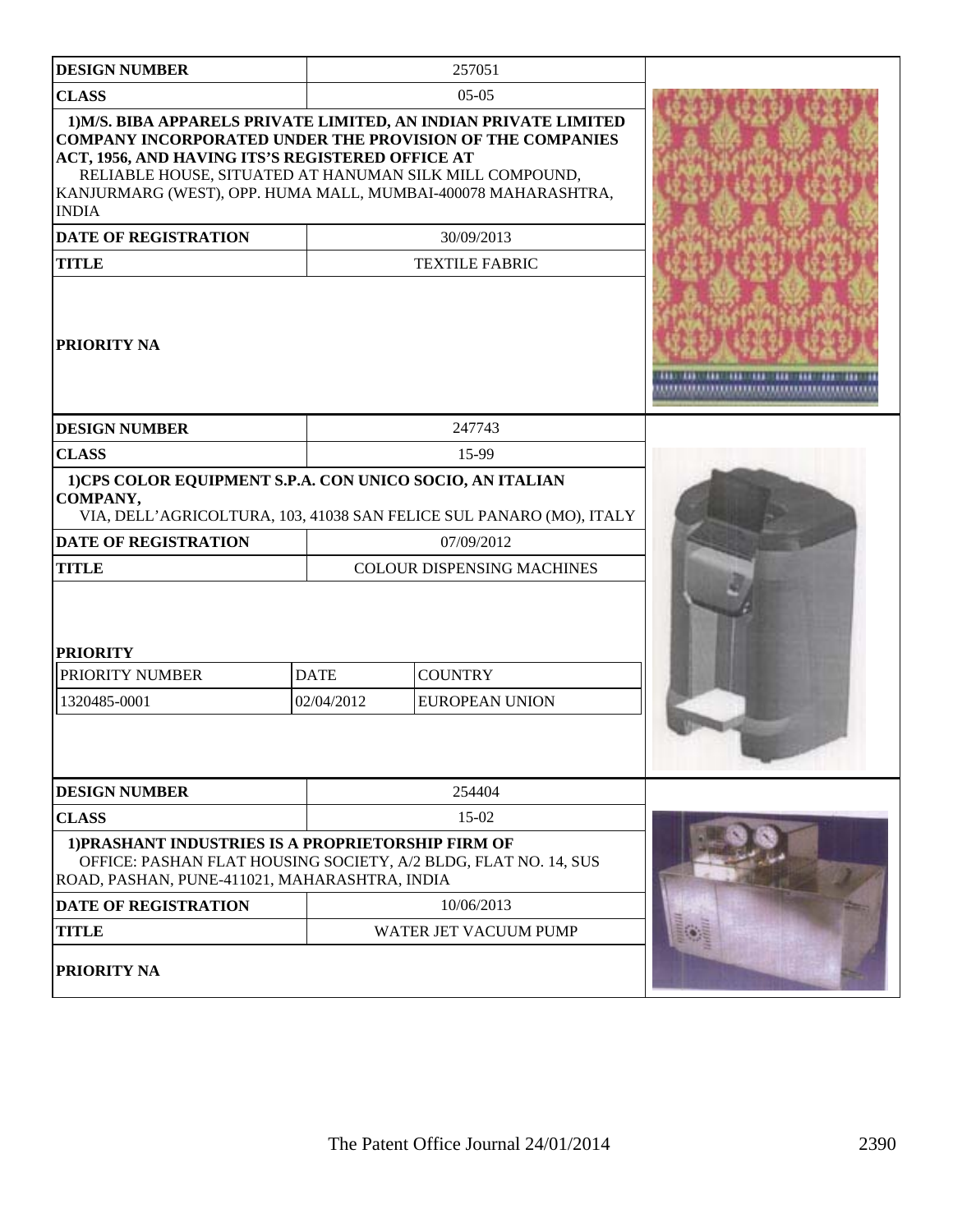| <b>DESIGN NUMBER</b>                                                            | 254463                                                   |                             |
|---------------------------------------------------------------------------------|----------------------------------------------------------|-----------------------------|
| <b>CLASS</b>                                                                    | 07-01                                                    |                             |
| 1) EXPORTS INTERNATIONAL CORPORATION,<br>DELHI-110062, INDIA, AN INDIAN COMPANY | 124 E, SAINIK FARMS, CENTRAL AVENUE, LANE C-8/2, NEW     |                             |
| DATE OF REGISTRATION                                                            | 12/06/2013                                               |                             |
| <b>TITLE</b>                                                                    | MILK POT WITH LID                                        |                             |
| <b>PRIORITY NA</b>                                                              |                                                          |                             |
| <b>DESIGN NUMBER</b>                                                            | 253300                                                   |                             |
| <b>CLASS</b>                                                                    | 15-99                                                    |                             |
| 1) AKTIEBOLAGET SKF OF<br>415 50 GOTEBORG, SWEDEN                               |                                                          |                             |
| DATE OF REGISTRATION                                                            | 22/04/2013                                               |                             |
| <b>TITLE</b>                                                                    | <b>BEARING HOUSING</b>                                   |                             |
| <b>PRIORITY NA</b>                                                              |                                                          | <b>TOP PERSPECTIVE VIEW</b> |
| <b>DESIGN NUMBER</b>                                                            | 254684                                                   |                             |
| <b>CLASS</b>                                                                    | 15-01                                                    |                             |
| PLACE OF BUSINESS AT<br>12A, PEENYA INDUSTRIAL AREA, BANGLORE-560058            | 1) TRIVENI TURBINE LIMITED, AN INDIAN COMPANY HAVING ITS |                             |
| DATE OF REGISTRATION                                                            | 24/06/2013                                               |                             |
| <b>TITLE</b>                                                                    | INNER CASING OF A STEAM TURBINE                          |                             |
| <b>PRIORITY NA</b>                                                              |                                                          |                             |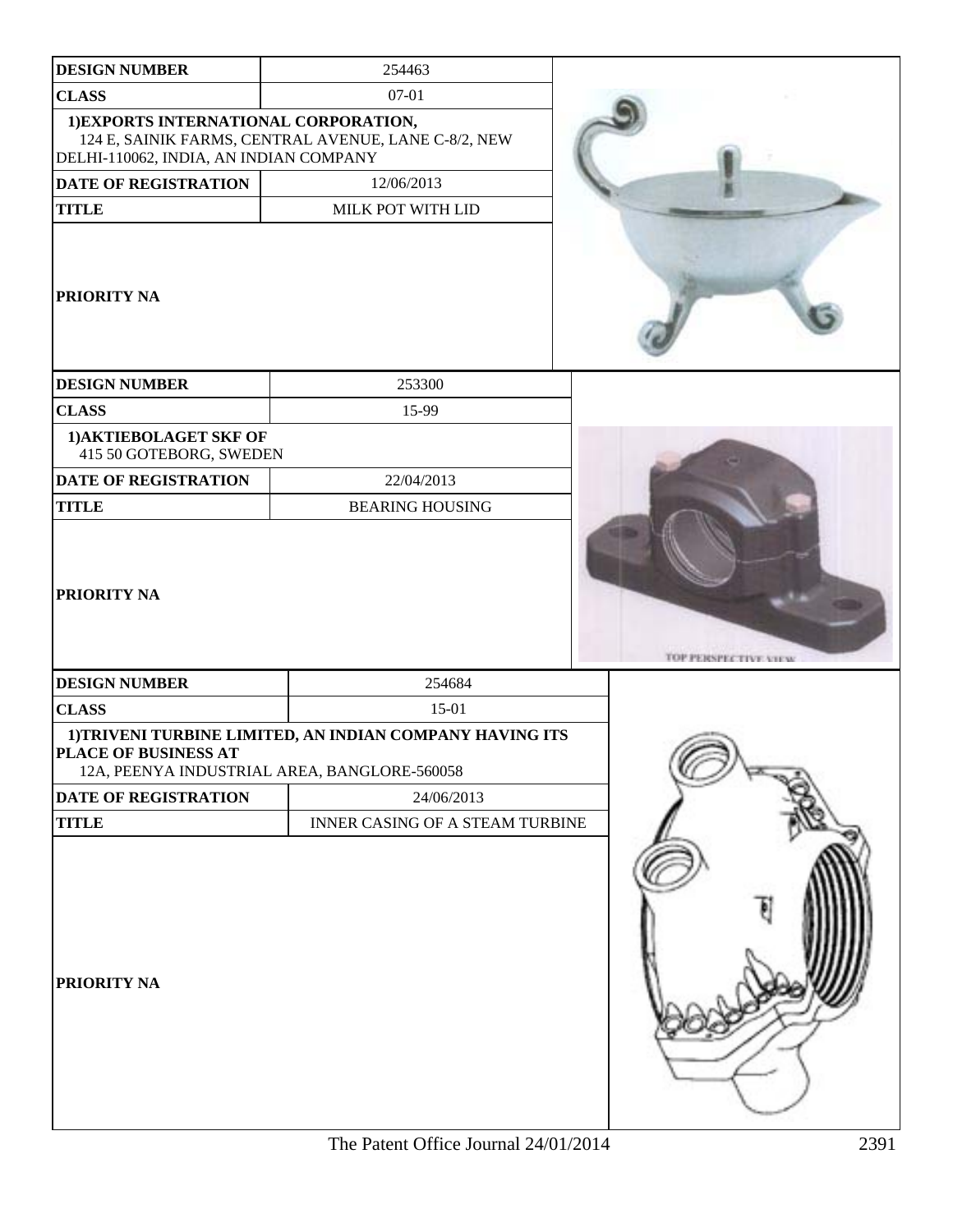| <b>DESIGN NUMBER</b>                                                                                                                                                                                                                                                                                    | 254749                                                       |                          |  |  |
|---------------------------------------------------------------------------------------------------------------------------------------------------------------------------------------------------------------------------------------------------------------------------------------------------------|--------------------------------------------------------------|--------------------------|--|--|
| <b>CLASS</b>                                                                                                                                                                                                                                                                                            | 07-99                                                        |                          |  |  |
| 1) MA DESIGN INDIA PRIVATE LIMITED, A COMPANY<br><b>INCORPORATED IN INDIA HAVING ITS PRINCIPAL PLACE OF</b><br><b>BUSINESS AT</b><br>A-41, SECTOR-80, PHASE-II, NOIDA-201305, U.P. INDIA<br><b>DATE OF REGISTRATION</b><br><b>TITLE</b>                                                                 | 25/06/2013<br><b>TRAY</b>                                    |                          |  |  |
| PRIORITY NA                                                                                                                                                                                                                                                                                             |                                                              |                          |  |  |
| <b>DESIGN NUMBER</b>                                                                                                                                                                                                                                                                                    |                                                              | 254786                   |  |  |
| <b>CLASS</b>                                                                                                                                                                                                                                                                                            |                                                              | $12 - 15$                |  |  |
| 1) COMPAGNIE GENERALE DES ETABLISSEMENTS MICHELIN, A FRENCH<br>COMPANY OF 12 COURS SABLON, FR-63000, CLERMONT-FERRAND, FRANCE,<br><b>AND</b><br>MICHELIN RECHERCHE ET TECHNIQUE S.A., A SWISS COMPANY OF ROUTE<br>LOUIS BRAILLE 10 - CH-1763 GRANGES-PACCOT, SWITZERLAND<br><b>DATE OF REGISTRATION</b> |                                                              | 25/06/2013               |  |  |
| <b>TITLE</b>                                                                                                                                                                                                                                                                                            |                                                              | <b>TYRE</b>              |  |  |
|                                                                                                                                                                                                                                                                                                         |                                                              |                          |  |  |
| <b>PRIORITY</b>                                                                                                                                                                                                                                                                                         |                                                              |                          |  |  |
| PRIORITY NUMBER                                                                                                                                                                                                                                                                                         | <b>DATE</b>                                                  | <b>COUNTRY</b>           |  |  |
| 12/5755                                                                                                                                                                                                                                                                                                 | 26/12/2012<br><b>FRANCE</b>                                  |                          |  |  |
| <b>DESIGN NUMBER</b>                                                                                                                                                                                                                                                                                    |                                                              | 250221                   |  |  |
| <b>CLASS</b>                                                                                                                                                                                                                                                                                            |                                                              | 15-04                    |  |  |
| 1) M/S CATERPILLAR INC.; AN AMERICAN CORPORATION, OF THE<br><b>ADDRESS</b><br>100 NE ADAMS STREET, PEORIA, IL 61269, UNITED STATES OF AMERICA                                                                                                                                                           |                                                              |                          |  |  |
| <b>DATE OF REGISTRATION</b>                                                                                                                                                                                                                                                                             | 17/12/2012                                                   |                          |  |  |
| <b>TITLE</b>                                                                                                                                                                                                                                                                                            | UNDERCARRIAGE TRACK ROLLER FOR<br>MOBILE EARTHMOVING MACHINE |                          |  |  |
| <b>PRIORITY</b><br>PRIORITY NUMBER<br>29/426,069                                                                                                                                                                                                                                                        | <b>DATE</b><br>29/06/2012                                    | <b>COUNTRY</b><br>U.S.A. |  |  |
|                                                                                                                                                                                                                                                                                                         |                                                              |                          |  |  |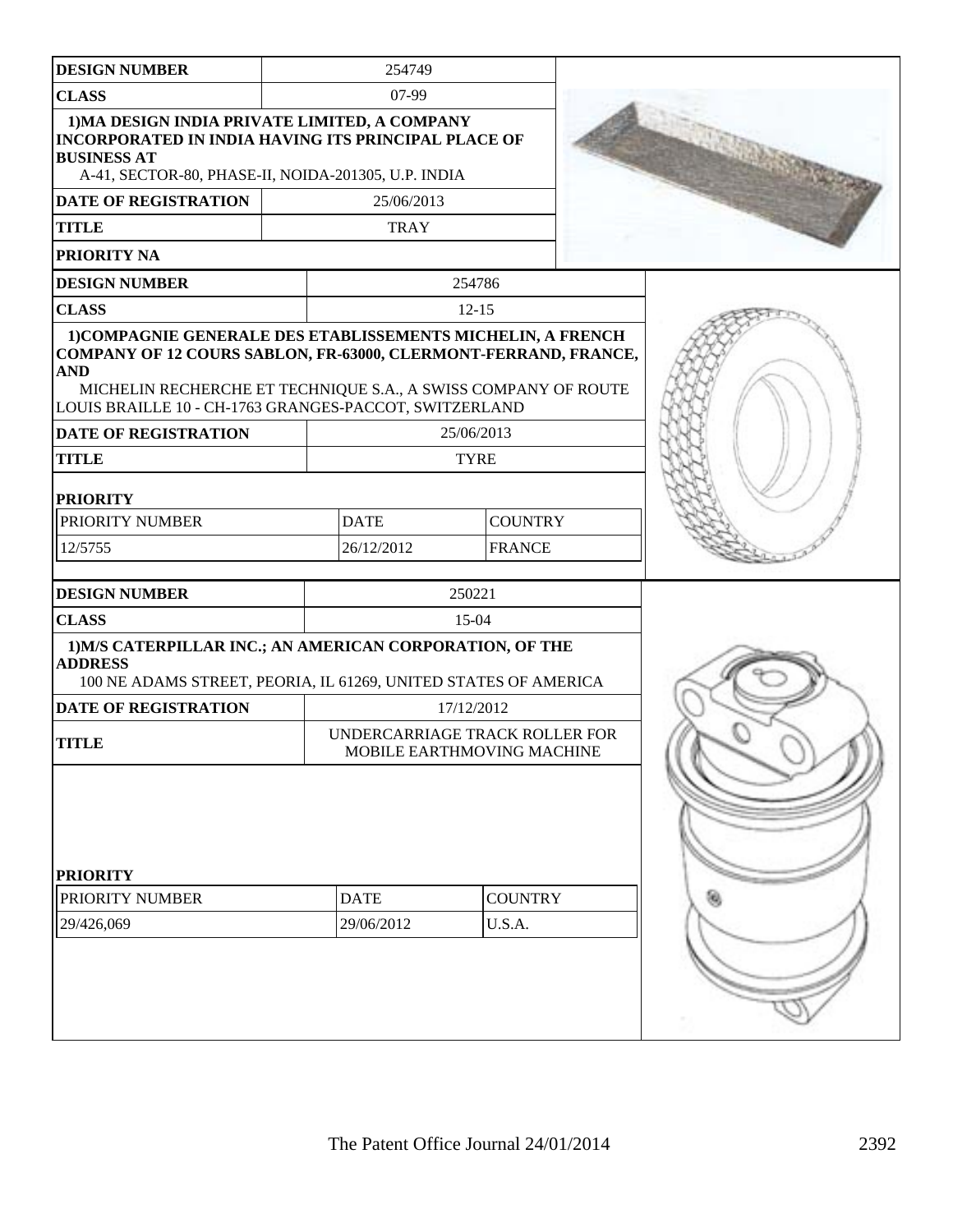| <b>DESIGN NUMBER</b>                                                                                                                                                                                                                                                                     | 251556                             |                               |                |  |  |
|------------------------------------------------------------------------------------------------------------------------------------------------------------------------------------------------------------------------------------------------------------------------------------------|------------------------------------|-------------------------------|----------------|--|--|
| <b>CLASS</b>                                                                                                                                                                                                                                                                             |                                    | $09-02$                       |                |  |  |
| 1) FRIENDSHIP PRODUCTS LLC, INCORPORATED UNDER THE LAWS OF<br>STATE OF CALIFORNIA, U.S.A., OF THE ADDRESS<br>7401 S. SEPULVEDA BLVD. #116, LOS ANGELES, CALIFORNIA, 90045, UNITED<br><b>STATES OF AMERICA</b>                                                                            |                                    |                               |                |  |  |
| <b>DATE OF REGISTRATION</b>                                                                                                                                                                                                                                                              |                                    | 11/02/2013                    |                |  |  |
| <b>TITLE</b>                                                                                                                                                                                                                                                                             |                                    | <b>CONTAINER</b>              |                |  |  |
| <b>PRIORITY</b>                                                                                                                                                                                                                                                                          |                                    |                               |                |  |  |
| PRIORITY NUMBER                                                                                                                                                                                                                                                                          | <b>DATE</b>                        |                               | <b>COUNTRY</b> |  |  |
| 29/422,259                                                                                                                                                                                                                                                                               | 09/08/2012                         |                               | U.S.A.         |  |  |
|                                                                                                                                                                                                                                                                                          |                                    |                               |                |  |  |
| <b>DESIGN NUMBER</b>                                                                                                                                                                                                                                                                     |                                    | 251684                        |                |  |  |
| <b>CLASS</b>                                                                                                                                                                                                                                                                             | 14-02                              |                               |                |  |  |
| 1) MYTI TECHNETRONICS PVT. LTD, OF 2-2-647/281-282, FLAT NO.<br>302<br>SREE HARI NIVAS, SRINIVASA NAGAR COLONY, BAGH<br>AMBERPET, AMBERPET, HYDERABAD, ANDHRA PRADESH-500013,<br>INDIA, AN INDIAN COMPANY<br><b>DATE OF REGISTRATION</b><br><b>TITLE</b><br>PRIORITY NA                  | TABLET COMPUTER COVER              | 15/02/2013<br><b>ASSEMBLY</b> |                |  |  |
| <b>DESIGN NUMBER</b>                                                                                                                                                                                                                                                                     |                                    | 251319                        |                |  |  |
| <b>CLASS</b>                                                                                                                                                                                                                                                                             |                                    | $23-04$                       |                |  |  |
| 1) S.C. JOHNSON & SON, INC., A CORPORATION ORGANIZED<br>AND EXISTING UNDER THE LAWS OF THE STATE OF<br>WISCONSIN, UNITED STATES OF AMERICA WHO ARE<br>AMERICAN BY NATIONALITY AND WHOSE ADDRESS IS<br>1525 HOWE STREET, RACINE, WISCONSIN 53403-2236, UNITED<br><b>STATES OF AMERICA</b> |                                    |                               |                |  |  |
| DATE OF REGISTRATION                                                                                                                                                                                                                                                                     | 30/01/2013                         |                               |                |  |  |
| <b>TITLE</b>                                                                                                                                                                                                                                                                             | <b>VOLATILE MATERIAL DISPENSER</b> |                               |                |  |  |
| <b>PRIORITY</b>                                                                                                                                                                                                                                                                          |                                    |                               |                |  |  |
| PRIORITY NUMBER                                                                                                                                                                                                                                                                          | <b>DATE</b>                        | <b>COUNTRY</b>                |                |  |  |
| 29/428,483                                                                                                                                                                                                                                                                               | 31/07/2012<br>U.S.A.               |                               |                |  |  |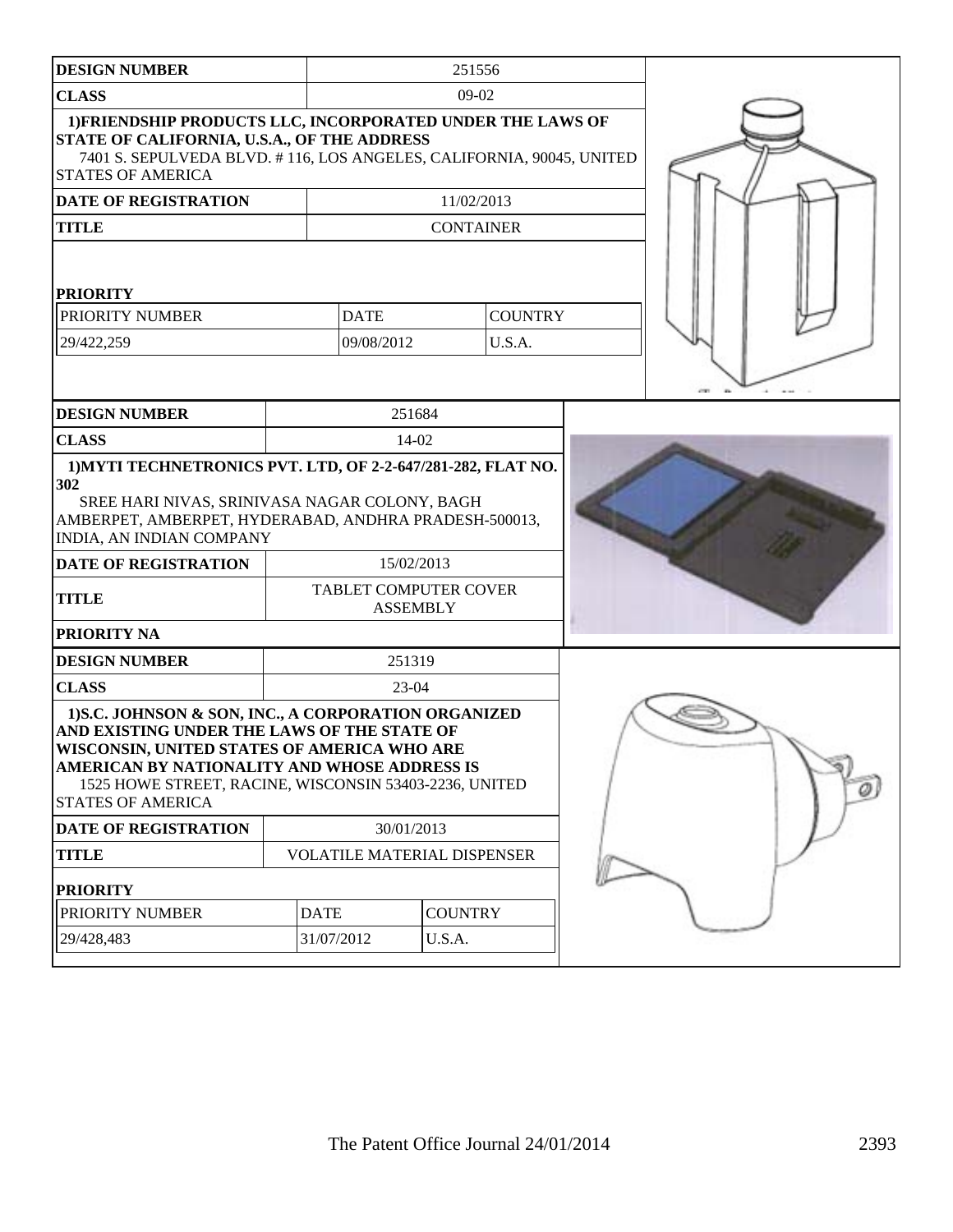| <b>DESIGN NUMBER</b>                                                                                                                                                                                                                                                                                                                 | 253479                                            |                               |                       |  |   |
|--------------------------------------------------------------------------------------------------------------------------------------------------------------------------------------------------------------------------------------------------------------------------------------------------------------------------------------|---------------------------------------------------|-------------------------------|-----------------------|--|---|
| <b>CLASS</b>                                                                                                                                                                                                                                                                                                                         |                                                   |                               | 08-07                 |  |   |
| 1) M/S GODANI METAL CO., B-14, INDUSTRIAL ESTATE,<br>ALIGARH-202001 (UTTAR PRADESH),<br>AN INDIAN PARTNERSHIP FIRM WHOSE PARTNERS ARE SH.<br>RAJNEESH GODANI AND SH. RAVI MAHESHWARI (INDIAN<br><b>NATIONALS</b> )<br><b>DATE OF REGISTRATION</b><br>29/04/2013<br><b>TITLE</b><br><b>DOOR BOLT</b><br>PRIORITY NA                   |                                                   |                               |                       |  |   |
| <b>DESIGN NUMBER</b>                                                                                                                                                                                                                                                                                                                 |                                                   |                               | 255342                |  |   |
| <b>CLASS</b>                                                                                                                                                                                                                                                                                                                         |                                                   |                               | $05-05$               |  |   |
| 1) M/S. BIBA APPARELS PRIVATE LIMITED, AN INDIAN PRIVATE LIMITED<br><b>COMPANY INCORPORATED UNDER THE PROVISION OF THE COMPANIES</b><br>ACT, 1956, AND HAVING ITS'S REGISTERED OFFICE AT RELIABLE HOUSE,<br><b>SITUATED AT</b><br>HANUMAN SILK MILL COMPOUND, KANJURMARG (WEST), OPP. HUMA<br>MALL, MUMBAI-400078 MAHARASHTRA, INDIA |                                                   |                               |                       |  |   |
| <b>DATE OF REGISTRATION</b>                                                                                                                                                                                                                                                                                                          |                                                   | 18/07/2013                    |                       |  |   |
| <b>TITLE</b>                                                                                                                                                                                                                                                                                                                         |                                                   |                               | <b>TEXTILE FABRIC</b> |  |   |
| PRIORITY NA                                                                                                                                                                                                                                                                                                                          |                                                   |                               |                       |  |   |
| <b>DESIGN NUMBER</b>                                                                                                                                                                                                                                                                                                                 |                                                   |                               | 250058                |  |   |
| <b>CLASS</b>                                                                                                                                                                                                                                                                                                                         |                                                   |                               | 13-03                 |  |   |
| 1) EDELCOM, A FRENCH "SOCIETE ANONYME"<br>37 RUE DE LYON, 75012 PARIS, FRANCE                                                                                                                                                                                                                                                        |                                                   |                               | OF                    |  |   |
| <b>DATE OF REGISTRATION</b>                                                                                                                                                                                                                                                                                                          |                                                   |                               | 11/12/2012            |  |   |
| <b>TITLE</b>                                                                                                                                                                                                                                                                                                                         | REMOTE CONTROL OF ELECTRICAL<br>NETWORK FOR LIGHT |                               |                       |  | O |
| <b>PRIORITY</b>                                                                                                                                                                                                                                                                                                                      |                                                   |                               |                       |  |   |
| PRIORITY NUMBER                                                                                                                                                                                                                                                                                                                      |                                                   | <b>DATE</b><br><b>COUNTRY</b> |                       |  |   |
| 675155001                                                                                                                                                                                                                                                                                                                            | 14/06/2012<br><b>WIPO</b>                         |                               |                       |  |   |
|                                                                                                                                                                                                                                                                                                                                      |                                                   |                               |                       |  |   |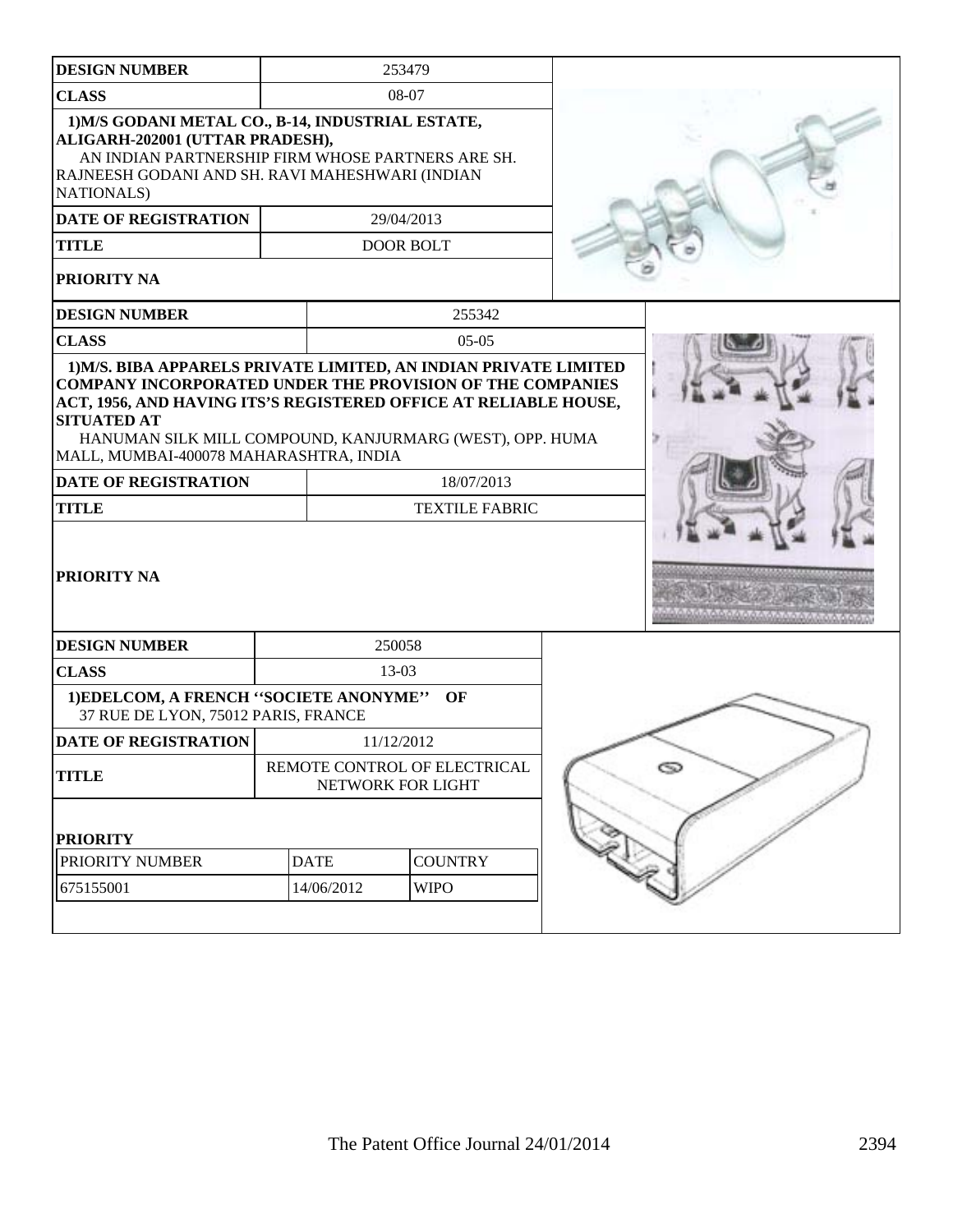| <b>DESIGN NUMBER</b>                                                                                                                                                                                                                                                                                                                                      |                           | 255558                       |  |
|-----------------------------------------------------------------------------------------------------------------------------------------------------------------------------------------------------------------------------------------------------------------------------------------------------------------------------------------------------------|---------------------------|------------------------------|--|
| <b>CLASS</b>                                                                                                                                                                                                                                                                                                                                              |                           | $11 - 01$                    |  |
| 1) R. R. JEWELLERS IS A PARTNERSHIP FIRM REGISTERED UNDER THE<br>PARTNERSHIP ACT, 1932 BETWEEN 1) JIGNESH RAMESHBHAI SHAH 2)<br>TEJAS RAMESHBHAI SHAH AND 3) ALPA JIGNESHBHAI SHAH<br>WHOSE OFFICE IS AT 3RD FLOOR, "PANNA MANEK , OPP. MAA ASHAPURA<br>TEMPLE, PALACE ROAD, RAJKOT-360001, GUJARAT, INDIA<br><b>DATE OF REGISTRATION</b><br><b>TITLE</b> |                           | 30/07/2013<br><b>EARRING</b> |  |
| <b>PRIORITY NA</b>                                                                                                                                                                                                                                                                                                                                        |                           |                              |  |
| <b>DESIGN NUMBER</b>                                                                                                                                                                                                                                                                                                                                      |                           | 255603                       |  |
| <b>CLASS</b>                                                                                                                                                                                                                                                                                                                                              |                           | $04-02$                      |  |
| 1) SHREE SIMANDHAR INDUSTRIES IS A PROPRIETORSHIP FIRM<br>OF 21, NEW MANU BHUVAN, BHAGAT SINGH ROAD, VILE PARLE (W)<br>MUMBAI-400056, MAHARASHTRA, INDIA                                                                                                                                                                                                  |                           |                              |  |
| <b>DATE OF REGISTRATION</b>                                                                                                                                                                                                                                                                                                                               |                           | 01/08/2013                   |  |
| <b>TITLE</b>                                                                                                                                                                                                                                                                                                                                              |                           | <b>TOOTH BRUSH</b>           |  |
| <b>PRIORITY NA</b>                                                                                                                                                                                                                                                                                                                                        |                           |                              |  |
| <b>DESIGN NUMBER</b>                                                                                                                                                                                                                                                                                                                                      |                           | 249450                       |  |
| <b>CLASS</b>                                                                                                                                                                                                                                                                                                                                              |                           | 06-01                        |  |
| 1) HAWORTH, INC.,<br>ONE HAWORTH CENTER, HOLLAND, MICHIGAN 49423, UNITED STATES OF<br>AMERICA, A MICHIGAN CORPORATION                                                                                                                                                                                                                                     |                           |                              |  |
| <b>DATE OF REGISTRATION</b>                                                                                                                                                                                                                                                                                                                               |                           | 12/11/2012                   |  |
| <b>TITLE</b>                                                                                                                                                                                                                                                                                                                                              |                           | <b>OFFICE CHAIR</b>          |  |
| <b>PRIORITY</b><br>PRIORITY NUMBER                                                                                                                                                                                                                                                                                                                        | <b>DATE</b><br>16/05/2012 | <b>COUNTRY</b>               |  |
| 29/422,080                                                                                                                                                                                                                                                                                                                                                |                           | U.S.A.                       |  |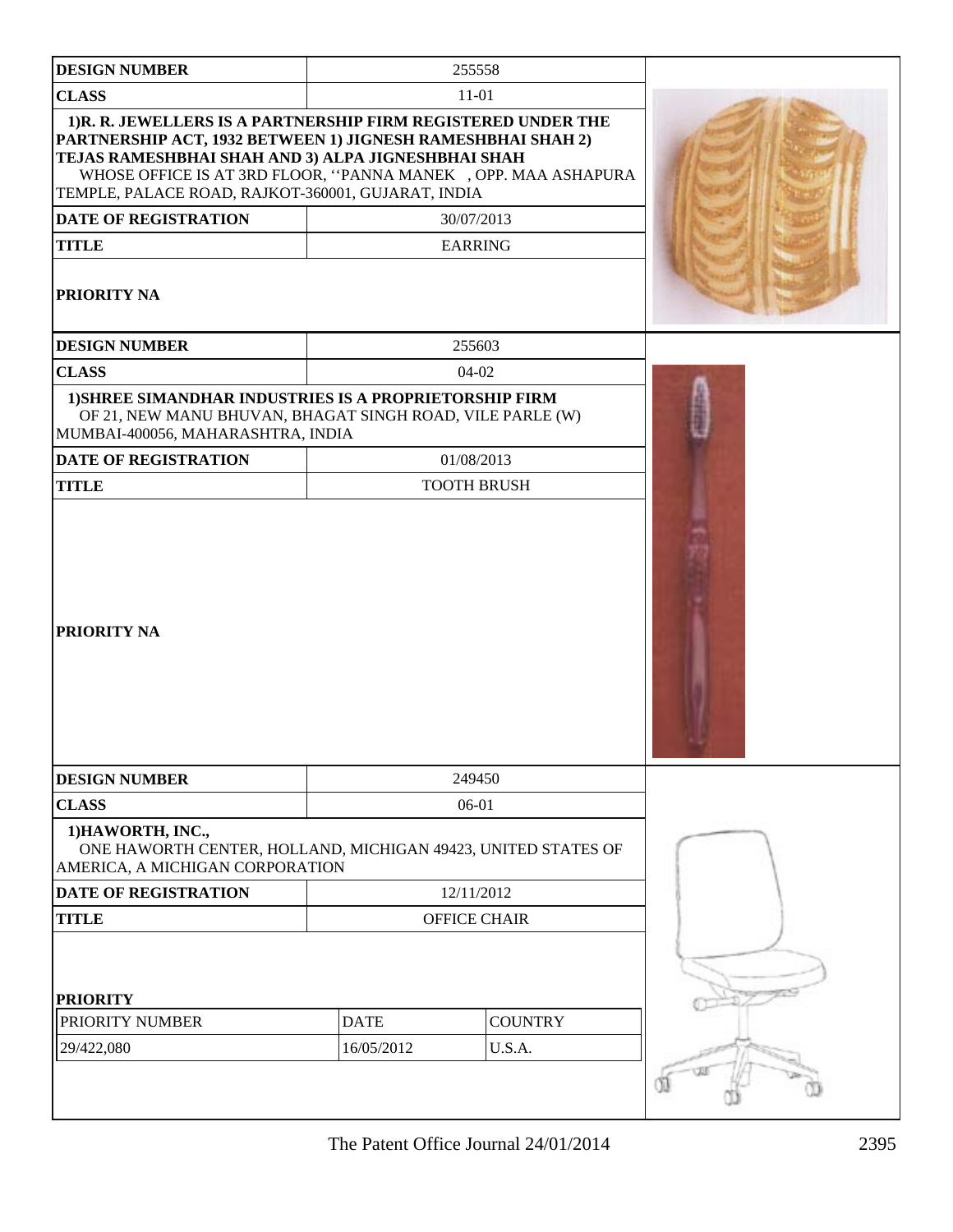| <b>DESIGN NUMBER</b>                                                                                                           | 253641                                                                                                                                                                                                                                                                                                  |  |
|--------------------------------------------------------------------------------------------------------------------------------|---------------------------------------------------------------------------------------------------------------------------------------------------------------------------------------------------------------------------------------------------------------------------------------------------------|--|
| <b>CLASS</b>                                                                                                                   | 03-01                                                                                                                                                                                                                                                                                                   |  |
|                                                                                                                                |                                                                                                                                                                                                                                                                                                         |  |
| <b>OFFICE AT</b><br>400010, MAHARASHTRA, INDIA                                                                                 | 1) TIPU SULTAN SHAIKH, PROPRIETOR OF S.T.S. PLASTIC, HAVING HIS<br>ROOM NO. 1, G-9 CHAWL, MODI COMPOUND, REAY ROAD, MUMBAI-                                                                                                                                                                             |  |
| <b>DATE OF REGISTRATION</b>                                                                                                    | 03/05/2013                                                                                                                                                                                                                                                                                              |  |
| <b>TITLE</b>                                                                                                                   | <b>EARRING HOLDER</b>                                                                                                                                                                                                                                                                                   |  |
| <b> PRIORITY NA</b>                                                                                                            |                                                                                                                                                                                                                                                                                                         |  |
| <b>DESIGN NUMBER</b>                                                                                                           | 256945                                                                                                                                                                                                                                                                                                  |  |
| <b>CLASS</b>                                                                                                                   | $05-05$                                                                                                                                                                                                                                                                                                 |  |
| ACT, 1956, AND HAVING ITS'S REGISTERED OFFICE AT<br><b>INDIA</b><br><b>DATE OF REGISTRATION</b><br><b>TITLE</b><br>PRIORITY NA | 1) M/S. BIBA APPARELS PRIVATE LIMITED, AN INDIAN PRIVATE LIMITED<br><b>COMPANY INCORPORATED UNDER THE PROVISION OF THE COMPANIES</b><br>RELIABLE HOUSE, SITUATED AT HANUMAN SILK MILL COMPOUND,<br>KANJURMARG (WEST), OPP. HUMA MALL, MUMBAI-400078 MAHARASHTRA,<br>30/09/2013<br><b>TEXTILE FABRIC</b> |  |
| <b>DESIGN NUMBER</b>                                                                                                           | 241721                                                                                                                                                                                                                                                                                                  |  |
| <b>CLASS</b>                                                                                                                   | $09-03$                                                                                                                                                                                                                                                                                                 |  |
| 1) CHINAR FORGE LTD.,                                                                                                          | C-85-86, FOCAL POINT EXTENSION, JALANDHAR-144004 (PUNJAB), INDIA.,                                                                                                                                                                                                                                      |  |
| DATE OF REGISTRATION                                                                                                           | 23/12/2011                                                                                                                                                                                                                                                                                              |  |
| <b>TITLE</b>                                                                                                                   | <b>BOX</b>                                                                                                                                                                                                                                                                                              |  |
| PRIORITY NA                                                                                                                    |                                                                                                                                                                                                                                                                                                         |  |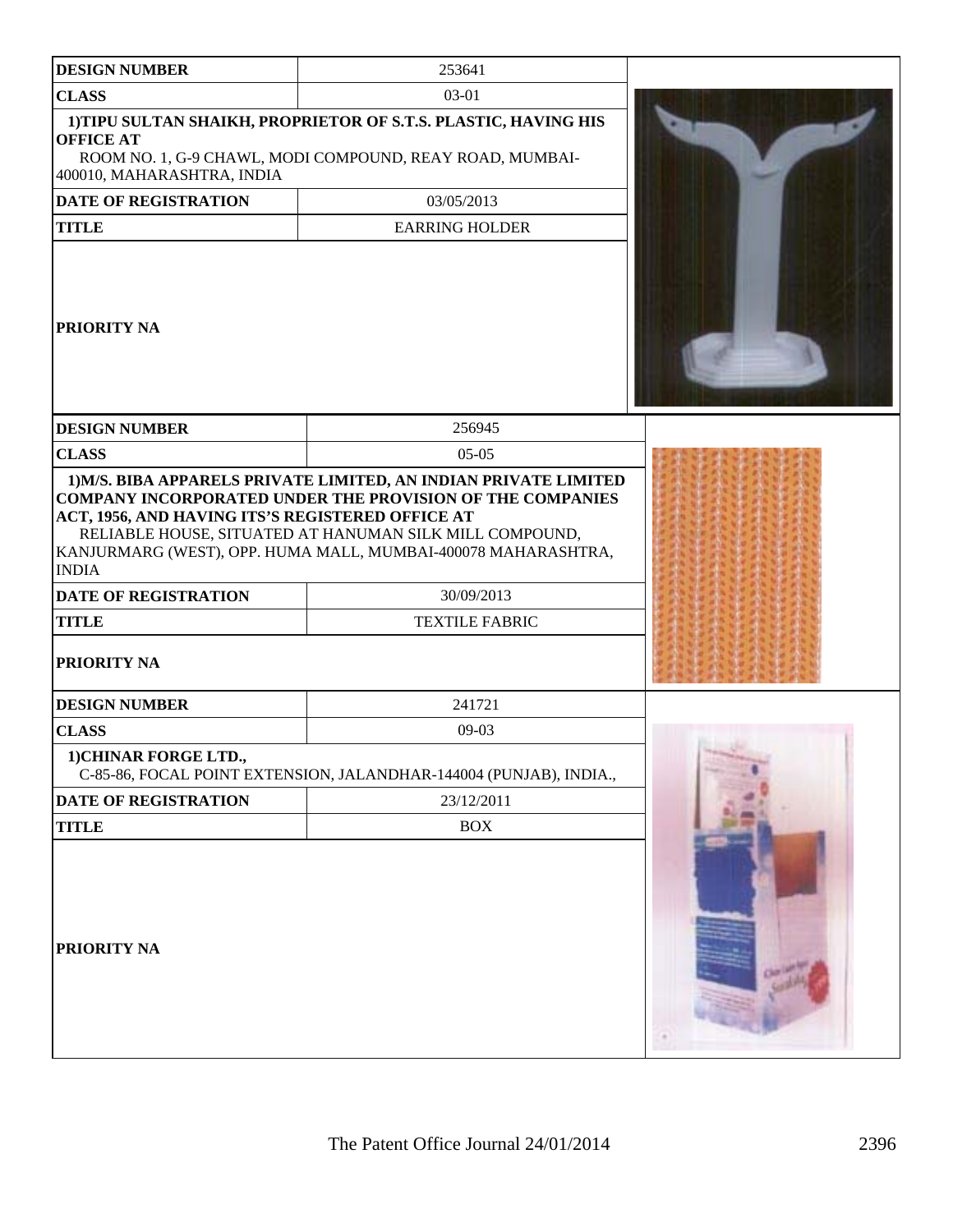| <b>DESIGN NUMBER</b>                                                                                                                        |             | 247744                                                       |  |
|---------------------------------------------------------------------------------------------------------------------------------------------|-------------|--------------------------------------------------------------|--|
| <b>CLASS</b>                                                                                                                                |             | 15-99                                                        |  |
| 1)CPS COLOR EQUIPMENT S.P.A. CON UNICO SOCIO, AN ITALIAN<br>COMPANY,<br>VIA, DELL'AGRICOLTURA, 103, 41038 SAN FELICE SUL PANARO (MO), ITALY |             |                                                              |  |
| <b>DATE OF REGISTRATION</b>                                                                                                                 |             | 07/09/2012                                                   |  |
| <b>TITLE</b>                                                                                                                                |             | <b>COLOUR DISPENSING MACHINES</b>                            |  |
| <b>PRIORITY</b>                                                                                                                             |             |                                                              |  |
| PRIORITY NUMBER                                                                                                                             | <b>DATE</b> | <b>COUNTRY</b>                                               |  |
| 1320485-0002                                                                                                                                | 02/04/2012  | <b>EUROPEAN UNION</b>                                        |  |
|                                                                                                                                             |             |                                                              |  |
| <b>DESIGN NUMBER</b>                                                                                                                        |             | 252852                                                       |  |
| <b>CLASS</b>                                                                                                                                |             | $10 - 01$                                                    |  |
| 1) AJANTA LIMITED, AN INDIAN COMPANY OF<br>STATE OF GUJARAT, INDIA                                                                          |             | ORPAT INDUSTRIAL ESTATE, RAJKOT-MORBI HIGHWAY, MORBI 363641, |  |
| DATE OF REGISTRATION                                                                                                                        |             | 03/04/2013                                                   |  |
| <b>TITLE</b>                                                                                                                                |             | <b>CLOCK</b>                                                 |  |
| PRIORITY NA                                                                                                                                 |             |                                                              |  |
| <b>DESIGN NUMBER</b>                                                                                                                        |             | 254433                                                       |  |
| <b>CLASS</b>                                                                                                                                | 21-01       |                                                              |  |
| 1) DR. RAGEN PFEIFFER, A GERMAN BY NATIONALITY,<br>EGERLÄNDERSTR. 37 A, 65779 KELKHEIM, GERMANY                                             |             |                                                              |  |
| <b>DATE OF REGISTRATION</b>                                                                                                                 |             | 11/06/2013                                                   |  |
| <b>TITLE</b>                                                                                                                                |             |                                                              |  |
| PRIORITY NA                                                                                                                                 |             |                                                              |  |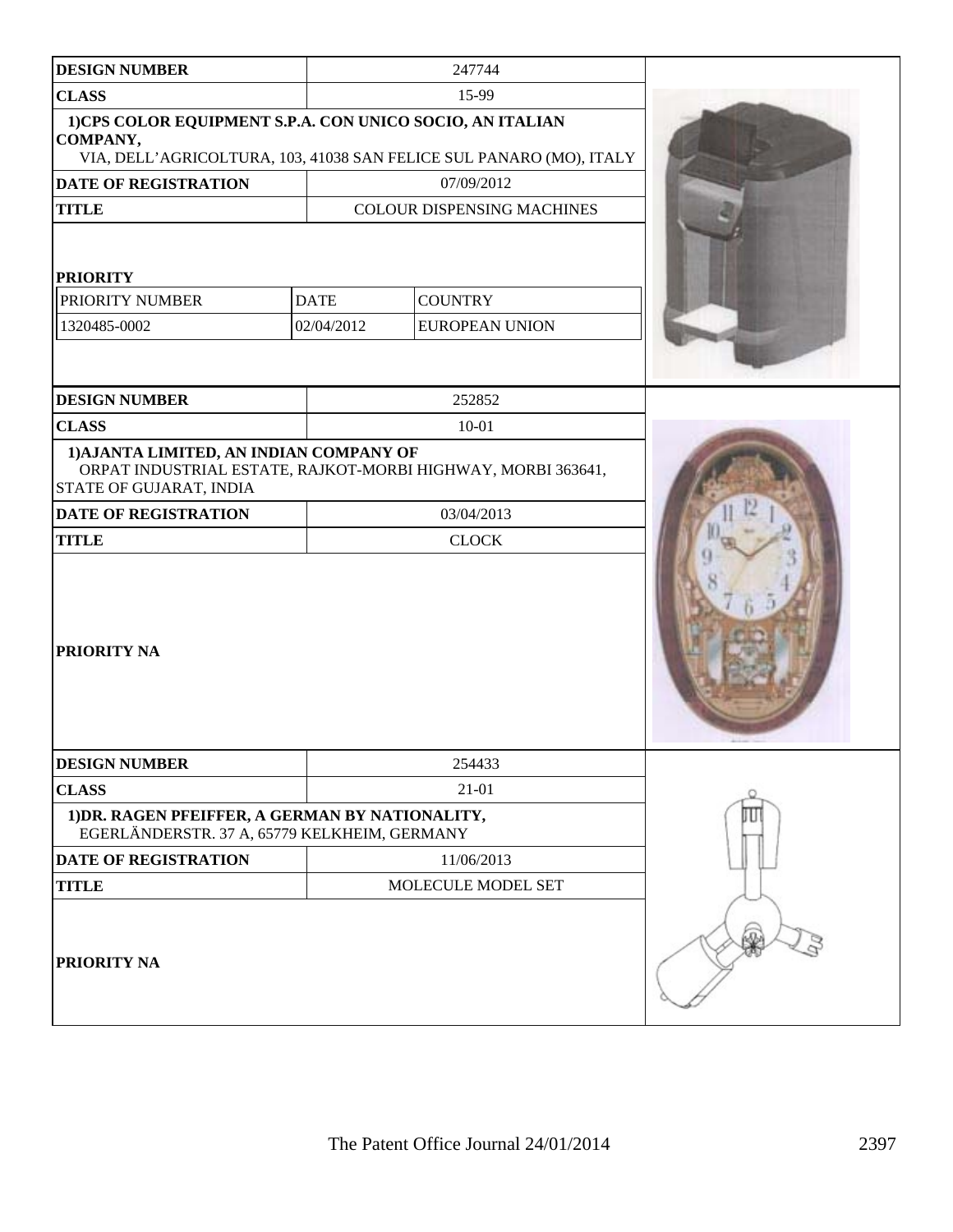| <b>DESIGN NUMBER</b>                                                                                                                                                                     |  |                                           | 253307         |                |  |
|------------------------------------------------------------------------------------------------------------------------------------------------------------------------------------------|--|-------------------------------------------|----------------|----------------|--|
| <b>CLASS</b>                                                                                                                                                                             |  | $10 - 04$                                 |                |                |  |
| 1) THE GATES CORPORATION, A DELAWARE CORPORATION OF<br>1551, WEWATTA STREET, DENVER, CO 80202, U.S.A.                                                                                    |  |                                           |                |                |  |
| <b>DATE OF REGISTRATION</b>                                                                                                                                                              |  | 23/04/2013                                |                |                |  |
| <b>TITLE</b>                                                                                                                                                                             |  | BELT PARAMETER MEASUREMRNT<br><b>TOOL</b> |                |                |  |
| <b>PRIORITY</b>                                                                                                                                                                          |  |                                           |                |                |  |
| PRIORITY NUMBER                                                                                                                                                                          |  | <b>DATE</b>                               | <b>COUNTRY</b> |                |  |
| 29/435,777                                                                                                                                                                               |  | 29/10/2012                                | U.S.A.         |                |  |
|                                                                                                                                                                                          |  |                                           |                |                |  |
| <b>DESIGN NUMBER</b>                                                                                                                                                                     |  | 254750                                    |                |                |  |
| <b>CLASS</b>                                                                                                                                                                             |  | $07-01$                                   |                |                |  |
| 1) MA DESIGN INDIA PRIVATE LIMITED, A COMPANY<br><b>INCORPORATED IN INDIA HAVING ITS PRINCIPAL PLACE OF</b><br><b>BUSINESS AT</b><br>A-41, SECTOR-80, PHASE-II, NOIDA-201305, U.P. INDIA |  |                                           |                |                |  |
| <b>DATE OF REGISTRATION</b>                                                                                                                                                              |  | 25/06/2013                                |                |                |  |
| <b>TITLE</b>                                                                                                                                                                             |  | <b>DISH</b>                               |                |                |  |
| <b>PRIORITY NA</b>                                                                                                                                                                       |  |                                           |                |                |  |
| <b>DESIGN NUMBER</b>                                                                                                                                                                     |  |                                           | 250222         |                |  |
| <b>CLASS</b>                                                                                                                                                                             |  |                                           | 15-04          |                |  |
| 1) CATERPILLAR INC.; AN AMERICAN CORPORATION, OF THE ADDRESS<br>100 NE ADAMS STREET, PEORIA, IL 61269, UNITED STATES OF AMERICA                                                          |  |                                           |                |                |  |
| <b>DATE OF REGISTRATION</b>                                                                                                                                                              |  |                                           | 17/12/2012     |                |  |
| UNDERCARRIAGE TRACK ROLLER FOR<br><b>TITLE</b><br>MOBILE EARTHMOVING MACHINE                                                                                                             |  |                                           |                |                |  |
| <b>PRIORITY</b>                                                                                                                                                                          |  |                                           |                |                |  |
| PRIORITY NUMBER                                                                                                                                                                          |  | <b>DATE</b>                               |                | <b>COUNTRY</b> |  |
| 29/426,069                                                                                                                                                                               |  | 29/06/2012                                |                | U.S.A.         |  |
|                                                                                                                                                                                          |  |                                           |                |                |  |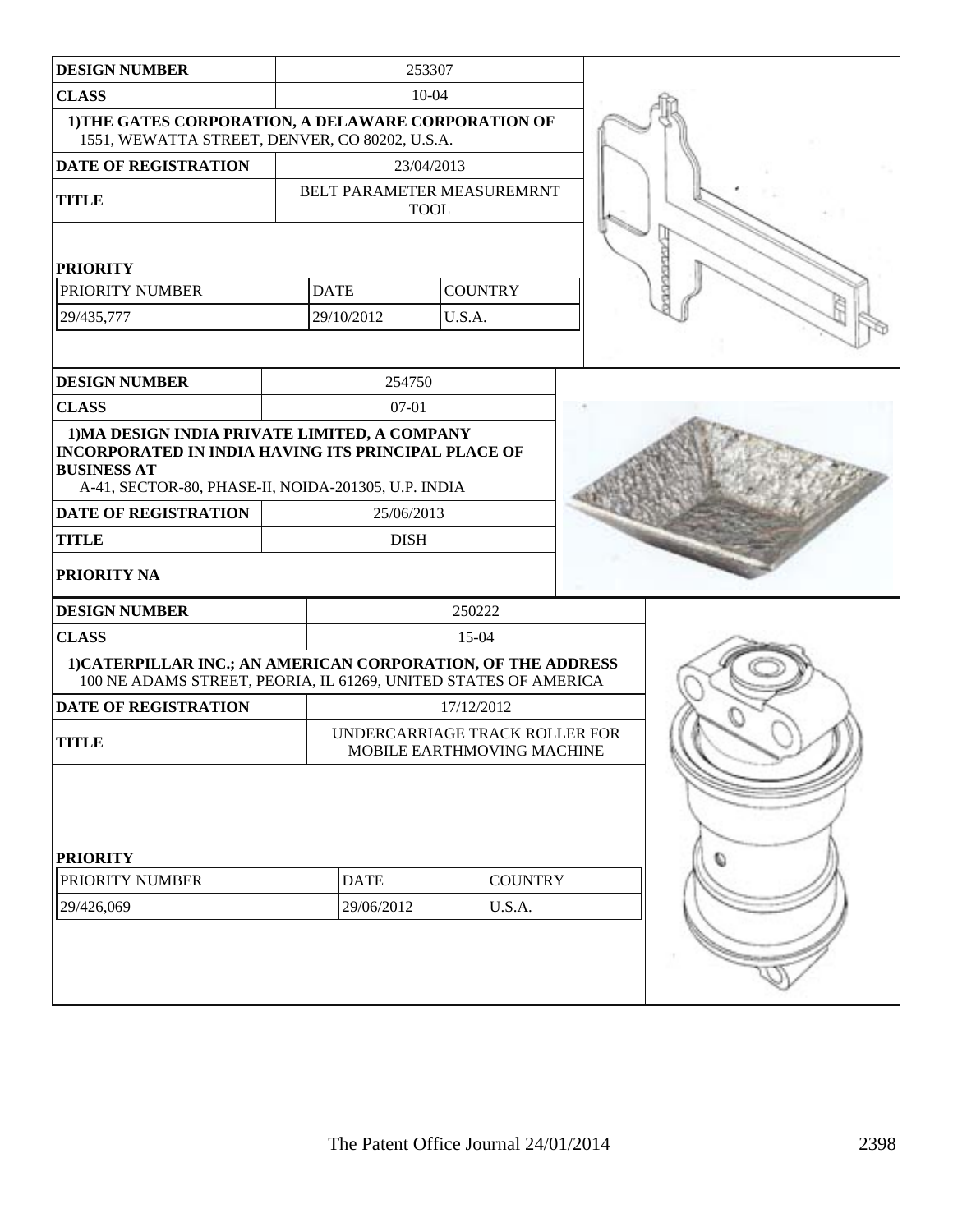| <b>DESIGN NUMBER</b>                                                                                                    | 255343                                                                                                                                                                                                                                                                         |
|-------------------------------------------------------------------------------------------------------------------------|--------------------------------------------------------------------------------------------------------------------------------------------------------------------------------------------------------------------------------------------------------------------------------|
| <b>CLASS</b>                                                                                                            | $05-05$                                                                                                                                                                                                                                                                        |
| ACT, 1956, AND HAVING ITS'S REGISTERED OFFICE AT<br><b>INDIA</b><br>DATE OF REGISTRATION                                | 1) M/S. BIBA APPARELS PRIVATE LIMITED, AN INDIAN PRIVATE LIMITED<br><b>COMPANY INCORPORATED UNDER THE PROVISION OF THE COMPANIES</b><br>RELIABLE HOUSE, SITUATED AT HANUMAN SILK MILL COMPOUND,<br>KANJURMARG (WEST), OPP. HUMA MALL, MUMBAI-400078 MAHARASHTRA,<br>18/07/2013 |
| <b>TITLE</b>                                                                                                            | <b>TEXTILE FABRIC</b>                                                                                                                                                                                                                                                          |
| <b>PRIORITY NA</b>                                                                                                      |                                                                                                                                                                                                                                                                                |
| <b>DESIGN NUMBER</b>                                                                                                    | 255559                                                                                                                                                                                                                                                                         |
| <b>CLASS</b>                                                                                                            | $11 - 01$                                                                                                                                                                                                                                                                      |
| TEMPLE, PALACE ROAD, RAJKOT-360001, GUJARAT, INDIA<br><b>DATE OF REGISTRATION</b><br><b>TITLE</b><br><b>PRIORITY NA</b> | WHOSE OFFICE IS AT 3RD FLOOR, "PANNA MANEK , OPP. MAA ASHAPURA<br>30/07/2013<br><b>EARRING</b>                                                                                                                                                                                 |
| <b>DESIGN NUMBER</b><br><b>CLASS</b>                                                                                    | 255575<br>26-02                                                                                                                                                                                                                                                                |
| 1) EVEREADY INDUSTRIES INDIA LTD.<br><b>COMPANY</b>                                                                     | 1, MIDDLETON STREET, KOLKATA-700071, WEST BENGAL, INDIA, AN INDIAN                                                                                                                                                                                                             |
| <b>DATE OF REGISTRATION</b>                                                                                             | 31/07/2013                                                                                                                                                                                                                                                                     |
| <b>TITLE</b>                                                                                                            | <b>LANTERN</b>                                                                                                                                                                                                                                                                 |
| <b>PRIORITY NA</b>                                                                                                      |                                                                                                                                                                                                                                                                                |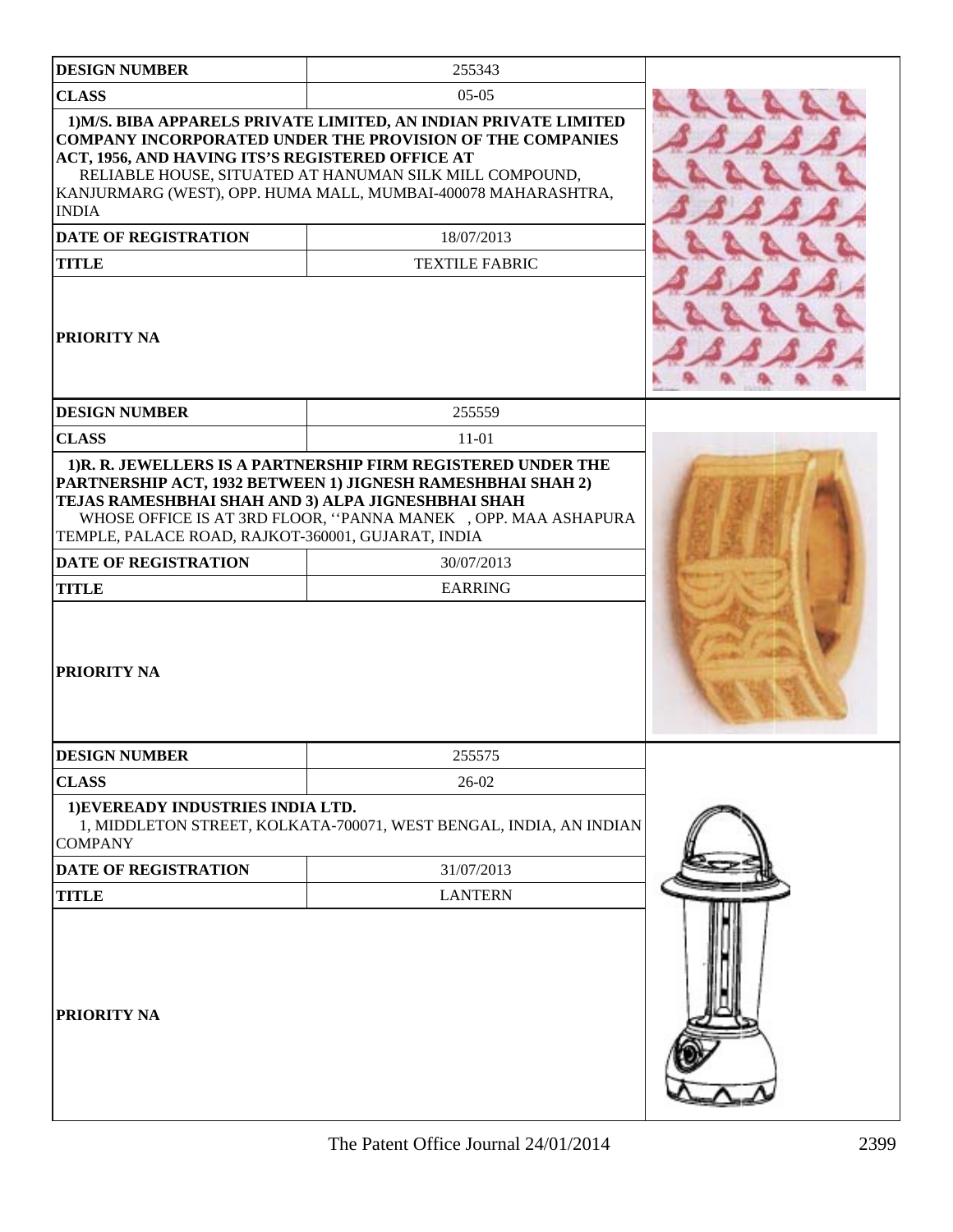| <b>DESIGN NUMBER</b>                                                                                                                                                    | 249467                                                                                                                                                                                        |  |  |
|-------------------------------------------------------------------------------------------------------------------------------------------------------------------------|-----------------------------------------------------------------------------------------------------------------------------------------------------------------------------------------------|--|--|
| <b>CLASS</b>                                                                                                                                                            | $09-03$                                                                                                                                                                                       |  |  |
| <b>OFFICE AT</b><br>BENGAL, INDIA                                                                                                                                       | 1) EMAMI LIMITED, AN INDIAN COMPANY HAVING ITS REGISTERED<br>'EMAMI TOWER', 687 ANANDAPUR, EM BYPASS, KOLKATA 700017, WEST                                                                    |  |  |
| DATE OF REGISTRATION                                                                                                                                                    | 14/11/2012                                                                                                                                                                                    |  |  |
| <b>TITLE</b>                                                                                                                                                            | PACKAGING BOX                                                                                                                                                                                 |  |  |
| <b>PRIORITY NA</b>                                                                                                                                                      |                                                                                                                                                                                               |  |  |
| <b>DESIGN NUMBER</b>                                                                                                                                                    | 254908                                                                                                                                                                                        |  |  |
| <b>CLASS</b>                                                                                                                                                            | 08-06                                                                                                                                                                                         |  |  |
| PROPRIETOR OF NEW RAMESHWAR ENTERPRISE (INDIAN<br>(INDIA)<br><b>DATE OF REGISTRATION</b>                                                                                | 1) DAMJIBHAI LAXMANBHAI SORATHIYA (ADULT & INDIAN NATIONAL)<br>PROPRIETORSHIP CONCERN) HAVING PLACE OF BUSINESS<br>AT-7, PATEL NAGAR, 80 FEET MAIN ROAD, RAJKOT-360 002-GUJARAT<br>02/07/2013 |  |  |
| <b>TITLE</b>                                                                                                                                                            | <b>HANDLE</b>                                                                                                                                                                                 |  |  |
| <b>PRIORITY NA</b>                                                                                                                                                      |                                                                                                                                                                                               |  |  |
| <b>DESIGN NUMBER</b>                                                                                                                                                    | 254933                                                                                                                                                                                        |  |  |
| <b>CLASS</b>                                                                                                                                                            | $15-03$                                                                                                                                                                                       |  |  |
| 1) M/S JAGATSUKH INDUSTRIES (REGD), PASSI CHOWK,<br>PAKHOWAL ROAD, LUDHIANA-141013 (PUNJAB) INDIA<br>DALJIT SINGH BEING INDIAN NATIONALS OF THE ABOVE<br><b>ADDRESS</b> | AN INDIAN PROPRIETORSHIP FIRM WHOSE PROPRIETOR IS:-                                                                                                                                           |  |  |
| <b>DATE OF REGISTRATION</b>                                                                                                                                             | 02/07/2013                                                                                                                                                                                    |  |  |
| <b>TITLE</b>                                                                                                                                                            | TANK FOR AGRICULTURAL<br><b>SPRAYING MACHINE</b>                                                                                                                                              |  |  |
| <b>PRIORITY NA</b>                                                                                                                                                      |                                                                                                                                                                                               |  |  |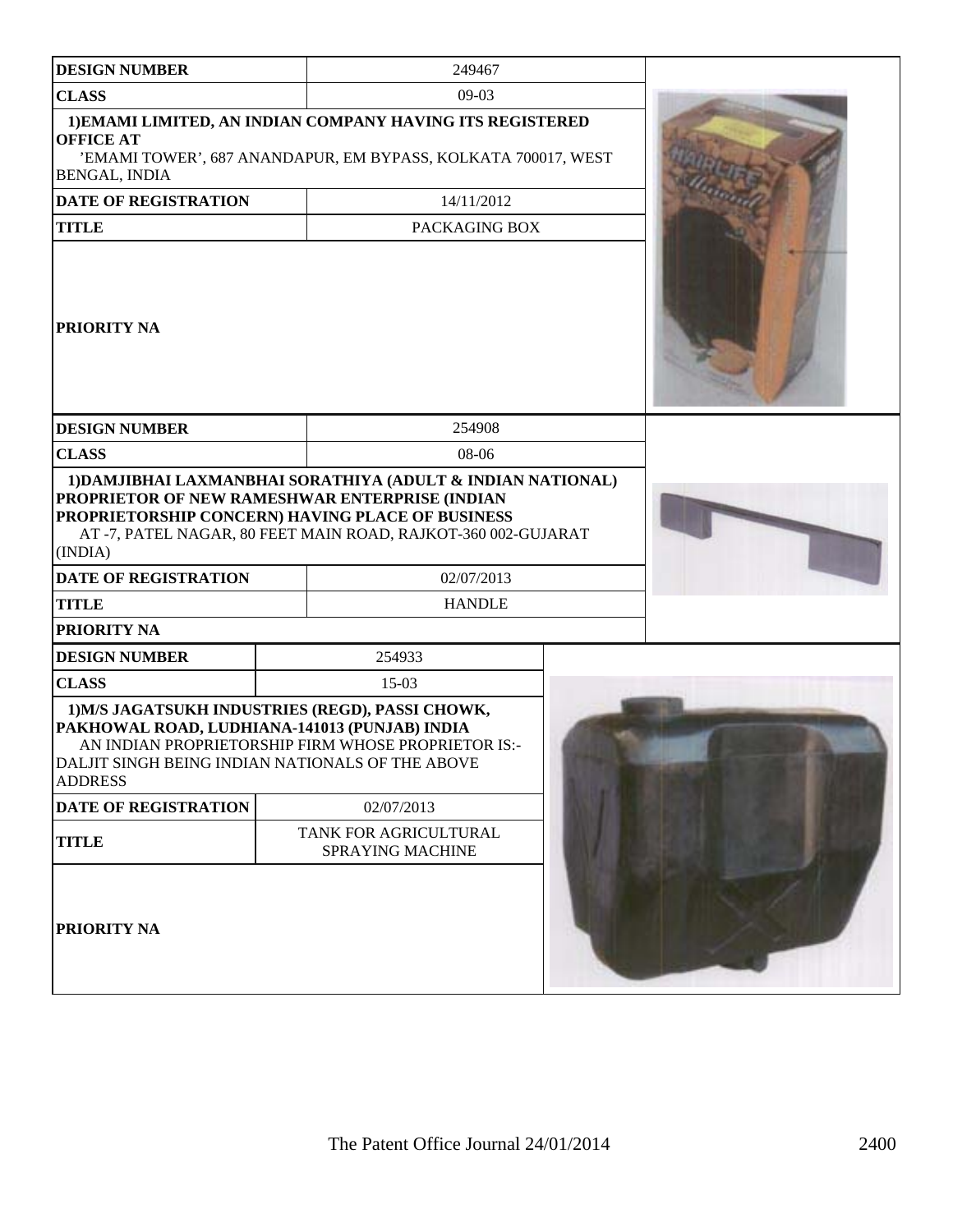| <b>DESIGN NUMBER</b>                                                                                                                                                                                                                  |  |                            | 237377      |                                  |                          |
|---------------------------------------------------------------------------------------------------------------------------------------------------------------------------------------------------------------------------------------|--|----------------------------|-------------|----------------------------------|--------------------------|
| <b>CLASS</b>                                                                                                                                                                                                                          |  | $07-02$                    |             |                                  |                          |
| 1) BABY BULLET, LLC<br>11755 WILSHIRE BLVD, SUITE 1200, LOS ANGELES CALIFORNIA 90025,<br>U.S.A.,                                                                                                                                      |  |                            |             |                                  |                          |
| DATE OF REGISTRATION                                                                                                                                                                                                                  |  |                            | 17/06/2011  |                                  |                          |
| <b>TITLE</b>                                                                                                                                                                                                                          |  |                            |             | KITCHEN FOOD PROCESSOR CONTAINER |                          |
| <b>PRIORITY</b><br>PRIORITY NUMBER<br>29381541                                                                                                                                                                                        |  | <b>DATE</b><br>20/12/2010  |             | <b>COUNTRY</b><br>U.S.A.         |                          |
| <b>DESIGN NUMBER</b>                                                                                                                                                                                                                  |  |                            | 248585      |                                  |                          |
| <b>CLASS</b>                                                                                                                                                                                                                          |  |                            | $12-16$     |                                  |                          |
| ORGANIZED AND EXISTING UNDER THE LAWS OF<br>NETHERLANDS), HAVING ITS REGISTERED OFFICE AT:<br>TERLUCHT 17 NL-4458SC 'S-HEER ARENDSKERKE PAÍSES BAJOS,<br><b>NETHERLANDS</b><br><b>DATE OF REGISTRATION</b><br><b>TITLE</b>            |  | <b>COCKPIT FOR VEHICLE</b> | 12/10/2012  |                                  |                          |
| <b>PRIORITY</b>                                                                                                                                                                                                                       |  |                            |             |                                  |                          |
| PRIORITY NUMBER                                                                                                                                                                                                                       |  | <b>DATE</b>                |             | <b>COUNTRY</b>                   |                          |
| 002025981-003                                                                                                                                                                                                                         |  | 13/04/2012                 | <b>OHIM</b> |                                  |                          |
| <b>DESIGN NUMBER</b>                                                                                                                                                                                                                  |  | 251103                     |             |                                  |                          |
| <b>CLASS</b>                                                                                                                                                                                                                          |  | $06-11$                    |             |                                  |                          |
| 1) WILLIAM GOODACRE & SONS INDIA PVT.<br>LTD., A COMPANY DULY REGISTERED UNDER<br>THE COMPANIES ACT, 1956, HAVING ADDRESS AT<br>XVIII/1146 REVI KARUNAKARAN ROAD,<br>ALLEPPEY, KERALA-688012<br><b>DATE OF</b><br><b>REGISTRATION</b> |  | 22/01/2013                 |             |                                  | <b>WARMANISHIRETTOWN</b> |
| <b>TITLE</b>                                                                                                                                                                                                                          |  | <b>FLOOR MAT</b>           |             |                                  |                          |
| PRIORITY NA                                                                                                                                                                                                                           |  |                            |             |                                  |                          |